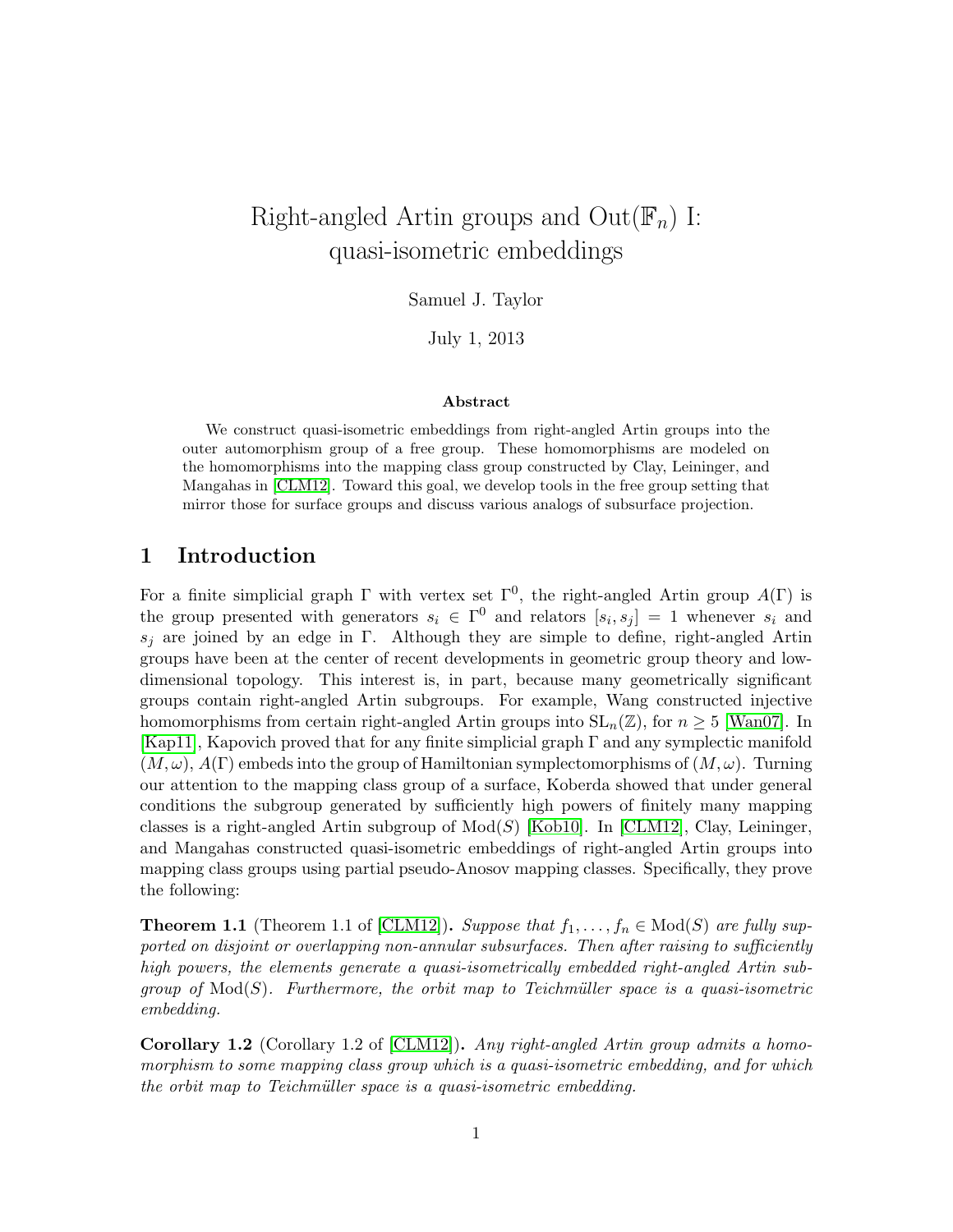In this paper, we develop the theory necessary to quasi-isometrically embed right-angled Artin groups into  $Out(\mathbb{F}_n)$ . Here, we show the following (see Section [4](#page-9-0) for definitions and a more general statement):

<span id="page-1-0"></span>**Theorem 1.3.** Suppose that  $f_1, \ldots, f_n \in \text{Out}(\mathbb{F}_n)$  are fully supported on an admissible collection of free factors. Then after raising to sufficiently high powers, the elements generate a quasi-isometrically embedded right-angled Artin subgroup of  $Out(\mathbb{F}_n)$ .

The *admissible collection* condition on the set of free factors in Theorem [1.3](#page-1-0) is meant to mimic the situation in Theorem [1.1,](#page-0-0) where the subsurfaces considered are either disjoint or overlapping. We note that if  $\Gamma$  is the "coincidence graph" for the involved free factors, then the right-angled Artin group generated in Theorem [1.3](#page-1-0) is  $A(\Gamma)$ . This is made precise in Section [4.](#page-9-0) We also obtain

**Corollary 1.4.** Any right-angled Artin group admits a homomorphism to  $Out(\mathbb{F}_n)$ , for some n, which is a quasi-isometric embedding.

We remark that although much of the inspiration for this paper is drawn from [\[CLM12\]](#page-32-0), there are several significant points of departure. First, the methods of [\[CLM12\]](#page-32-0) rely heavily on subsurface projections for  $Mod(S)$ , which were introduced by Masur and Minsky in [\[MM00\]](#page-33-3). When working in  $Out(\mathbb{F}_n)$ , however, there are different possible projections that one could employ. In [\[BF14\]](#page-32-1), Bestvina and Feighn begin with free factors A and B of  $\mathbb{F}_n$  that are in "general position," and they define the projection of A to the free splitting complex of B. These projections, though powerful in other settings, are not delicate enough for our application. In particular, the presence of commuting outer automorphisms in our construction precludes the free factors from satisfying the conditions for finite diameter Bestvina-Feighn projections. See [\[Tay13\]](#page-33-4) for recent work that extends the Bestvina-Feighn projections to a larger class of free factors. In [\[SS12\]](#page-33-5), a different sort of projection is developed. Sabalka and Savchuk consider a topologically defined projection using sphere systems in  $M_n$ , the double of the handlebody of genus n. Although these projections are interesting in their own right, they do not always give free splittings of free factors and so they cannot be used in this paper. These difficulties are discussed in detail in Section [5.3.](#page-18-0) To resolve these issues, we develop our own projections which are tailored for the applications in this paper. In the process, we demonstrate the relationship between the projections of [\[BF14\]](#page-32-1) and [\[SS12\]](#page-33-5), answering a question that appears in both papers.

Second, the authors of [\[CLM12\]](#page-32-0) use the Masur-Minsky distance formulas for  $Mod(S)$ to verify that the homomorphisms they construct are quasi-isometric embeddings. For  $Out(\mathbb{F}_n)$ , however, there are no general distance formulas available. Instead, in Section [10](#page-29-0) we address this issue by using the partial ordering on the syllables of  $g \in A(\Gamma)$ . This partial ordering allows us to control distance in  $Out(F_n)$  by using the projections that are defined in Section [3.2.](#page-7-0) This suffices for proving the lower bounds on  $Out(\mathbb{F}_n)$ -distance that is needed in our main theorem.

Finally, we note that there is another method to construct quasi-isometrically embedded right-angled Artin subgroups of  $Out(\mathbb{F}_{2q})$ . One could start with a once-punctured genus g surface S and use the methods of [\[CLM12\]](#page-32-0) to build a quasi-isometric embedding from  $A(\Gamma)$ into Mod( $\dot{S}$ ). In [\[HH11\]](#page-32-2), the authors show that the injective homomorphism Mod( $S$ )  $\rightarrow$ Out( $\mathbb{F}_{2g}$ ) induced by the action of Mod( $\dot{S}$ ) on  $\pi_1(\dot{S}) = \mathbb{F}_{2g}$ , is itself a quasi-isometric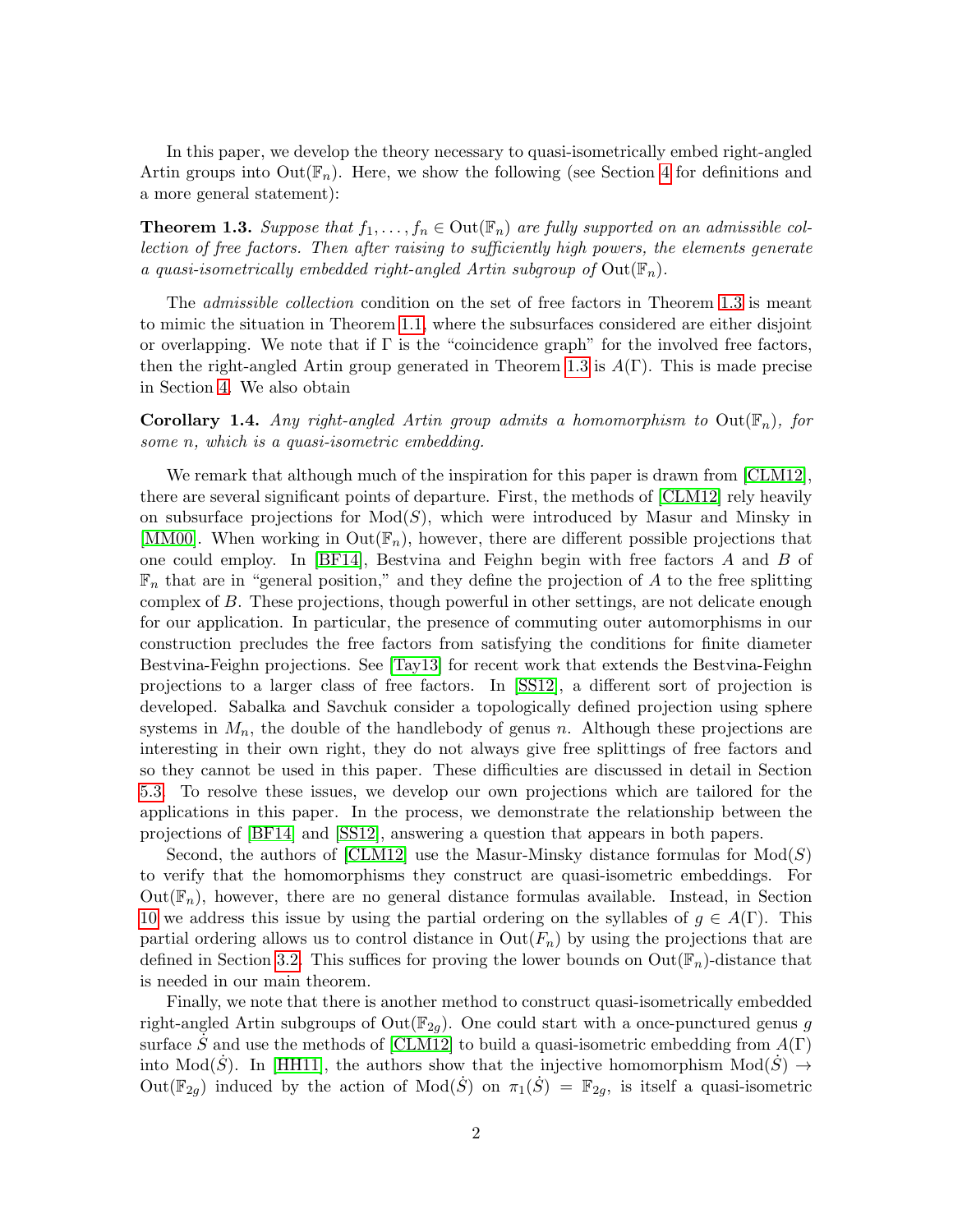embedding. Composing two such maps then gives a quasi-isometric embedding from  $A(\Gamma)$ into  $Out(\mathbb{F}_{2q})$ . These homomorphisms have the property that they factor through mapping class groups and, hence, fix the conjugacy class in  $\mathbb{F}_{2q}$  corresponding to the puncture. In our approach, however, homomorphisms into  $\text{Out}(\mathbb{F}_n)$  do not factor through mapping class groups.

#### 1.1 Outline of the paper and its sequel

The paper is organized as follows: Section 2 covers basic background material. Section 3 defines the subfactor projections that we use, gives their basic properties, and relates them to the projections of [\[BF14\]](#page-32-1). Section 4 defines the homomorphisms from right-angled Artin groups into  $Out(\mathbb{F}_n)$  that are of interest, gives a precise statement of our main theorem, and provides a few examples.

In order to control distance in  $Out(\mathbb{F}_n)$  for the proof of our main theorem, we require a version of Behrstock's inequality, which is an important tool for studying subsurface projections. To prove this, we work with a topological model of the projections that is developed in Section 5. This approach has the additional advantage that it can be used to relate the various notions of projection that are discussed above. In Section 6, we prove the version of Behrstock's inequality that is needed. This is followed by Sections 7 and 8 which give related partial orderings for both free factors and syllables of  $g \in A(\Gamma)$ . Section 9 closely follows the arguments of [\[CLM12\]](#page-32-0) and gives conditions when normal form words in  $A(\Gamma)$  provide large projection distances.

Having arranged large projection distances, the last step is to argue that for "nondisjoint" free factors these distances independently contribute to distance in  $Out(\mathbb{F}_n)$ ; this is done in Section 10. This section can be thought of as making up for the lack of lower bounds coming from Masur-Minsky type formulas. The proof that our homomorphisms are quasi-isometric embeddings into  $Out(\mathbb{F}_n)$  is then concluded in Section 11.

In the sequel to this paper, we answer the following question: Fix a quasi-isometric embedding  $\phi: A(\Gamma) \to \text{Out}(\mathbb{F}_n)$ , as constructed in this paper. What conditions on  $g \in A(\Gamma)$ guarantee that  $\phi(g)$  is a fully irreducible outer automorphism of  $Out(\mathbb{F}_n)$ ? To answer this question, we use the extension of the Bestvina-Feighn subfactor projections obtained in [\[Tay13\]](#page-33-4).

#### 1.2 Acknowledgments

The author is grateful to Patrick Reynolds, Chris White, and Nick Zufelt for helpful conversation. Thanks are also due to Jeffrey Hatley, Chris Leininger and Chris Westenberger, who made constructive comments on an earlier version of this paper. Most importantly, the author is indebted to his advisor Alan Reid as well as Hossein Namazi for their encouragement, advice, and continuous feedback throughout this project.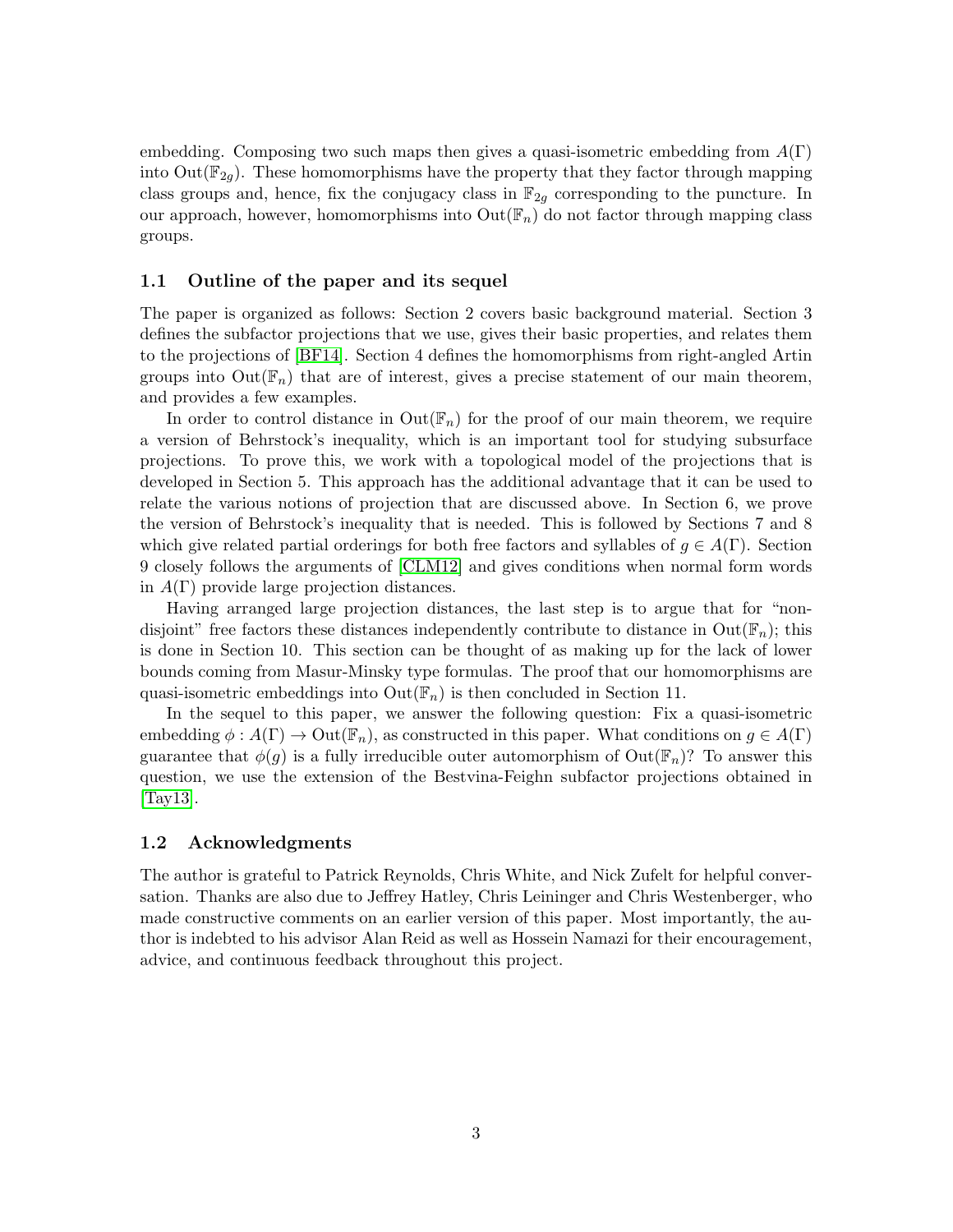## 2 Background

#### 2.1 Quasi-isometries

Let  $(X, d_X)$  and  $(Y, d_Y)$  be metric spaces. A map  $f : X \to Y$  is a  $(K, L)$  - quasi-isometric embedding if for all  $x_1, x_2 \in X$ 

$$
\frac{1}{K}d_X(x_1, x_2) - L \le d_Y(f(x_1), f(x_2)) \le K d_X(x_1, x_2) + L.
$$

If, in addition, every point of Y is within distance L from the image  $f(X)$ , then f is a quasi*isometry* and X and Y are said to be *quasi-isometric*. In this paper, the metric spaces of interest arise from finite dimensional simplicial complexes. For a particular complex, the metric is induced by giving each simplex the structure of a standard Euclidean simplex. Recall that if  $K$  is a finite dimensional simplicial complex, then this piecewise Euclidean metric on K is quasi-isometric to  $K^1$ , the 1-skeleton of K, with its standard graph metric (see [\[BH09\]](#page-32-3) for details). Since we are interested in the coarse geometry of such complexes, i.e. their metric structure up to quasi-isometry, this justifies our convention of when working with a complex K to consider only the graph metric on  $K^1$ . Here, and below, a graph is a 1-dimensional CW complex and a simply connected graph is a tree.

#### <span id="page-3-0"></span>2.2 Out $(\mathbb{F})$  basics

Fix  $n \geq 2$  and let  $\mathbb{F}_n$  denote the free group of rank n with outer automorphism group Out( $\mathbb{F}_n$ ). When it is clear from context, the subscript n will be dropped from the notation. In this section, we recall some basic facts about  $Out(\mathbb{F}_n)$  that we will need throughout the paper. First, a *splitting* of  $\mathbb F$  is a minimal, simplicial action  $\mathbb F \cap T$  on a non-trivial simplicial tree. The action is determined by a homomorphism  $\psi : \mathbb{F} \to Aut(T)$  into the simplicial automorphisms of T. An action on a tree is minimal if there is no proper invariant subtree. By a *free splitting*, we mean a splitting with trivial edge stabilizers and refer to a  $k$ -edge splitting as a free splitting with  $k$  natural edge orbits. Here, natural edges are the edges of the cell structure on T whose vertices all have valence  $\geq$  3. From Bass-Serre theory, k-edge splittings correspond to graph of groups decompositions of  $\mathbb{F}$  with k edges, each edge with trivial edge group. Two actions  $\mathbb{F} \curvearrowright T$  and  $\mathbb{F} \curvearrowright T'$  are *conjugate* if there is a F-equivariant homeomorphism  $\chi : T \to T'$ , and the conjugacy class of an action is denoted by  $[\mathbb{F} \cap T]$ . We will usually drop the action symbol from the notation and refer to the splitting by  $T$ . Finally, an equivariant surjection  $c: T \to T'$  between F-trees is a *collapse map* if all point preimages are connected. In this case,  $T$  is said to be a refinement of  $T'$ .

The free splitting complex  $\mathcal{S}_n$  of the free group  $\mathbb{F}_n$  is the simplicial complex defined as follows (see [\[HM13a\]](#page-33-6) for details): The vertex set  $\mathcal{S}_n^0$  is the set of conjugacy classes of 1-edge splittings of  $\mathbb{F}_n$ , and  $k+1$  vertices  $[T_0], \ldots, [T_k]$  determine a k-simplex of  $\mathcal{S}_n$  if there is a  $(k+1)$ -edge splitting T and collapse maps  $c_i : T \to T_i$ , for each  $i = 0, \ldots, k$ . That is, a collection of vertices span a simplex in  $S_n$  if they have a common refinement. We will mostly work with the barycentric subdivision of the free splitting complex, denoted by  $S'_n$ . The vertices of  $\mathcal{S}'_n$  are conjugacy classes of free splittings of  $\mathbb{F}_n$  and two vertices are joined by an edge if, up to conjugacy, one refines the other. Higher dimensional simplicies are determined similarly.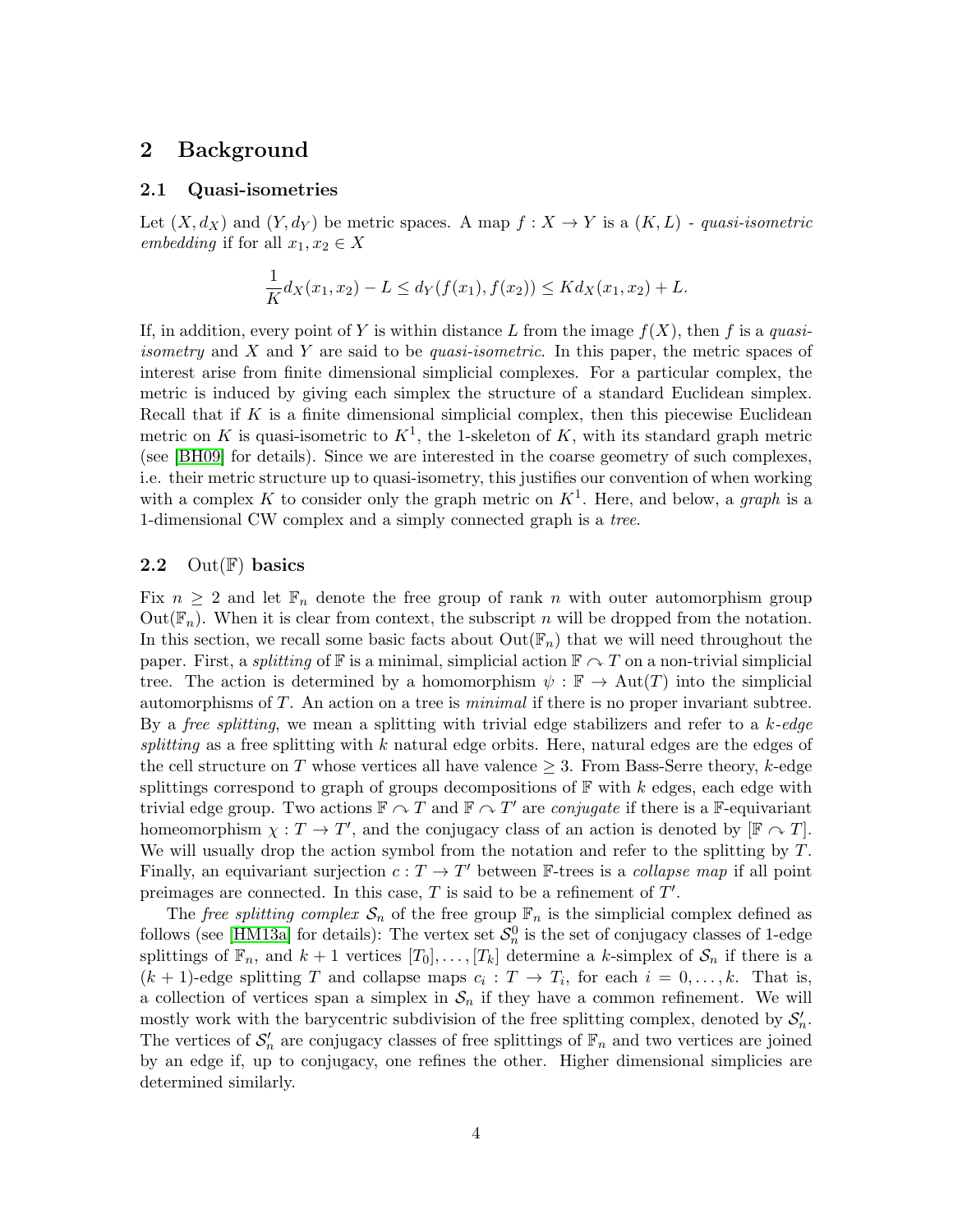For  $n \geq 3$ , the *free factor complex*  $\mathcal{F}\mathcal{F}_n$  of  $\mathbb{F}_n$  is the simplicial complex defined as follows (see [\[HV98\]](#page-33-7) or [\[BF11\]](#page-32-4) for details): The vertices are conjugacy classes of free factors of  $\mathbb{F}_n$ and  $k+1$  conjugacy classes  $[A_0], \ldots, [A_k]$  span a k-simplex if there are representative free factors in these conjugacy classes with  $A_0 \subset A_1 \subset \ldots \subset A_k$ . When  $n = 2$ , the definition is modified so that  $\mathcal{F}\mathcal{F}_2$  is the standard Farey graph. In this case, vertices of  $\mathcal{F}\mathcal{F}_2$  are conjugacy classes of rank 1 free factors and two vertices are jointed by an edge if there are representatives in these conjugacy classes that form a basis for  $\mathbb{F}_2$ .

 $Out(\mathbb{F}_n)$  acts simplicially on these complexes. For  $\mathcal{FF}$ , if  $f \in Out(\mathbb{F})$  is represented by an automorphism  $\phi$ , we define  $f[A] = [\phi A]$ . It is clear that this is independent of choice of  $\phi$ and that the action extends to a simplicial action on all of  $\mathcal{F}\mathcal{F}$ . For S the action is defined as follows: with f and  $\phi$  as above and  $[T] \in S^0$ , suppose that the action on T is given by the homomorphism  $\psi : \mathbb{F} \to \text{Aut}(T)$ . Then  $f[T]$  is the conjugacy class of  $\mathbb{F}$ -tree determined by  $\psi \circ \phi^{-1} : \mathbb{F} \to \text{Aut}(T)$ . That is, the underlying tree is unchanged and the action is precomposed with the inverse of a representative automorphism for  $f$ . Again, checking that this is a well-defined action that extends to all of  $S$  (or  $S'$ ) is an easy exercise. These definitions have the convenient property that if  $|T|$  is a conjugacy class of free splitting with vertex stabilizers  $[A_1], \ldots, [A_l]$ , then  $f[T]$  has vertex stabilizers  $f[A_1], \ldots, f[A_l]$ , for any  $f \in Out(\mathbb{F})$ .

There is a natural, coarsely defined map  $\pi : \mathcal{S}' \to \mathcal{FF}$ . For  $T \in (\mathcal{S}')^0$ , we set  $\pi(T)$  equal to the set of free factors that arise as a vertex group of a 1-edge collapse of  $T$ . That is,  $A \in \pi(T)$  if and only if there is a tree  $T_0 \in \mathcal{S}^0$ , T refines  $T_0$ , and A is a vertex group of  $T_0$ . Letting  $d_{\mathcal{F}\mathcal{F}}$  denote distance in  $\mathcal{F}\mathcal{F}$  and setting  $d_{\mathcal{F}\mathcal{F}}(\pi(T), \pi(T')) = \text{diam}_{\mathcal{F}\mathcal{F}}(\pi(T) \cup \pi(T'))$ , it is easily verified that  $\pi$  is coarsely 4-Lipschitz [\[BF11\]](#page-32-4). Note that here, and throughout the paper, the brackets that denote conjugacy classes of trees and free factors will often be suppressed when it should cause no confusion to do so.

Recent efforts to understand the free splitting and free factor complex have focused on their metric properties along with their similarity to the curve complex of a surface. In particular, both complexes are now known to be Gromov-hyperbolic. Hyperbolicity of the free factor complex was proven by Bestvina-Feighn in [\[BF11\]](#page-32-4), and hyperbolicity of the free splitting complex was proven by Handel-Mosher in [\[HM13a\]](#page-33-6). See [\[KR12\]](#page-33-8) and [\[HH12\]](#page-32-5) for alternative proofs and perspectives. Although these results represent significant progress in understanding the geometry of  $\mathcal{F}\mathcal{F}$  and  $\mathcal{S}$ , they are not directly used in this paper.

We remark that the action  $\text{Out}(\mathbb{F}_n) \cap \mathcal{S}_n$  is far from proper; all vertices have infinite stabilizers. There is, however, an invariant subcomplex of  $\mathcal{S}'_n$  that is locally finite, and the inherited action is proper. This is the spine of Outer space and we refer the reader to [\[CV86\]](#page-32-6) or [\[HM13b\]](#page-33-9) for details beyond what is discussed here. Also, see [\[Hat95\]](#page-32-7) or [\[AS11\]](#page-32-8) for an alternative perspective.

The *spine of Outer space*  $\mathcal{K}_n$  is the subcomplex of  $\mathcal{S}'_n$  spanned by vertices that correspond to proper splittings of  $\mathbb{F}_n$ . Recall that a splitting T is proper if no element of  $\mathbb{F}_n$  fixes a vertex in T. Hence,  $T \in \mathcal{S}'_n$  is proper if and only if  $T/\mathbb{F}_n$  is a graph with fundamental group isomorphic to  $\mathbb{F}_n$ . Observe that since  $\text{Out}(\mathbb{F}_n)$  preserves the vertices of  $\mathcal{S}'_n$  corresponding to proper splittings there is an induced simplicial action  $Out(\mathbb{F}_n) \cap \mathcal{K}_n$ .

It is well-known that  $\mathcal{K}_n$  is a locally finite, connected complex and that the action  $Out(\mathbb{F}_n) \curvearrowright \mathcal{K}_n$  is proper and cocompact (see [\[CV86\]](#page-32-6)). Hence, for any tree  $T \in \mathcal{K}_n^0$ , the orbit map  $g \mapsto gT$  defines a quasi-isometry from  $\text{Out}(\mathbb{F}_n)$  to  $\mathcal{K}_n$  by the Švarc-Milnor lemma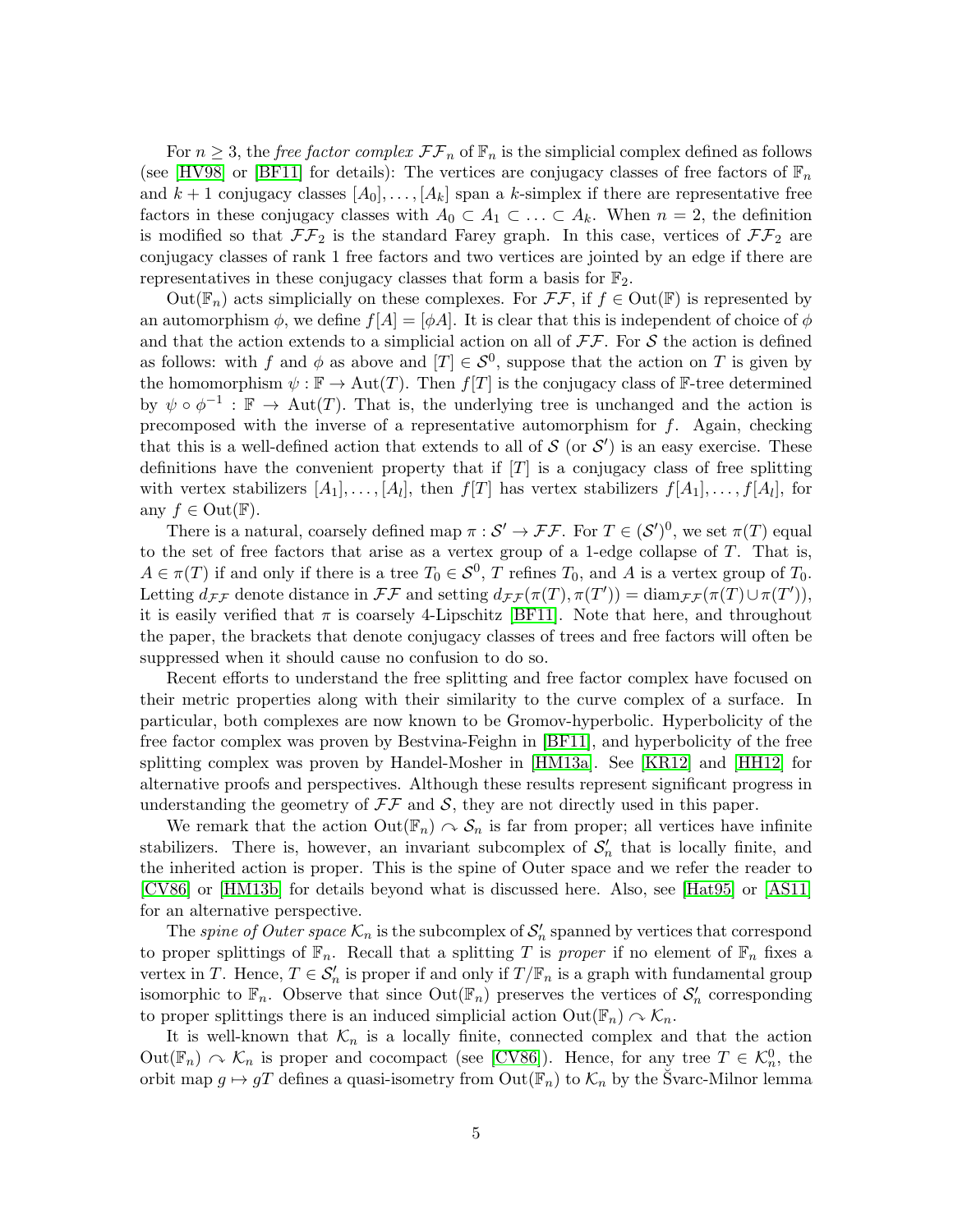[\[BH09\]](#page-32-3). As remarked above, the metric considered here is the standard graph metric on  $\mathcal{K}_n^1$ , the 1-skeleton of the spine of Outer space. This metric on  $\mathcal{K}_n^1$  will serve as our geometric model for  $Out(\mathbb{F}_n)$ .

#### <span id="page-5-1"></span>2.3 The sphere complex

We recall the  $Out(\mathbb{F}_n)$ -equivalent identification between the free splitting complex and the sphere complex. See [\[AS11\]](#page-32-8) for details. Take  $M_n = \#_n(S^1 \times S^2)$ , or equivalently, the double of the handlebody of genus n. Let  $M_{n,s}$  be  $M_n$  with s open 3-balls removed. Note that  $\pi_1M_n$  is isomorphic to  $\mathbb{F}_n$  and, once and for all, fix such an isomorphism. A sphere S in  $M_{n,s}$  is essential if it is not boundary parallel and does not bound a 3-ball. A collection of disjoint, essential, pairwise non-isotopic spheres in  $M_n$  is called a *sphere system*. By [\[Lau73\]](#page-33-10), spheres  $S_1$  and  $S_2$  are homotopic in  $M_n$  if and only if they are isotopic.

The *sphere complex*  $\mathcal{S}(M_n)$  is the simplicial complex whose vertices are isotopy classes of essential spheres and vertices  $[S_0], \ldots, [S_k]$  span a k-simplex if there are representatives in these isotopy classes that are disjoint in  $M_n$ . It is a theorem of [\[Lau73\]](#page-33-10) that with  $Mod(M_n) = \pi_0(DiffM_n)$  there is an exact sequence

$$
1 \to K \to \text{Mod}(M_n) \to \text{Out}(\mathbb{F}_n) \to 1,
$$

where K is a finite group generated by "Dehn twists" about essential spheres. Since elements of K act trivially on  $\mathcal{S}(M_n)$ , we have a well-defined action  $\mathrm{Out}(\mathbb{F}_n) \curvearrowright \mathcal{S}(M_n)$ . The following proposition of Aramayona and Souto identifies  $S_n$  and  $\mathcal{S}(M_n)$ . See Section [5.1](#page-14-0) for how one constructs splittings from essential spheres.

<span id="page-5-2"></span>**Proposition 2.1** ([\[AS11\]](#page-32-8)). For  $n \geq 2$ ,  $S_n$  and  $\mathcal{S}(M_n)$  are Out( $\mathbb{F}_n$ )-equivariantly isomorphic.

#### 2.4 Translation length in  $\mathcal{F}\mathcal{F}_n$

An outer automorphism  $f \in Out(\mathbb{F}_n)$  is fully irreducible if no positive power of f fixes a conjugacy class of a free factor. That is, for any  $A \in \mathcal{FF}_n^0$ ,  $f^n(A) = A$  implies that  $n = 0$ . Recall that the *(stable) translation length* of an outer automorphism  $f \in Out(\mathbb{F}_n)$  on  $\mathcal{FF}_n$ is defined as

$$
\ell_{\mathcal{F}\mathcal{F}}(f) = \lim_{k \to \infty} \frac{d_{\mathcal{F}\mathcal{F}}(A, f^k A)}{k}
$$

where  $A \in \mathcal{FF}_n^0$ . It is not difficult to verify that  $\ell_{\mathcal{FF}}(f)$  is well-defined and independent of  $A \in \mathcal{FF}_n^0$ . It also satisfies the property  $\ell_{\mathcal{FF}}(f^n) = n \cdot \ell_{\mathcal{FF}}(f)$  for  $n \geq 0$ . Further,  $\ell_{\mathcal{FF}}(f) \geq c$ if and only if for all  $A \in \mathcal{FF}_n^0$ ,  $d_{\mathcal{FF}}(A, f^nA) \ge c|n|$ . The following proposition characterizes those outer automorphisms with positive translation length on  $\mathcal{F}\mathcal{F}_n$ .

<span id="page-5-0"></span>**Proposition 2.2** ([\[BF11\]](#page-32-4)). Let  $f \in Out(\mathbb{F}_n)$ , f is fully irreducible if and only if  $\ell_{\mathcal{F}\mathcal{F}}(f) > 0$ .

It appears to be an open question whether there is a uniform lower bound on translation length for fully irreducible outer automorphisms of  $Out(\mathbb{F}_n)$ . In the mapping class group situation, this is indeed the case. That is, for a fixed surface S there is an  $\eta > 0$  so that if  $f \in Mod(S)$  is pseudo-Anosov then the curve complex translation length of f is greater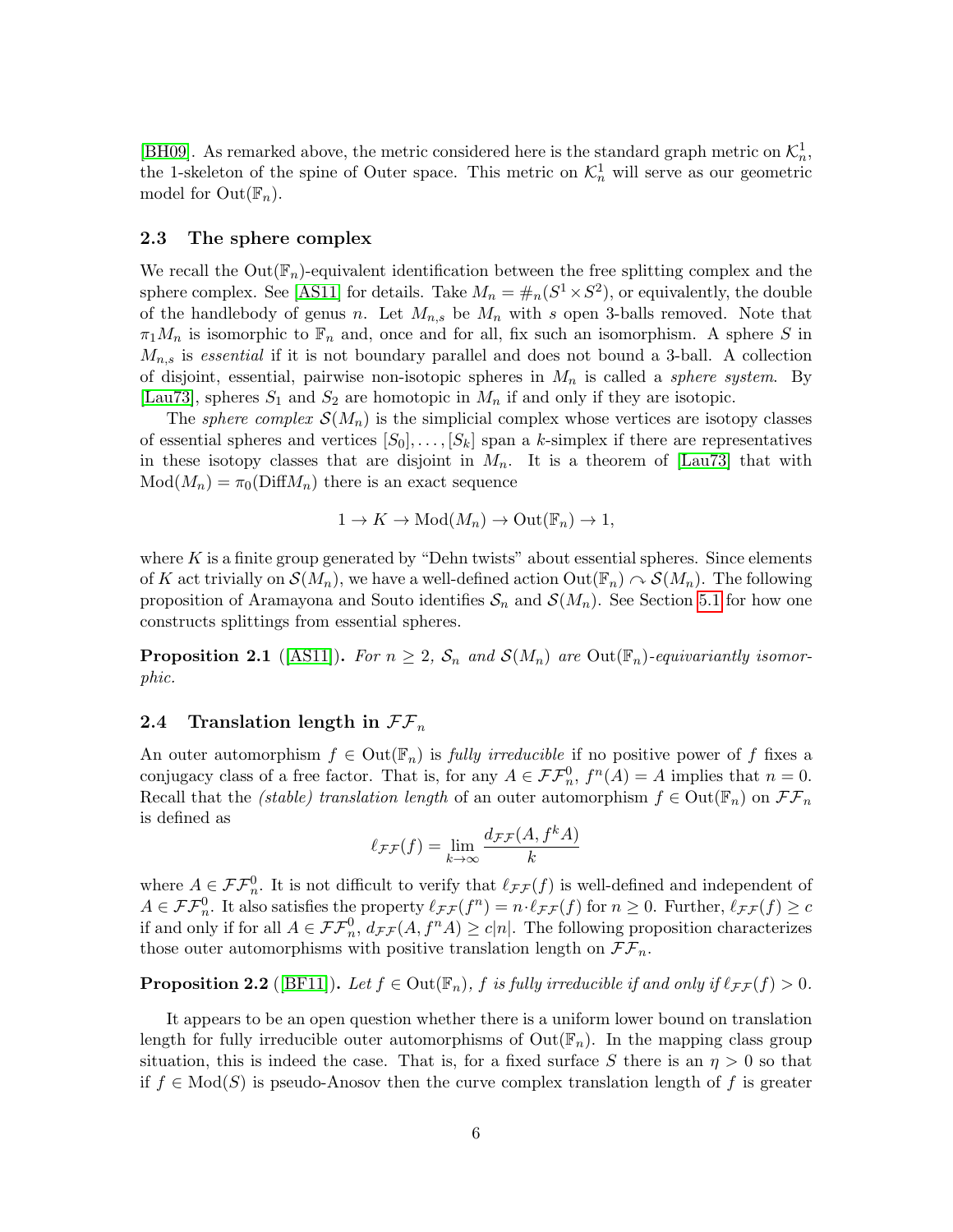than or equal to  $\eta$  [\[MM99\]](#page-33-11). It is worthwhile to note that when  $n = 2$ , Proposition [2.2](#page-5-0) reduces to the following statement: if an outer automorphism is infinite order and does not fix a conjugacy class of a primitive element in  $\mathbb{F}_2$ , then it acts with positive translation length on  $\mathcal{F}\mathcal{F}_2$ , which as noted above is the Farey graph.

## 3 Projections to free factor complexes

For a finitely generated subgroup  $H \leq \mathbb{F}$ , let  $\mathcal{S}(H)$  and  $\mathcal{F}(H)$  denote the free splitting complex and free factor complex of  $H$ , respectively. A subgroup  $H$  is self-normalizing if  $N(H) = H$ , where  $N(H)$  is the normalizer of H in F. When H is self-normalizing the complexes  $\mathcal{S}(H)$  and  $\mathcal{F}(H)$  depend only on the conjugacy class of H in F. More precisely, if  $H' = gHg^{-1}$  for  $g \in \mathbb{F}$ , then g induces an isomorphism between  $\mathcal{S}(H)$  and  $\mathcal{S}(H')$  (and between  $\mathcal{F}(H)$  and  $\mathcal{F}(H')$ ) via conjugation. For any other  $x \in \mathbb{F}$  with  $H' = xHx^{-1}$  we see that  $x^{-1}g$  normalizes H and so  $x^{-1}g \in H$ . In this case,  $gH = xH$  and it is easily verified that g and x induce identical isomorphisms between  $\mathcal{S}(H)$  and  $\mathcal{S}(H')$ . Hence, when H is self-normalizing we obtain a canonical identification between the free splitting complex of H and the free splitting complex of each of its conjugates. The same holds for the free factor complex of H. This allows us to unambiguously refer to the free splitting complex or free factor complex for the conjugacy class [H]. Finally, recall that a subgroup  $C \leq \mathbb{F}$ is malnormal if  $xCx^{-1} \cap C \neq \{1\}$  implies that  $x \in C$ . For example, free factors of F are malnormal and malnormal subgroups are self-normalizing.

#### 3.1 Projecting trees

Given a free splitting  $T \in \mathcal{S}'$  and a finitely generated subgroup  $H \leq \mathbb{F}$  denote by  $T^H$  the minimal  $H$ -subtree of  $T$ . This is the unique minimal  $H$ -invariant subtree of the restricted action  $H \sim T$ . For any such H,  $T^H$  is either trivial, in which case H fixes a unique vertex in T, or  $T^H$  is the union of axes of elements in H that act hyperbolically on T. When  $T^H$  is not trivial, we define the *projection* of T to the free splitting complex of H as  $\pi_{\mathcal{S}(H)}(T) = [H \cap T^H]$ , where the brackets denote conjugacy of H-trees. Note that this projection is a well-defined vertex of  $\mathcal{S}'(H)$  and it depends only on the conjugacy class of T. To see this, note that any conjugacy between  $\mathbb{F}$ -trees will induce a conjugacy between their minimal  $H$ -subtrees. Further define the projection to the free factor complex of  $H$  to be the composition  $\pi_H(T) = \pi(\pi_{\mathcal{S}(H)}(T))$ , where  $\pi : \mathcal{S}(H) \to \mathcal{F}(H)$  is the 4-Lipschitz map defined in Section [2.2.](#page-3-0) Hence,  $\pi_H(T) \subset \mathcal{F}(H)$  is the collection of free factors of H that arise as a vertex group of a one-edge collapse of the splitting  $H \cap T^H$ . When H is also self-normalizing, e.g. a free factor, these projections are independent of the choice of  $H$ within its conjugacy class. The following lemma verifies that such projections are coarsely Lipschitz.

<span id="page-6-0"></span>**Lemma 3.1.** Let  $\mathbb{F}_n \cap T$  be a free splitting and  $H \leq \mathbb{F}_n$  a finitely generated subgroup with  $T^H$  non-trivial. Let  $T_0$  be a refinement of  $T$  with equivariant collapse map  $c:T_0\rightarrow T$ . Then there is an induced collapse map  $c_H : T_0^H \to T^H$ . Hence,  $T_0^H$  is a refinement of  $T^H$ .

*Proof.* Since  $c(T_0^H) \subset T$  is an invariant H-tree, it contains  $T^H$ . Also, the axis in  $T_0$  of any hyperbolic  $h \in H$  is mapped by c to either h's axis in T or a singe vertex stabilized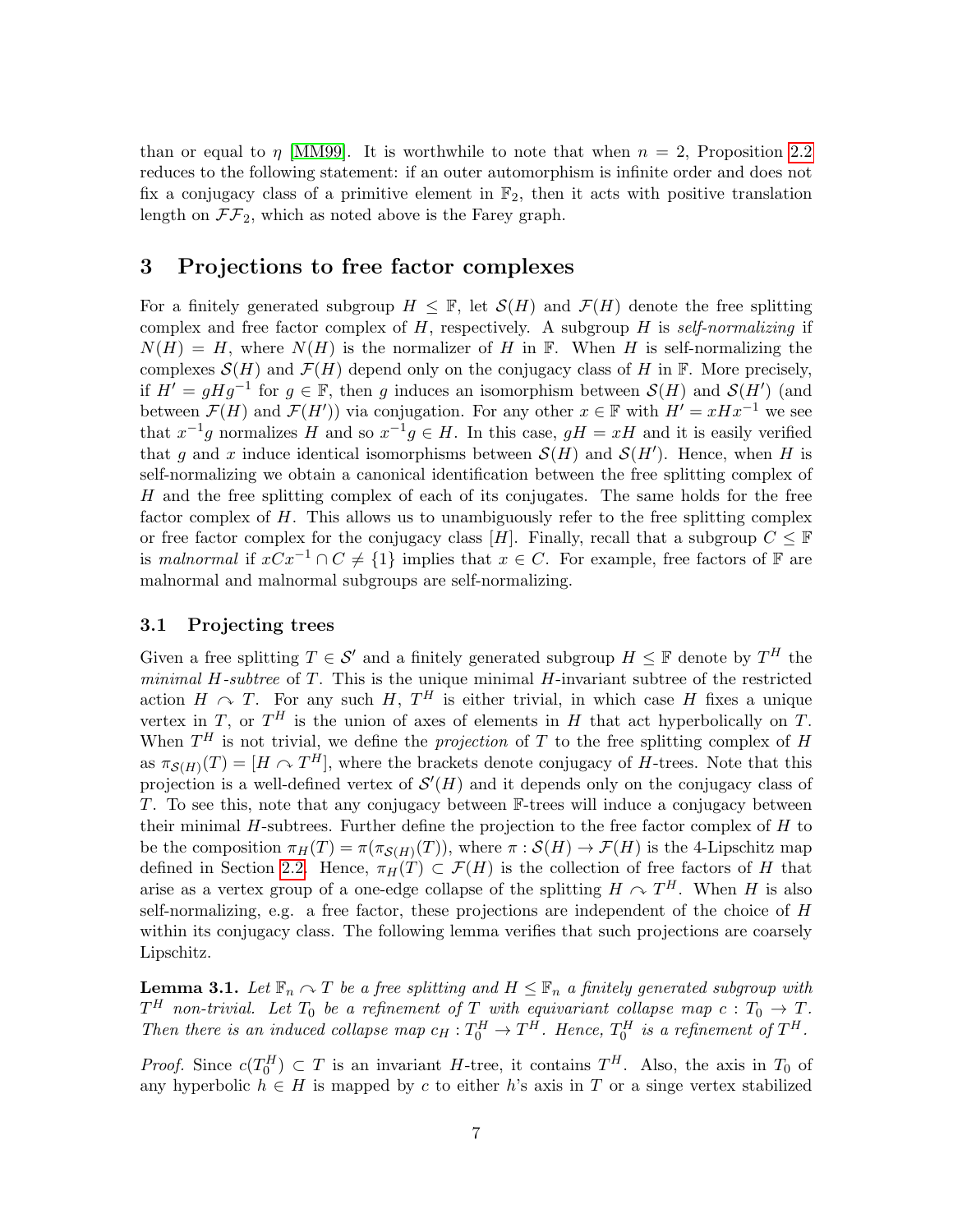by h; each of which is contained in  $T^H$ . Since  $T_0^H$  is the union of such axes, we see that  $c(T_0^H) = T^H$ . Hence the map  $c_H$  described in the lemma is given by restriction. It remains to show that  $c_H$  is a collapse map. This is the case since for any  $p \in T^H$ ,

$$
c_H^{-1}(p) = T_0^H \cap c^{-1}(p)
$$

is the intersection of two subtrees of  $T_0$  and is, therefore, connected.

For a free factor A of F we use the symbol  $d_A$  to denote distance in  $\mathcal{F}(A)$  and for  $\mathbb{F}_n$ -trees  $T_1, T_2$  we use the shorthand

$$
d_A(T_1, T_2) := d_A(\pi_A(T_1), \pi_A(T_2)) = \text{diam}_A(\pi_A(T_1) \cup \pi_A(T_2))
$$

when both projections are defined. The following proposition follows immediately from the definitions in this section and Lemma [3.1.](#page-6-0)

<span id="page-7-2"></span>**Proposition 3.2** (Basic properties I). Let  $T_1, T_2$  be adjacent vertices in  $\mathcal{K}_n$ ,  $A \in \mathcal{FF}_n$ , and H a finitely generated and self-normalizing subgroup of  $\mathbb{F}_n$  containing A, up to conjugacy. Then we have the following:

- 1.  $diam_{\mathcal{F}(A)}(\pi_A(T)) \leq 4$ ,
- 2.  $d_A(T_1, T_2) \leq 4$ ,
- 3.  $\pi_A(T_1) = \pi_A(\pi_{\mathcal{S}(H)}(T_1))$  and so  $d_A(T_1, T_2) = d_A(\pi_{\mathcal{S}(H)}(T_1), \pi_{\mathcal{S}(H)}(T_2)).$

#### <span id="page-7-0"></span>3.2 Projecting factors

Let A and B be rank  $\geq 2$  free factors of  $\mathbb{F}_n$ . Define A and B to be *disjoint* if they are nonconjugate vertex groups of a free splitting of  $\mathbb{F}_n$ . Disjoint free factors are those that will support commuting outer automorphisms in our construction. Define  $A$  and  $B$  to meet if there exist representatives in their conjugacy classes whose intersection is nontrivial and proper in each factor. In this section, we show that this intersection provides a well-defined projection of [B] to  $\mathcal{F}(A)$ , the free factor complex of A. Note that if A and B meet, then  $d_{\mathcal{F}\mathcal{F}}([A],[B])=2.$ 

Fix free factors A and B in  $\mathbb{F}_n$ . Define the projection of B into  $\mathcal{F}(A)$  to be

$$
\pi_A(B) = \{ [A \cap gBg^{-1}] : g \in \mathbb{F}_n \} \setminus \{ [1], [A] \},\
$$

where conjugacy is taken in A. Observe that A and B meet exactly when  $\pi_A(B) \neq \emptyset$ .  $\pi_B(A)$ . We show that members of  $\pi_A(B)$  are vertex groups of a single (non-unique) free splitting of A and so  $\pi_A(B)$  has diameter less than or equal to 4 in  $\mathcal{F}(A)$ . Since the projection is independent of the conjugacy class of B, this provides the desired projection from  $[B]$  to the free factor complex of A.

<span id="page-7-1"></span>**Lemma 3.3.** Suppose the free factors A and B meet. Then  $diam_{\mathcal{F}(A)} \pi_A(B) \leq 4$ .

 $\Box$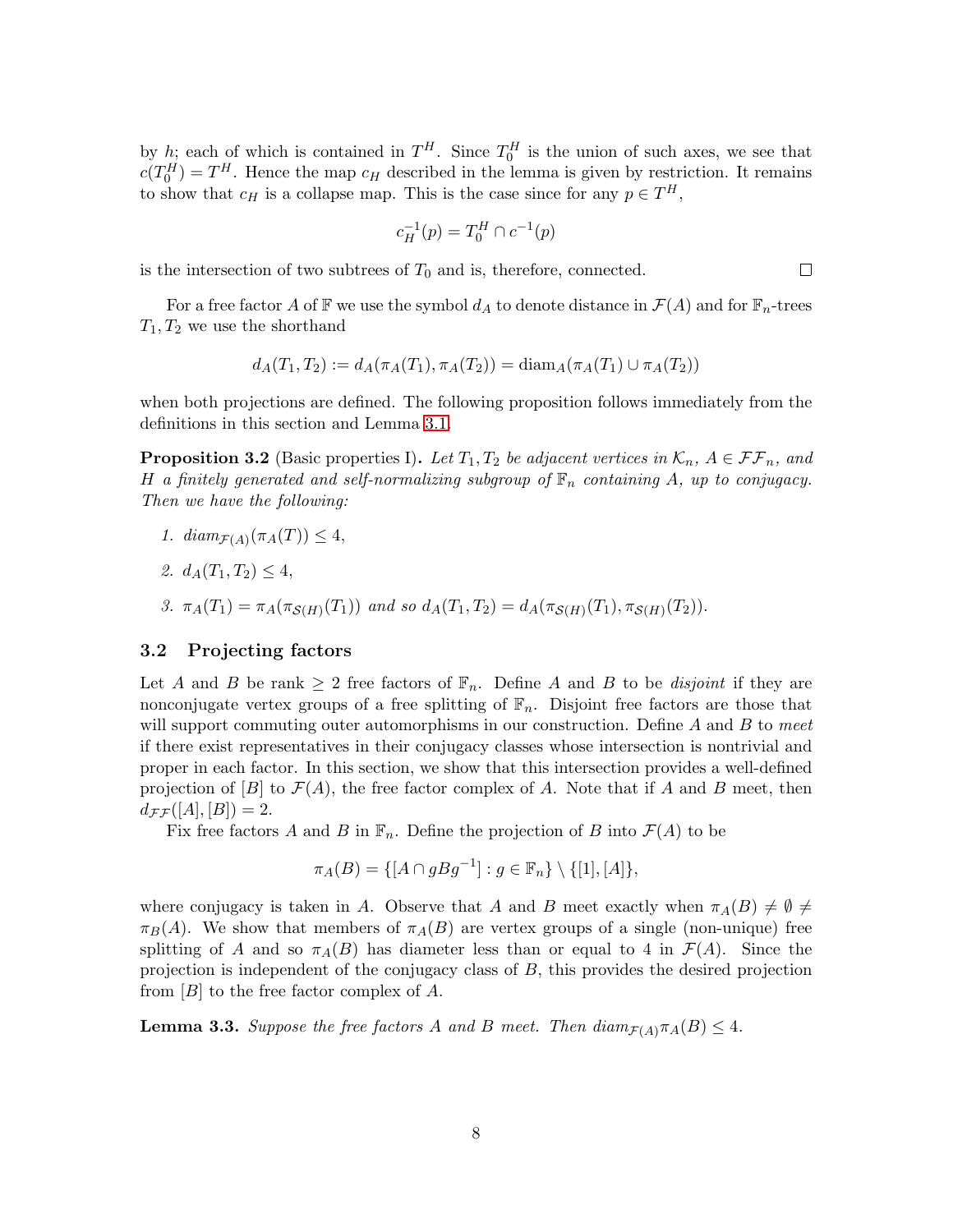*Proof.* First, observe that g uniquely determines the class  $[A \cap gBg^{-1}] \in \pi_A(B)$  up to double coset in **F**. Precisely,  $[A \cap gBg^{-1}] = [A \cap hBh^{-1}] \neq 1$  if and only if  $AgB = AhB$ ; this follows from the fact that free factors are malnormal. Now choose any marked graph G which contains a subgraph  $G^B$  whose fundamental group represents B up to conjugacy. Let  $p_A : \tilde{G}_A \to G$  be the cover of G corresponding to the free factor A and let  $G_A$  denote the core of  $\tilde{G}_A$ . By covering space theory, the components of  $p^{-1}(G^B)$  are in bijective correspondence with the double cosets  $\{AgB : g \in \mathbb{F}\}\$ . Also, the fundamental group of the component corresponding to  $AgB$  is  $A \cap gBg^{-1}$ . Since the core carries the fundamental group of  $\tilde{G}_A$ , all nontrivial subgroups  $A \cap gBg^{-1}$  correspond to double cosets representing components of  $p^{-1}(G^B)$  in the core  $G_A$ . Hence,  $G_A$  is a marked A-graph that contains disjoint subgraphs whose fundamental groups (up to conjugacy in  $A$ ) are the subgroups of  $\pi_A(B)$ . This completes the proof.  $\Box$ 

If  $A \in \mathcal{FF}_n^0$  and  $f \in Out(\mathbb{F}_n)$  stabilizes A, then f induces an outer automorphism of A, denoted  $f|_A \in Out(A)$ . In this case, let  $\ell_A(f)$  represent the translation length of  $f|_A$  on  $\mathcal{F}(A)$ . By Proposition [2.2,](#page-5-0) if  $f|_A$  is fully irreducible in Out(A), then  $\ell_A(f) > 0$ . The following proposition provides the additional properties of the projections that will be needed throughout the paper. Its proof is a straightforward exercise in working through the definitions of this section.

<span id="page-8-0"></span>**Proposition 3.4** (Basic Properties II). Let  $A, B, C \in \mathcal{FF}_n^0$  so that A and B meet and A and C are disjoint. Let  $c \in Out(\mathbb{F})$  stabilize the free factors A and C with  $c|_A = 1$  in Out(A). Finally, let  $T \in \mathcal{K}^0$  and  $f \in \text{Out}(\mathbb{F})$  be arbitrary. Then f induces an isomorphism  $f : \mathcal{F}(A) \to \mathcal{F}(fA)$  and we have the following:

- 1.  $f(A)$  and  $f(B)$  meet and  $\pi_{fA}(fB) = f(\pi_A(B)) \subset \mathcal{F}(fA)$ .
- 2.  $\pi_{fA}(fT) = f(\pi_A(T)) \subset \mathcal{F}(fA)$ .
- 3.  $\pi_A(cB) = \pi_A(B) \subset \mathcal{F}(A)$ .
- 4.  $\pi_A(cT) = \pi_A(T) \subset \mathcal{F}(A)$ .

For the applications in this paper, a slightly stronger condition than meeting is necessary on the free factors A and B. In particular, we need their meeting representatives to generate the "correct" subgroup of  $\mathbb F$ . More precisely, say that two free factors A and B of  $\mathbb F$ *overlap* if there are representatives in their conjugacy classes, still denoted  $A$  and  $B$ , so that  $A \cap B = x \neq \{1\}$  is proper in both A and B and the subgroup generated by these representatives  $\langle A, B \rangle \leq \mathbb{F}$  is isomorphic to  $A *_x B$ . Note that the first condition here is exactly that A and B meet.

**Example 1.** Here is an example of free factors that meet but do not overlap. Let  $\mathbb{F}_6 =$  $\langle a, b, c, d, e, f \rangle$  and consider the free factors  $A = \langle a, b, c, d, f \rangle$  and  $B = \langle ace, bed, f \rangle$ . It is quickly verified that  $A \cap B = \langle f \rangle$ , so A and B meet. However,  $\langle A, B \rangle = \mathbb{F}_6$  is not isomorphic to  $A *_{\langle f \rangle} B = \langle a, b, c, d \rangle * B$ , which has rank 7.

**Remark 3.5.** Suppose the free factors  $[A], [B] \in \mathcal{FF}$  overlap and select representatives in their conjugacy classes so that  $A \cap B = x$  is nontrivial and proper in both A and B. Note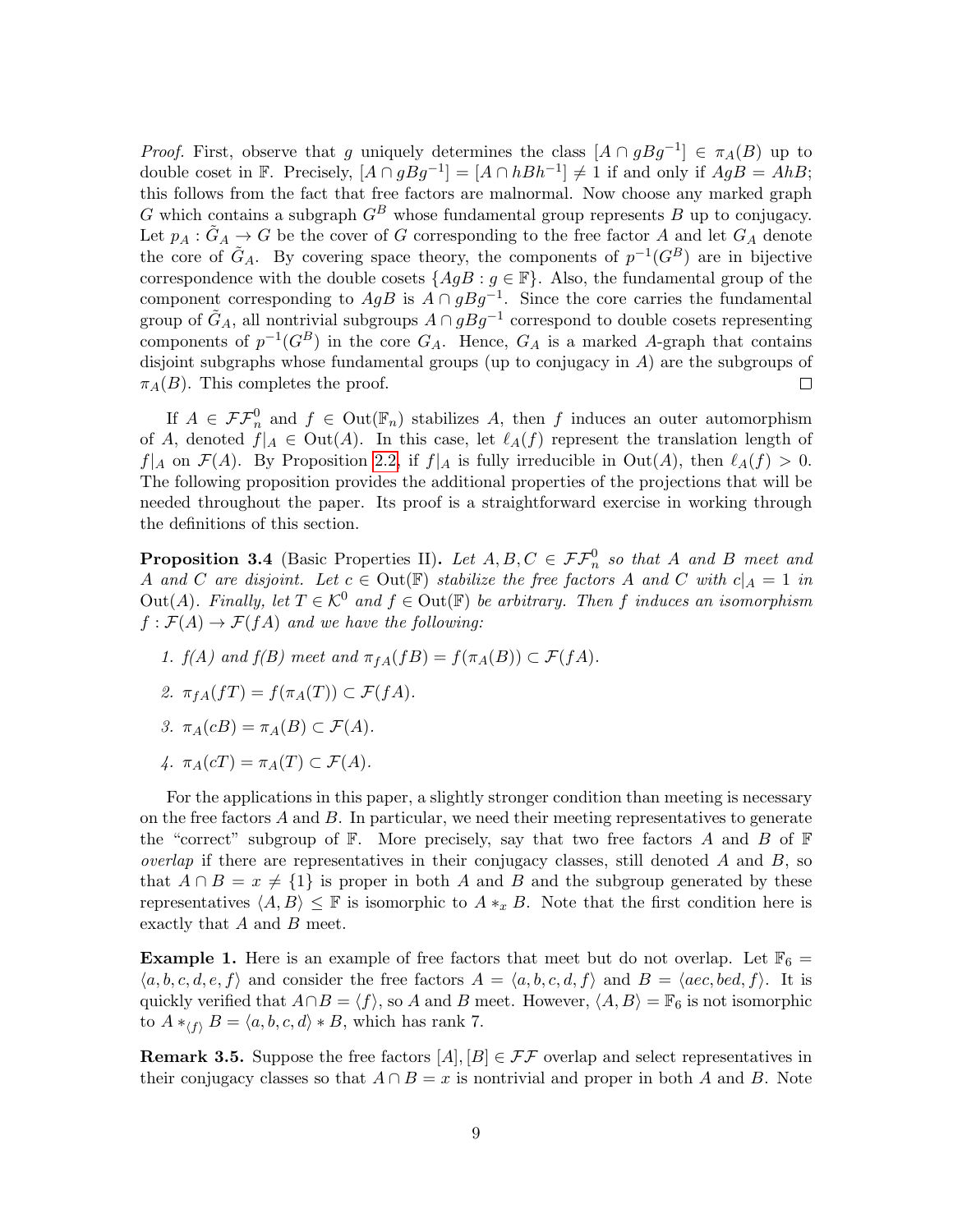that as in Lemma [3.3](#page-7-1) the free factor  $x$  is not necessarily unique up to conjugacy, but once the conjugacy class of x is fixed the subgroup  $H = \langle A, B \rangle$  generated by these conjugacy class representatives is itself determined up to conjugacy in  $\mathbb{F}$ . Since A and B overlap, x can be chosen so that  $H \cong A *_{x} B$  and it is not difficult to verify that H is finitely generated and self-normalizing. So, for example, if  $T \in S'$ , then  $\pi_A(T) = \pi_A(\pi_{S(H)})(T)$  by Lemma [3.2.](#page-7-2) Projections of meetings factors, however, may slightly change. In particular, A and B are free factors of H that overlap but, now as subgroups of  $H, x$  is their unique intersection up to conjugacy. In general, we use the notation  $\pi_A(B \le H)$  to denote the projection of B to the free factor complex of A when B is considered as a free factor of  $H$ . Note that in this case  $\pi_A(B \le H) = \{[x]\}\subset \pi_A(B) \subset \mathcal{F}(A)$  and so although the choice of x and, hence, H is not uniquely determined by the overlapping free factors  $A$  and  $B$ , this ambiguity is not significant when considering projections.

#### 3.3 The Bestvina-Feighn Projections

In [\[BF14\]](#page-32-1), the authors show that there is a finite coloring of the vertices of the free factor complex  $\mathcal{F}\mathcal{F}_n$  so that if A and B are free factors of  $\mathbb{F}_n$  with either (1) A and B have the same color or (2)  $d_{\mathcal{FF}}(A, B) > 4$ , then there is a well-defined projection  $\pi_{\mathcal{S}(A)}^{\text{BF}}(B) \subset \mathcal{S}(A)$ with uniformly bounded diameter. Moreover, these projections have properties similar to those of subsurface projections. The Bestvina-Feighn projection is defined as follows: first choose  $T \in \mathcal{K}_n^0$  with the property that the marked graph  $T/\mathbb{F}_n$  contains an embedded subgraph whose fundamental group represents B, then define  $\pi_{\mathcal{S}(A)}^{\text{BF}}(B) = \pi_{\mathcal{S}(A)}(T) \subset \mathcal{S}(A)$ . It is shown that when  $A$  and  $B$  satisfy the stated conditions, this projection is coarsely independent of the choice of  $T$ . See [\[BF14\]](#page-32-1) for details.

Free factors that meet, however, do *not* satisfy the conditions stated above, and it is easy to construct examples where A and B meet but the projection  $\pi_{\mathcal{S}(A)}^{\text{BF}}(B)$  does not have finite diameter in  $\mathcal{S}(A)$  (as the choice of T is varied). Despite this, Lemma [3.3](#page-7-1) shows that if we further project to the free factor complex of  $A$  we obtain a set with finite diameter. This shows that when the free factors A and B meet, the projection  $\pi_A(B)$  defined in this paper agrees coarsely with the projection  $\pi(\pi_{\mathcal{S}(A)}^{\text{BF}}(B)) \subset \mathcal{F}(A)$ . See [\[Tay13\]](#page-33-4) for further discussion. In Section [5.3,](#page-18-0) we relate the projections discussed here with those of [\[SS12\]](#page-33-5).

# <span id="page-9-0"></span>4 The homomorphisms  $A(\Gamma) \to \mathrm{Out}(\mathbb{F}_n)$

In this section, we present the most general version of our theorem. Technical conditions are unavoidable since, unlike the surface case, free factors do not uniquely determine splittings. Also, some care must be taken when defining the support of an outer automorphism. After presenting the general conditions, we also give a specific construction for applying the main theorem. The idea is to replace the surface in the mapping class group situation with a graph of groups decomposition of F.

#### 4.1 Admissible systems

Let  $\mathcal{A} = \{A_1, \ldots, A_n\} \subset \mathcal{FF}^0$  be a collection of (conjugacy classes of) rank  $\geq 2$  free factors of  $\mathbb F$  such that for  $i \neq j$  either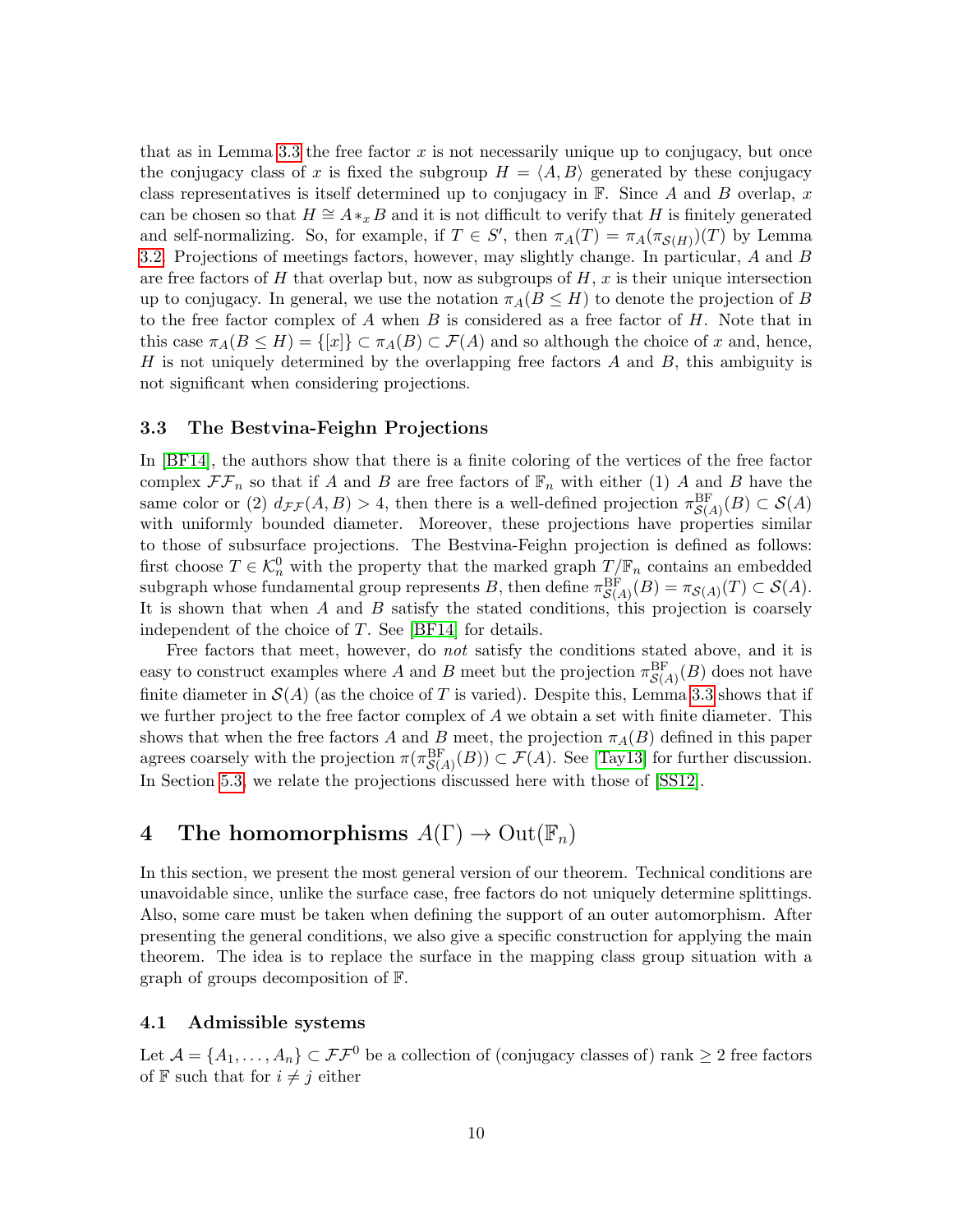- 1.  $A_i$  and  $A_j$  are *disjoint*, that is they are vertex groups of a common splitting, or
- 2.  $A_i$  and  $A_j$  overlap, so in particular  $\pi_{A_i}(A_j) \neq \emptyset \neq \pi_{A_j}(A_i)$ .

Then we say that A is an *admissible collection* of free factors of  $\mathbb{F}$ . Let  $\Gamma = \Gamma_A$  be the coincidence graph for  $\mathcal{A}$ . This is the graph with a vertex  $v_i$  for each  $A_i$  and an edge connecting  $v_i$  and  $v_j$  whenever the free factors  $A_i$  and  $A_j$  are disjoint.

An outer automorphism  $f_i \in \text{Out}(\mathbb{F})$  is said to be *supported* on the factor  $A_i$  if  $f_i(A_j) =$  $A_j$  for each  $v_j$  in the star of  $v_i \in \Gamma^0$  and  $f_i|_{A_j} = 1 \in \text{Out}(A_j)$  for each  $v_j$  in the link of  $v_i \in \Gamma^0$ . Informally,  $f_i$  is required to stabilize and act trivially on each free factor in A that is disjoint from  $A_i$  as well as stabilize  $A_i$  itself. We say that  $f_i$  is fully supported on  $A_i$  if, in addition,  $f_i|_{A_i} \in \text{Out}(A_i)$  is fully irreducible. Finally, we call the pair  $\mathcal{S} = (\mathcal{A}, \{f_i\})$  and *admissible system* if the  $f_i$  are fully supported on the collection of free factors  $A$  and for each  $v_i, v_j$  joined by an edge in  $\Gamma$ ,  $f_i$  and  $f_j$  commute in Out( $\mathbb{F}$ ) (this condition is made unnecessary in the construction of the next section).

Given an admissible system  $S = (A, \{f_i\})$ , we have the induced homomorphism

$$
\phi = \phi_{\mathcal{S}} : A(\Gamma) \to \mathrm{Out}(\mathbb{F}_n)
$$

<span id="page-10-0"></span>defined by mapping  $v_i \mapsto f_i$ . Our main theorem is the following:

**Theorem 4.1.** Given an admissible collection  $A$  of free factors for  $\mathbb F$  with coincidence graph  $\Gamma$  there is a  $C \geq 0$  so that if outer automorphisms  $\{f_i\}$  are chosen to make  $\mathcal{S} = (\mathcal{A}, \{f_i\})$ an admissible system with  $\ell_{A_i}(f_i) \geq C$  then the induced homomorphism  $\phi = \phi_{\mathcal{S}} : A(\Gamma) \to$  $Out(F)$  is a quasi-isometric embedding.

It is worth noting that since right-angled Artin groups are torsion-free, homomorphisms from  $A(\Gamma)$  that are quasi-isometric embeddings are injective.

#### <span id="page-10-1"></span>4.2 Splitting construction

Here we present a particular type of graph of groups decomposition of  $\mathbb F$  that allows for easy applications of Theorem [4.1.](#page-10-0) Let  $\mathcal G$  be a free splitting of  $\mathbb F$  along with a family of collapse maps

$$
p_i: \mathcal{G} \rightarrow \mathcal{G}_i
$$

to splittings  $\mathcal{G}_i$ , satisfying the following conditions:

- 1. Each splitting  $\mathcal{G}_i$  has a preferred vertex  $v_i \in \mathcal{G}_i$  so that all edges of  $\mathcal{G}_i$  are incident to  $v_i$ .
- 2. Setting  $G_i = p^{-1}(v_i) \subset \mathcal{G}$  we require that for  $i \neq j$  one of the two following conditions hold: either (i)  $G_i$  and  $G_j$  are disjoint, meaning that  $G_i \cap G_j = \emptyset$ , or (ii)  $G_i \cap G_j$  is a subgraph whose induced subgroup is nontrivial and proper in each of the subgroups induced by  $G_i$  and  $G_j$ . In the latter case, we say the subgraphs *overlap*.

We call the splitting  $G$  satisfying these conditions a *support graph*, and we note that the above data is determined by the collection of subgraphs  $G_i$ . For such a splitting of  $\mathbb{F}$ , we set  $A_i = \pi_1(G_i) = (\mathcal{G}_i)_{v_i} \in \mathcal{FF}$ . This is the vertex groups of the vertex  $v_i$  in  $\mathcal{G}_i$ . It is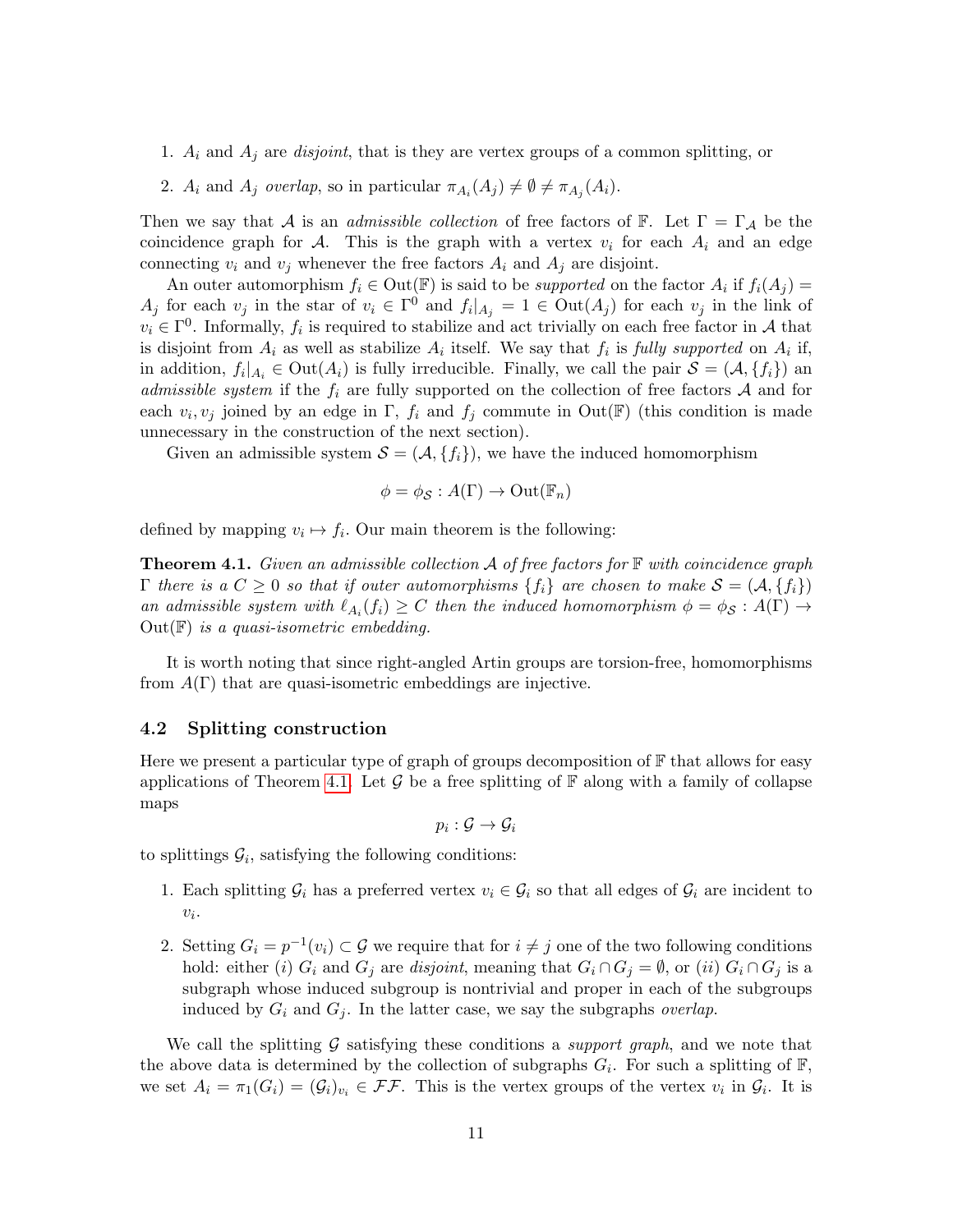clear from the above conditions that such a collection of free factors forms an admissible collection  $\mathcal{A}(\mathcal{G})$  and that  $\Gamma_{\mathcal{A}(\mathcal{G})}$  is precisely the coincidence graph of the  $G_i$  in  $\mathcal{G}$ .

Next, we consider the outer automorphisms that will generate the image of our homomorphism. For each i, chose an  $f_i \in Out(\mathbb{F}_n)$  which preserves the splitting  $\mathcal{G}_i$ , induces the identity automorphism on the underlying graph of  $\mathcal{G}_i$ , and restricts to the identity on the complement of  $v_i$  in  $\mathcal{G}_i$ . In this case, we say that  $f_i$  is supported on  $G_i$  (or  $v_i$ ), and if the restriction of  $f_i$  to the free factor  $A_i$  is fully irreducible, we say that  $f_i$  is fully supported on  $G_i$  (or  $v_i$ ). With these choices, the pair  $\mathcal{S}(\mathcal{G}) = (\mathcal{A}(\mathcal{G}), \{f_i\})$  is an admissible system. Indeed, the only condition to check is that if  $v_i$  and  $v_j$  represent disjoint free factors, then the outer automorphisms  $f_i$  and  $f_j$  commute. Observe that since  $G_i$  and  $G_j$  are disjoint subgraphs of G we may collapse each to a vertex to obtain a common refinement  $\mathcal{G}_{ij}$  of  $\mathcal{G}_i$ and  $\mathcal{G}_j$ , which has vertices with associated groups  $(\mathcal{G}_i)_{v_i}$  and  $(\mathcal{G}_j)_{v_j}$ . Label these vertices of  $\mathcal{G}_{ij}$   $v_i$  and  $v_j$  corresponding to the subgraphs  $G_i$  and  $G_j$  of  $\mathcal{G}$ . From the fact that  $f_i$  and  $f_j$ are supported on  $G_i$  and  $G_j$ , respectively, it follows that they both stabilize the common refinement  $\mathcal{G}_{ij}$  and are each supported on distinct vertices, namely  $v_i$  and  $v_j$ . This implies that  $f_i$  and  $f_j$  commute in Out(F). Hence,  $\mathcal{S}(\mathcal{G}) = (\mathcal{A}(\mathcal{G}), \{f_i\})$  is an admissible system inducing a homomorphism

$$
\phi_{\mathcal{S}(\mathcal{G})}:A(\Gamma_{\mathcal{G}})\to\mathrm{Out}(\mathbb{F})
$$

given by

$$
v_i \mapsto f_i
$$

<span id="page-11-0"></span>as before. With this setup, our main result can be restated as follows:

**Corollary 4.2.** Suppose G is a free splitting of  $\mathbb{F}$  that is a support graph with subgraphs  $G_i$ for  $1 \leq i \leq k$ . Let  $\Gamma$  be the coincidence graph for these subgraphs. There is a  $C \geq 0$  so that if for each i,  $f_i \in Out(\mathbb{F})$  is fully supported on  $G_i$  with  $\ell_{A_i}(f_i) \geq C$ , then the induced homomorphism  $\phi_{\mathcal{S}(\mathcal{G})}: A(\Gamma) \to \mathrm{Out}(\mathbb{F})$  is a quasi-isometric embedding.

We remark that once a support graph G is constructed with  $\pi_1 \mathcal{G} = \mathbb{F}_n$ , there is no obstruction to finding  $f_i$  fully supported on  $G_i$  with large translation length on  $\mathcal{F}(A_i)$ . Corollary [4.2](#page-11-0) then implies that there exist homomorphisms  $\phi_{\mathcal{S}(\mathcal{G})}: A(\Gamma) \to \mathrm{Out}(\mathbb{F}_n)$  which are quasi-isometric embeddings.

#### 4.3 Constructions and applications

We use our main theorem to construct quasi-isometric homomorphisms into  $Out(\mathbb{F}_n)$  beginning with an arbitrary right-angled Artin group  $A(\Gamma)$ . We provide a bound on n given a measurement of complexity of Γ.

First, it is easy to use the splitting construction of Section [4.2](#page-10-1) to start with a graph  $\Gamma$  and find a quasi-isometric embedding  $A(\Gamma) \to \text{Out}(\mathbb{F}_n)$ , with n depending on Γ. We illustrate this with an example and then give a general procedure. Note that although using the splitting construction is simple, it will always require that n is rather large compared to  $\Gamma$ . As demonstrated in Example 3, more creative choices of admissible systems can be used to reduce *n*.

**Example 2.** Let  $\Gamma = \Gamma_5$  be the pentagon graph with vertices labeled counter-clockwise  $v_0, v_2, v_4, v_1, v_3$  as in Figure [1,](#page-13-0) and let  $\Gamma^c$  be the same graph with vertices labeled cyclically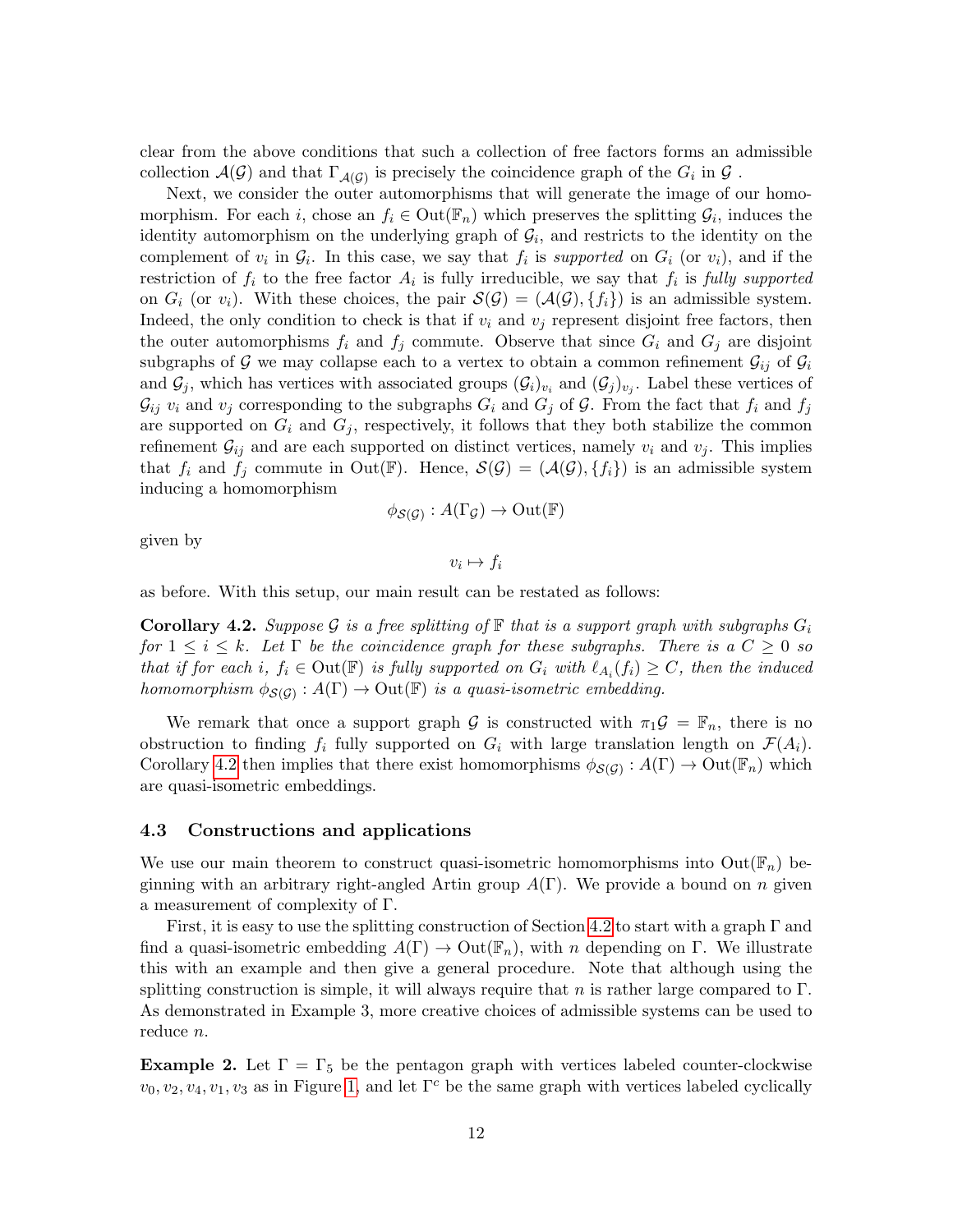$v_0, \ldots, v_4$ . Take G to be the graph of groups with underlying graph  $(\Gamma^c)'$ , the barycentric subdivision of  $\Gamma^c$ , with trivial vertex group labels on the vertices of  $\Gamma^c$  and infinite cyclic group labels on the subdivision vertices. Note that  $\pi_1 \mathcal{G} = \mathbb{F}_6$ . Set  $G_i$  ( $1 \leq i \leq 4$ ) equal to the subgraph of  $G$  consisting of the vertex labeled  $v_i$ , its two adjacent subdivision vertices, and the edges joining these vertices to  $v_i$ . Observe that  $G_i$  and  $G_j$  have empty intersection if and only if  $v_i$  and  $v_j$  are joined by an edge in Γ. Also, if  $G_i$  and  $G_j$  intersect then their intersection is a vertex with nontrivial vertex group. Hence,  $\mathcal G$  is a support graph with subgraphs  $G_i$  whose coincidence graph is Γ. By Corollary [4.2](#page-11-0) there is a constant C such that choosing any collection of outer automorphisms  $f_i$  fully supported on the collection  $G_i$ with  $\ell_{A_i}(f_i) \geq C$  determines a homomorphism  $A(\Gamma_5) \to \text{Out}(\mathbb{F}_6)$  that is a quasi-isometric embedding. In Example 3, we improve this construction by modifying  $\mathcal{G}$ .

Now fix any simplicial graph  $\Gamma$  with n vertices labeled  $v_1, \ldots, v_n$ . We give a general procedure for producing a support graph G with subgraphs  $G_i$  whose coincidence graph is Γ. By Corollary [4.2,](#page-11-0) this provides examples of homomorphisms  $A(Γ) → Out(π_1(G))$  that are quasi-isometric embeddings. First, assume that the *complement graph*  $\Gamma^c$  is connected. Recall that  $\Gamma^c$  is the subgraph of the complete graph on  $\Gamma^0$  whose edge set is the complement of the edge set of Γ. Let  $(\Gamma^c)'$  be the barycentric subdivision of  $\Gamma^c$ . We reserve labels  $v_i$  for the vertices of  $(\Gamma^c)'$  that are vertices of  $\Gamma^c$  and label the vertex of  $(\Gamma^c)'$  corresponding to the edge  $(v_i, v_j)$  of  $\Gamma^c$  by  $v_{ij}$ . Hence, in  $(\Gamma^c)'$  the vertex  $v_{ij}$  is valence two and is connected by an edge to both  $v_i$  and  $v_j$ . Set  $G_i$  equal to the star of the vertex  $v_i$  in  $(\Gamma^c)'$ , i.e.  $G_i$  is the union of edges incident to  $v_i$  together with their vertices. Now take  $\mathcal G$  to be the graph of groups with underlying graph  $(\Gamma^c)'$  and infinite cyclic vertex group labels for each vertex  $v_{ij}, i \neq j$ . For vertices  $v_i$  there are two cases for vertex groups: If  $v_i$  has valence one in G then we label it with an infinite cyclic vertex group and otherwise we give it a trivial vertex group.

With these vertex groups,  $G$  becomes of graph of groups decomposition for  $\mathbb{F}_n$ . Moreover, G is a support graph for the collection of subgraphs  $G_i$  with coincidence graph Γ. Indeed,  $G_i$  and  $G_j$  have nonempty intersection in G if and only if  $v_i$  and  $v_j$  are joined by an edge in  $\Gamma^c$ . When this is the case, their intersection is a single vertex with infinite cyclic vertex group and this vertex group is proper in each of the groups induced by  $G_i$  and  $G_j$ . We can also calculate the rank of  $\pi_1 \mathcal{G}$ . By construction, the rank of  $\pi_1 \mathcal{G}$  is equal to the rank of the fundamental group of the underlying graph plus the number of nontrivial vertex groups on G. Since there is a nontrivial vertex group for each edge of  $\Gamma^c$  and each vertex of  $\Gamma^c$  of valence one, the rank of  $\pi_1 \mathcal{G}$  equals

 $1 + 2|E(\Gamma^c)| - |V(\Gamma^c)| + |\text{valence 1 vertices of } \Gamma^c|.$ 

Translating this into a function of Γ, we see that the rank of  $\pi_1\mathcal{G}$  is

$$
1 + |V(\Gamma)| \cdot (|V(\Gamma)| - 2) - |E(\Gamma)| + |valence n - 2 vertices of \Gamma|,
$$

and we refer to this quantity as the complexity of  $\Gamma$ , denoted  $c(\Gamma)$ .

When  $\Gamma^c$  is not connected it decomposes into components  $\Gamma^c = \sqcup_{i=1}^l \Delta_i$  and it is not difficult to show that  $A(\Gamma) = A(\Delta_1^c) \times ... \times A(\Delta_l^c)$ . In this case, we set  $c(\Gamma) = \sum_i c(\Delta_i^c)$ and the corresponding supported graph is constructed as follows: Let  $\mathcal{G}(\Delta_i^c)$  be the support graph constructed as above for the graph  $\Delta_i^c$ . Let G to be the support graph built by taking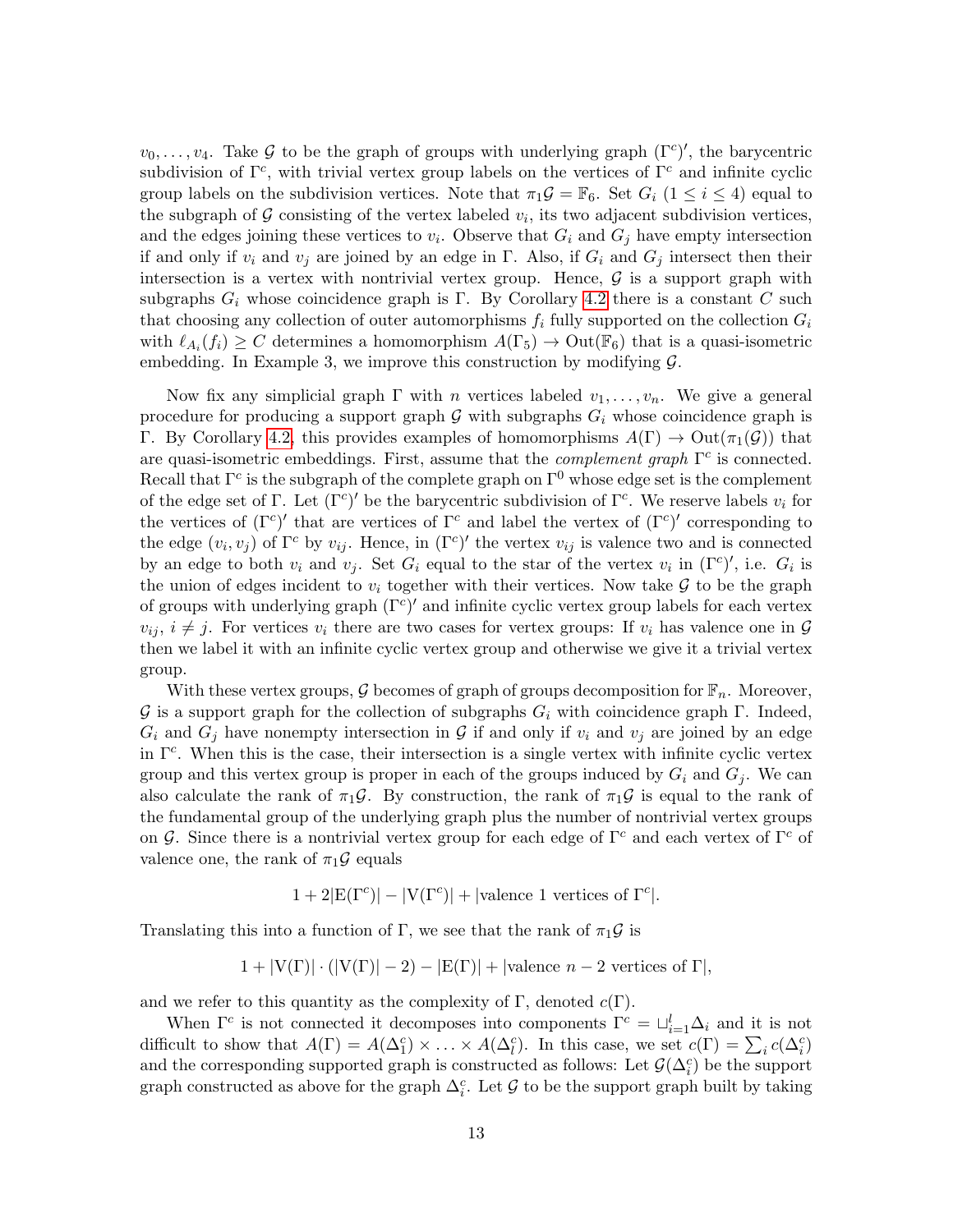the wedge of l intervals (at one endpoint of each) and attaching the other endpoint of the ith interval to an arbitrary vertex of  $\mathcal{G}(\Delta_i^c)$ . The graph of groups structure on  $\mathcal G$  is induced by that of  $\mathcal{G}(\Delta_i^c)$  along with a trivial group label at the wedge vertex. Then  $\mathcal G$  is a support graph with coincidence graph  $\Gamma$  and complexity  $c(\Gamma)$ . As noted above, the existence of a support graph with coincidence graph  $\Gamma$  implies the following:

**Corollary 4.3.** For any simplicial graph  $\Gamma$ ,  $A(\Gamma)$  admits a homomorphism into  $Out(\mathbb{F}_n)$ , with  $n \leq c(\Gamma)$ , which is a quasi-isometric embedding.

The next example shows how Theorem [11.1](#page-31-0) can be used to give quasi-isometric embeddings into  $Out(\mathbb{F}_n)$  for smaller *n* than by using support graphs.



<span id="page-13-0"></span>Figure 1:  $\mathbb{F}_5 = \pi_1(\mathcal{G})$ 

**Example 3.** Again, let  $\Gamma = \Gamma_5$  be the pentagon graph with vertices labeled counterclockwise  $v_0, v_2, v_4, v_1, v_3$  as in Figure [1.](#page-13-0) Take G as in Figure 1. This is a graph of groups decomposition for  $\mathbb{F}_5$ ; the central vertex has trivial vertex group and the 5 valence one vertices joined to the central vertex each have infinite cyclic vertex group, with generators labeled  $x_0 \ldots, x_4$ . G can be thought of as a "folded" version of the support graph that appears in Example 2. For  $0 \leq i \leq 4$ , let  $G_i$  be the smallest connected subgraph containing the vertices labeled  $x_i$  and  $x_{i+1}$ , with indices taken mod 5. Note that G together with the subgraphs  $G_i$  is not a support graph; for example  $G_0$  and  $G_2$  intersect in a vertex with trivial vertex group. Despite this, for  $i = 0, \ldots, 4$ ,  $A_i = \pi_1 G_i = \langle x_i, x_{i+1} \rangle$  does form an admissible collection of free factors with coincidence graph  $\Gamma_5$ . Hence, by Theorem [4.1,](#page-10-0) there exists a  $C \geq 0$  so that if there are outer automorphisms  $f_i \in \text{Out}(\mathbb{F}_5)$  making  $(\{A_i\}, \{f_i\})$  an admissible system with  $\ell_{A_i}(f_i) \geq C$  then the induced homomorphism  $\phi: A(\Gamma_5) \to \text{Out}(\mathbb{F}_5)$ is a quasi-isometric embedding. Choosing such a collection in this case is straightforward. Specifically, let  $B_i = \langle x_{i+2}, x_{i+3}, x_{i+4} \rangle$  and choose  $f_i \in \text{Out}(\mathbb{F}_5)$  for  $i = 0, ..., 4$  so that

- 1.  $f_i(A_i) = A_i$  and  $f_i(B_i) = B_i$ ,
- 2. the restriction  $f_i | A_i \in \text{Out}(A_i)$  is fully irreducible with  $\ell_{A_i}(f_i) \geq C$ , and
- 3. the restriction  $f_i|B_i = 1 \in \text{Aut}(B_i)$ .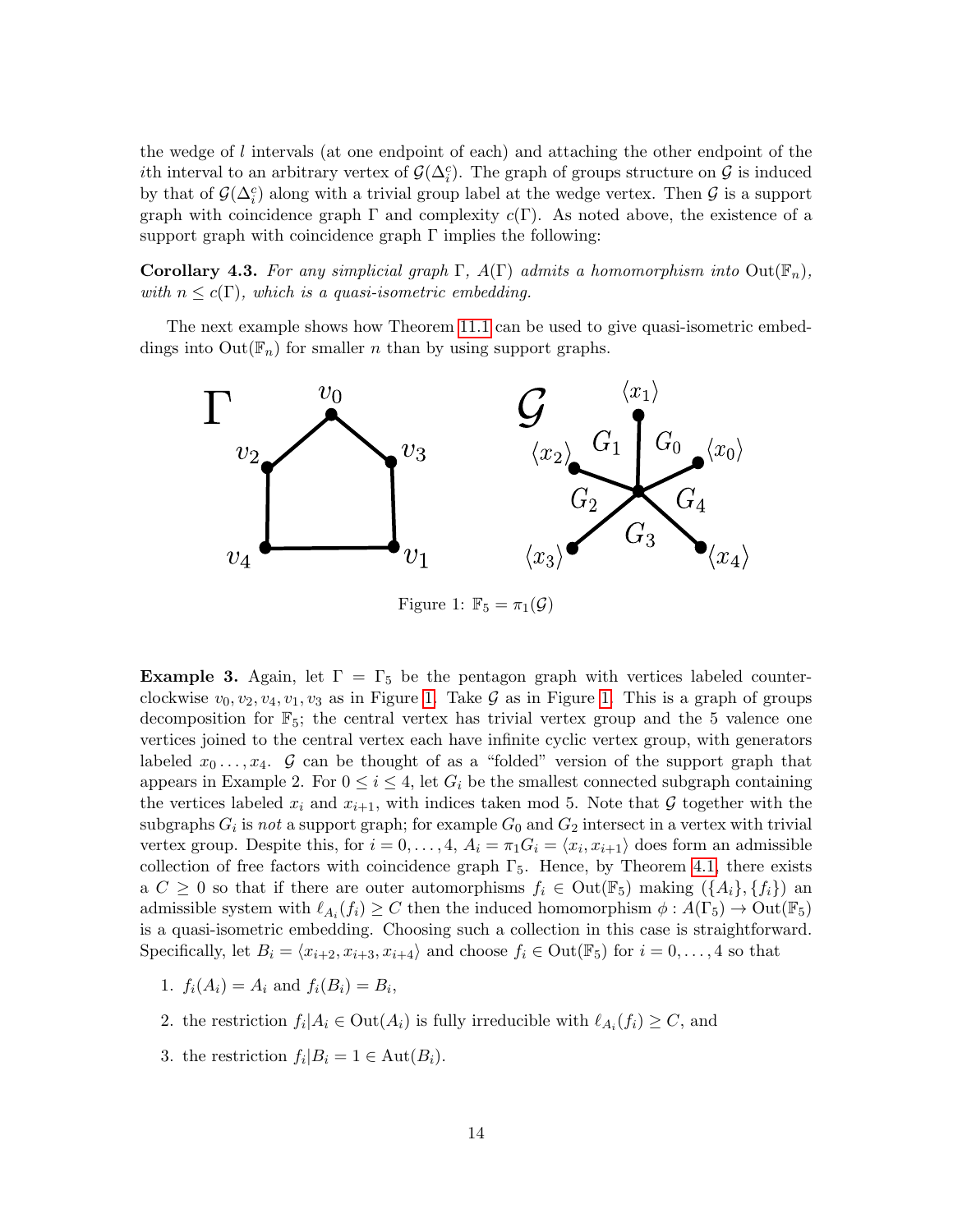With these choices, it is clear that each  $f_i$  is fully supported on  $A_i$  and that  $f_i$  and  $f_j$ commute if and only if  $v_i$  and  $v_j$  are joined by an edge of Γ. This makes  $\mathcal{S} = (\{A_i\}, \{f_i\})$ into an admissible system with  $\ell_{A_i}(f_i) \geq C$  and so the induced homomorphism

$$
\phi_{\mathcal{S}}:A(\Gamma_5)\to\mathrm{Out}(\mathbb{F}_5)
$$

is a quasi-isometric embedding. In fact, as we shall see in the proof of the main theorem, the required translation length is simple to determine. Further, as each of free factors  $A_i$ in the admissible system is rank 2, the free factor complex  $\mathcal{F}(A_i)$  is the Farey graph where translation lengths can be computed.

For an application, recall that  $A(\Gamma_5)$  contains quasi-isometrically embedded copies of  $\pi_1(\Sigma_2)$ , the fundamental group of the closed genus 2 surface (see [\[CW04\]](#page-32-9)). Restricting the homomorphism constructed above to such a subgroup, we obtain quasi-isometric embeddings

$$
\pi_1(\Sigma_2) \to \mathrm{Out}(\mathbb{F}_5).
$$

# 5 Splittings and submanifolds

We need a topological interpretation of our projections in order to prove the version of Behrstock's inequality that appears in the next section. We first review some facts about embedded surfaces in 3-manifolds and the splittings they induce.

#### <span id="page-14-0"></span>5.1 Surfaces and splittings

It is well-known that codimension 1 submanifolds induce splittings of the ambient manifold group [\[Sha01\]](#page-33-12). We review some details here, focusing on the case when then inclusion map is not necessarily  $\pi_1$ -injective.

For our application, begin with an orientable, connected 3-manifold X possibly with boundary and a property embedded, orientable surface  $F$ . We do not require that  $F$  is connected or that each component of F is  $\pi_1$ -injective. Working, for example, in the smooth setting, choose a tubular neighborhood  $N \cong F \times I$  of F in X whose restriction  $N \cap \partial X$ is a tubular neighborhood of the boundary of F in  $\partial X$ . Let G denote the graph dual to F in X. This is the graph with a vertex for each component of  $X \setminus \text{int}(N)$  and an edge  $e_f$ , for each component  $f \subset F$ , that joins the vertices corresponding to the (not necessarily distinct) components on either side of f. We may consider G as embedded in X and, after choosing an appropriate embedding,  $G$  is easily seen to be a retract of  $X$ . The retraction is obtained by collapsing each complementary component of  $N$  to its corresponding vertex and projecting  $f \times I$  to I for each component f of F. Here, I is the closed interval  $[-1, 1]$ and  $f \times \{0\}$  corresponds under the identification  $N \cong F \times I$  to  $f \subset N$ .

<span id="page-14-1"></span>Let  $\tilde{X}$  denote the universal cover of X and let  $\tilde{N}$  and  $\tilde{F}$  denote the complete preimage of N and F, respectively. Let  $T_F$  denote the graph dual to  $\tilde{F}$  in  $\tilde{X}$ . Since  $T_F$  is a retract of the connected, simply connected space  $\tilde{X}, T_F$  is a tree. We call  $T_F$  the *dual tree* to the surface F in X. As F and  $\tilde{X} \backslash \tilde{N}$  are permuted by the action of  $\pi_1(X)$ , we obtain a simplicial action  $\pi_1(X) \cap T_F$ , up to the usual ambiguity of choosing basepoints. The following is an exercise in covering space theory; it appears in [\[Sha01\]](#page-33-12).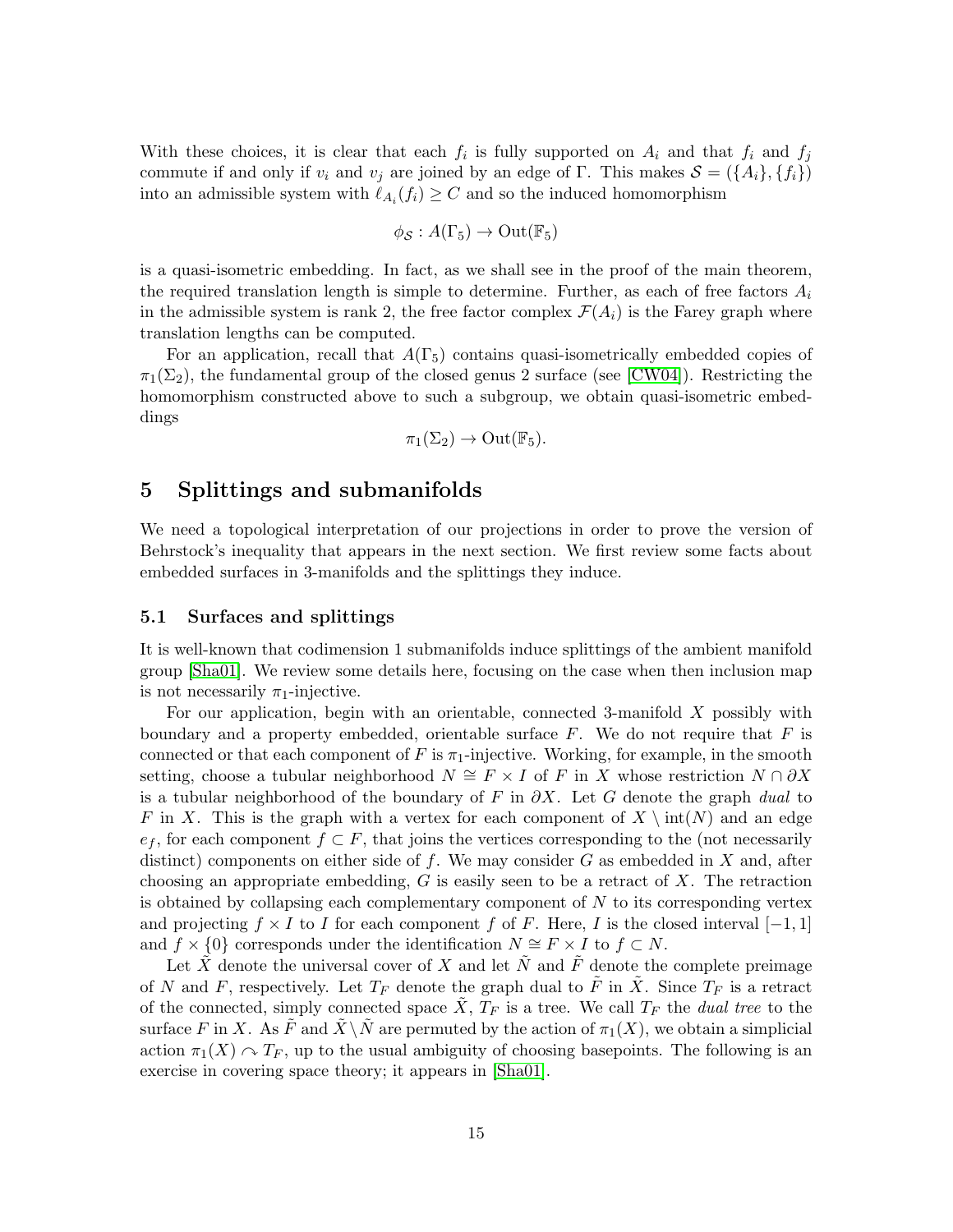**Proposition 5.1.** With the above notation, let v be a vertex of  $T_F$  corresponding to a lift of a component  $C \subset X \setminus N$  and e an edge of  $T_F$  corresponding to a lift of a component  $f \subset F$ . Then

1.  $stab(v) = \text{im}(\pi_1 C \to \pi_1 X)$ 

2. 
$$
stab(e) = \text{im}(\pi_1 f \to \pi_1 X)
$$

where both equalities are up to conjugation in  $\pi_1 X$ .

The action  $\pi_1 X \cap T_F$  provides a splitting of  $\pi_1 X$  via Basse-Serre theory. The corresponding graph of groups decomposition of  $\pi_1 X$  has underlying graph  $G = T_F / \pi_1 X$  with vertex and edge groups as given in Proposition [5.1.](#page-14-1) A subgraph  $G' \subset G$  carries a subgroup  $H \leq \pi_1 X$  if the subgroup induced by  $G'$  contains H, up to conjugacy.

We now specialize to the situation where the action  $\pi_1 X \cap T_F$  has trivial edge stabilizers. The following proposition determines when the dual tree to a surface is minimal. First, say that a connected component  $f \subset F$  is superfluous if f separates X and to one side bounds a relatively simply connected submanifold, i.e.  $X \setminus f = X_1 \sqcup X_2$  and  $\text{im}(\pi_1(X_1) \to \pi_1(X)) = 1$ . A component of F that is not superfluous is said to split X. Also, use the notation  $T^{\min}$  to denote the unique minimal subtree associated to an action on the tree  $T$ , see Section [2.2.](#page-3-0)

<span id="page-15-0"></span>**Proposition 5.2.** Let  $F$  be an orientable, properly embedded surface in the orientable 3manifold X with  $\text{im}(\pi_1 f \to \pi_1 X) = 1$  for each component f of F. Then the edge  $e_f \subset T$ corresponding to a lift of the component  $f \subset F$  is contained in the minimal subtree  $T_F^{\min}$  if and only if f splits X.

*Proof.* First suppose that the edge  $e_f$  whose orbit corresponds to the lifts of f is not in the minimal subtree  $T^{\min}$ . Setting  $G = T_F/\pi_1 X$  and  $G^{\min} = T_F^{\min}/\pi_1 X$ , the image of  $e_f$  in  $G$ does not lie in  $G^{\min}$ . Since  $G^{\min}$  carries the fundamental group of X, the image of  $e_f$  in G must separate and the component of its complement not containing  $G^{\min}$  has all trivial vertex groups. In X, this implies that the component  $f \subset F$  separates X and to one side bounds a component whose fundamental group, when included into  $\pi_1 X$ , is trivial. Hence,  $f$  is superfluous.

Now suppose that f is a component of F that is superfluous. Then f corresponds to a separating edge e in  $G = T_F / \pi_1 X$ , with lift  $e_f \subset T_F$ , whose complement in G contains a component with trivial induced subgroup. Hence, this component of  $G \setminus e$  is a tree with trivial vertex groups. Set  $G'$  equal to the other component of the complement of e in  $G$ . Then G' carries all of  $\pi_1 X$  and so its complete preimage in  $T_F$  is connected,  $\pi_1 X$  invariant, and does not contain the edge  $e_f$ . Hence,  $e_f$  is not in  $T^{\min}$ .  $\Box$ 

We will use the above proposition in the following manner: If  $f \subset F$  splits X then  $T_f$ is a 1-edge collapse of  $T_F$  corresponding to a 1-edge splitting of  $\pi_1 X$ .

#### 5.2 Topological projections

The purpose of this section is to give a topological description of the projection  $\pi_A(T)$ in terms of submanifolds of the manifold  $M_n$ . As discussed below, these are similar to the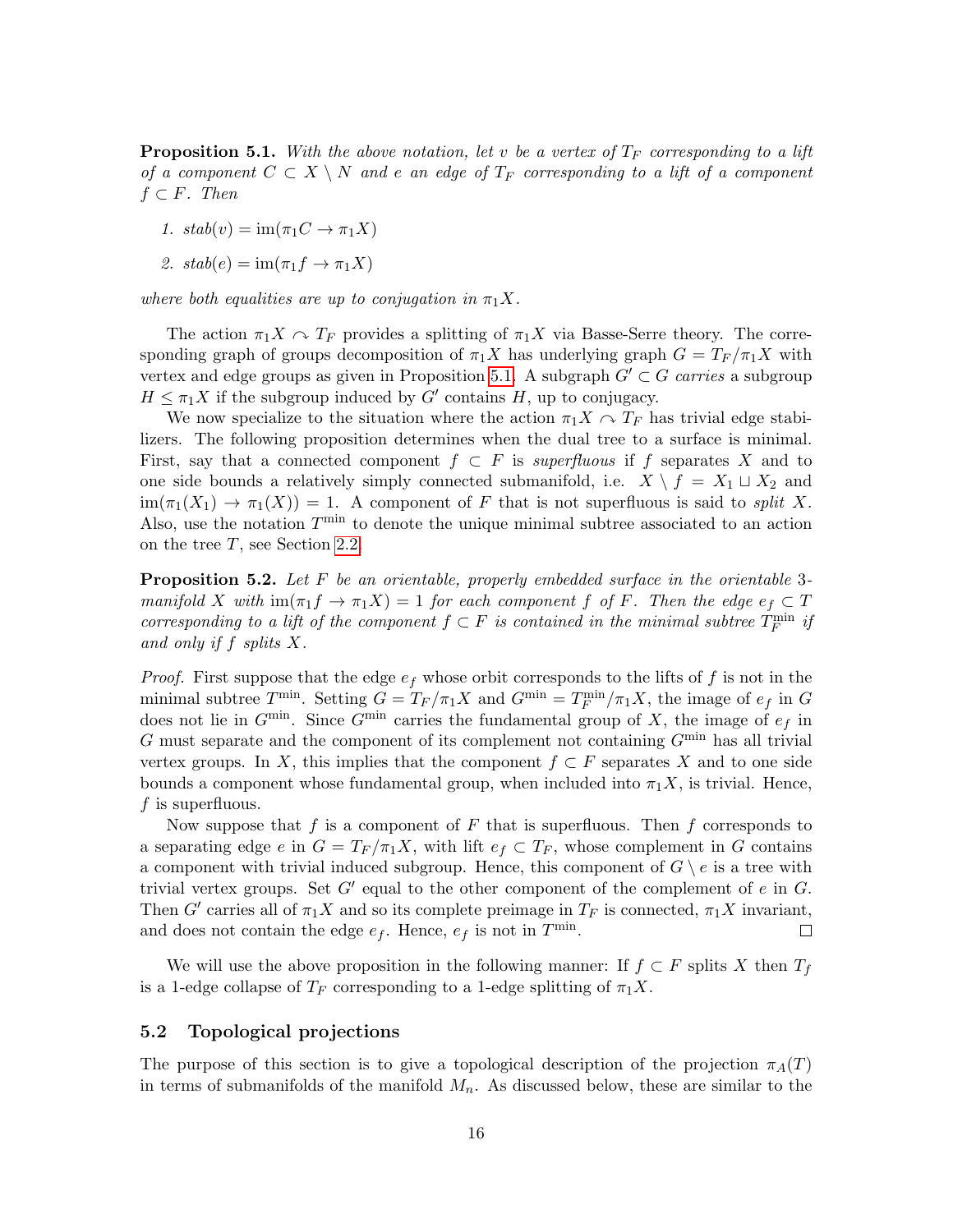submanifold projections of [\[SS12\]](#page-33-5), and this section serves to explain the connection between these projections and the projections of [\[BF14\]](#page-32-1). To verify that our description is accurate, we rely on Hatcher's normal position for spheres in  $M = M_n$  and its generalization in [\[HOP12\]](#page-33-13). Let M denote the universal covers of M. We say that essential sphere systems  $S_1$  and  $S_2$  in M are in normal position if for  $\tilde{S}_1$  and  $\tilde{S}_2$ , the complete preimage of  $S_1$  and  $S_2$  in  $\tilde{M}$ , any spheres  $s_1 \in \tilde{S}_1$  and  $s_2 \in \tilde{S}_2$  satisfy each of the following:

- 1.  $s_1$  and  $s_2$  intersect in at most one component and
- 2. no component of  $s_1 \setminus s_2$  is a disk that is isotopic relative its boundary to a disk in  $s_2$ .

This definition is easily seen to be equivalent to Hatcher's original notion of normal position in the case where one of the sphere systems is maximal [\[Hat95\]](#page-32-7). In particular, the authors of [\[HOP12\]](#page-33-13) use Hatcher's original proof of existence and uniqueness of normal position to show the following:

<span id="page-16-0"></span>**Lemma 5.3.** Any two essential sphere systems  $S_0$  and S can be isotoped to be in normal position. Also, normal position is unique in the following sense: Let  $S_0$  be a sphere system of  $M_n$ , and let S, S' be two isotopic spheres in  $M_n$  which are in normal position with respect to  $S_0$ . Then there is a homotopy between S and S' which restricts to an isotopy on  $S_0$ .

Fix sphere systems S and S<sub>A</sub> and a preferred component  $C_A \subset M \setminus S_A$ . In what follows we assume that  $S_A = \partial C_A$ . When this is the case, we say  $C_A$  is a *splitting component* and observe that  $C_A$  is homeomorphic to  $M_{k,s}$ , as defined in Section [2.3.](#page-5-1) Let A be the (conjugacy class of) free factor  $\pi_1(C_A)$  and let  $T = T_S$  be the free splitting of F determined by the sphere system S. Since we are interested the projection of the splitting  $\mathbb{F} \cap T$  to the free splitting complex of A, our aim is a topological interpretation of the projection  $\pi_A(T) = [A \curvearrowright T^A].$ 

Put  $S$  and  $S_A$  in normal position and consider the collection of connected components of the surface  $F = S \cap C_A$ . This family of surfaces is well-defined up to homotopy in  $C_A$ that restricts to isotopy on  $S_A$ , by Lemma [5.3.](#page-16-0) Consider the graph of spaces decomposition of  $C_A$  given by F with dual tree  $T_F$ , see Section [5.1.](#page-14-0) Recall that a connected component  $f \subset F$  is superfluous if f separates  $C_A$  and to one side bounds a relatively simply connected submanifold, that is  $C_A \setminus f = C_1 \sqcup C_2$  and  $\text{im}(\pi_1(C_1) \to \pi_1(C_A)) = 1$ . A component of F that is not superfluous is said to *split*  $C_A$ . Set  $\overline{F}$  equal to F minus its superfluous components and let  $T_{\bar{F}}$  be its dual tree (that is, the tree dual to the complete preimage of F in the universal cover of  $C_A$ ).

We claim the following about the associated splitting of  $\pi_1 C_A = A$ :

- 1. there is an A-equivariant simplicial embedding  $\chi : T_F \to T$  whose image contains  $T^A$ ,
- 2. an edge e of  $T_F$  maps to an edge in  $T^A$  if and only if e corresponds to the lift of a component of  $f \subset F$  that splits  $C_A$ , and
- 3. the projection  $\pi_A(T) = A \cap T^A$  is conjugate to the A-tree  $T_{\bar{F}}$ .

To prove the above claim we refer to Figure [2,](#page-17-0) where as above the free splitting  $\mathbb{F} \cap T$ corresponds to the sphere system  $S \subset M$ . Let  $\pi : \tilde{M} \to M$  be the universal cover of M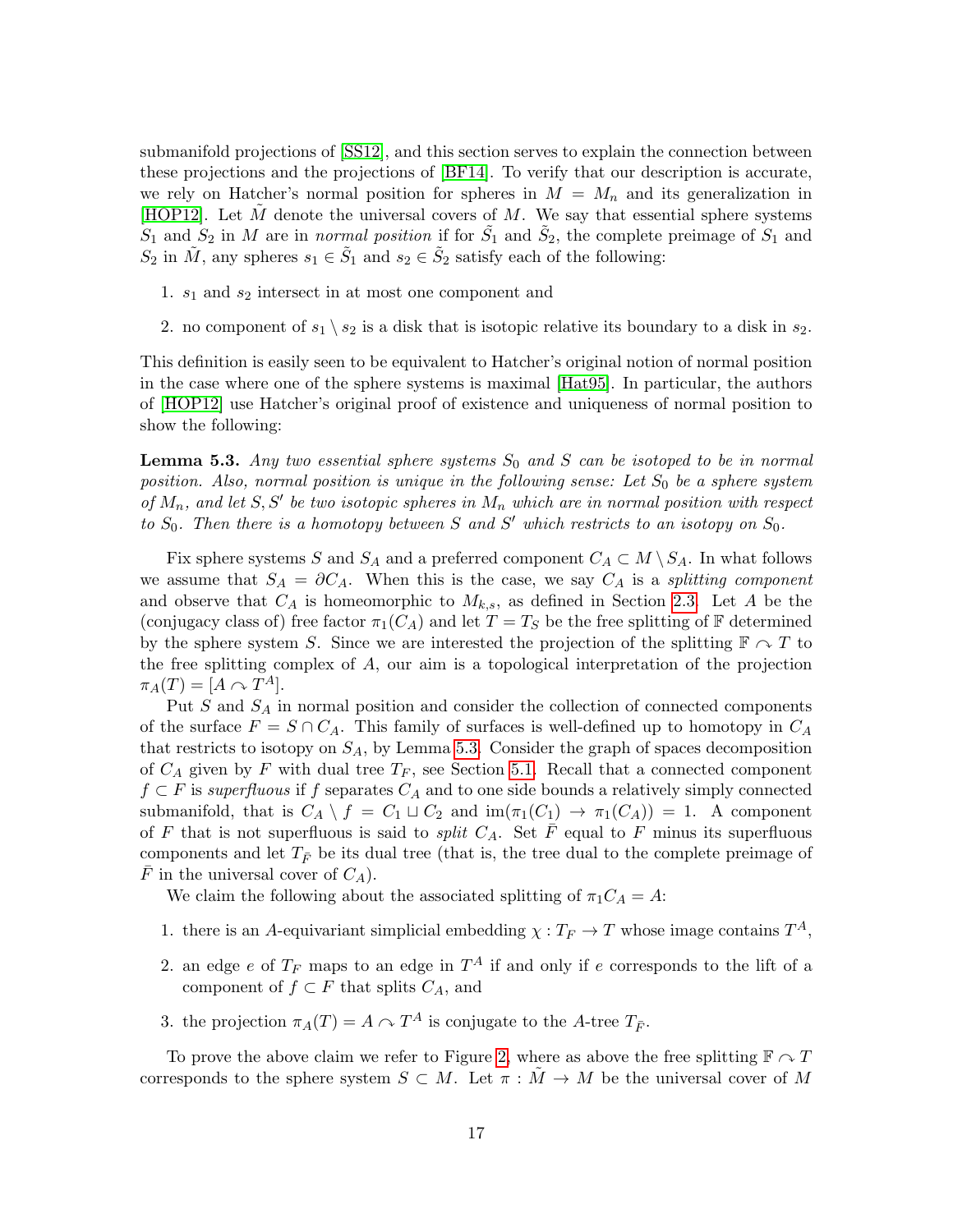

<span id="page-17-0"></span>Figure 2: Defining the map  $\chi: T_F \to T$ 

and let  $\tilde{S}$  be the complete preimage of S in  $\tilde{M}$ . The map labeled  $\tilde{p}$  is the equivariant map from  $\tilde{M}$  to the tree T obtained by retracting  $\tilde{M}$  to the tree dual to  $\tilde{S} \subset \tilde{M}$ , as explained in Section [5.1.](#page-14-0) Hence, if we let m denote the set of midpoints of edges of T then  $\tilde{S} = \tilde{p}^{-1}(m)$ . Setting  $F = S \cap C_A$  as above, we note that if  $\tilde{C}_A$  is a fixed component of the preimage of  $C_A$  in  $\tilde{M}$  then  $\pi|_{\tilde{C}_A}: \tilde{C}_A \to C_A$  is the universal cover and  $\tilde{F} = (\pi|_{\tilde{C}_A})^{-1}(F) = \tilde{S} \cap \tilde{C}_A$ . Hence, by definition of the dual tree to F in  $C_A$ ,  $T_F$  is precisely the tree dual to  $\tilde{S} \cap \tilde{C}_A$  in  $C_A$ .

Because  $\tilde{p}$  is F-equivariant,  $T' = \tilde{p}(\tilde{C}_A)$  is an A-invariant subtree of T and so it contains  $T^A$ , the minimal A-subtree of T. Note that by carefully choosing the projection  $\tilde{p}$ , we may assume that  $T'$  is a subcomplex of T. We first show that the A-tree  $T'$  is conjugate to the A-tree  $T_F$ . Since T is dual to  $\tilde{S}$  in  $\tilde{M}$  and  $T_F$  is dual to  $\tilde{F} = \tilde{S} \cap \tilde{C}_A$  in  $\tilde{C}_A \subset \tilde{M}$  each complementary component of  $\tilde{F}$  in  $\tilde{C}_A$  corresponds to a complementary component of  $\tilde{S}$  in  $\tilde{M}$ . This induces a map from the vertices of  $T_F$  to those of T. As components of  $\tilde{F}$  are contained in components of  $\tilde{S}$ , this map extends to a simplicial map of A-trees  $\chi: T_F \to T$ with image  $T'$ . We show that this map does not fold edges and is, therefore, an immersion. This suffices to prove that  $\chi : T_F \to T'$  is an A-conjugacy.



<span id="page-17-1"></span>Figure 3: Folding edges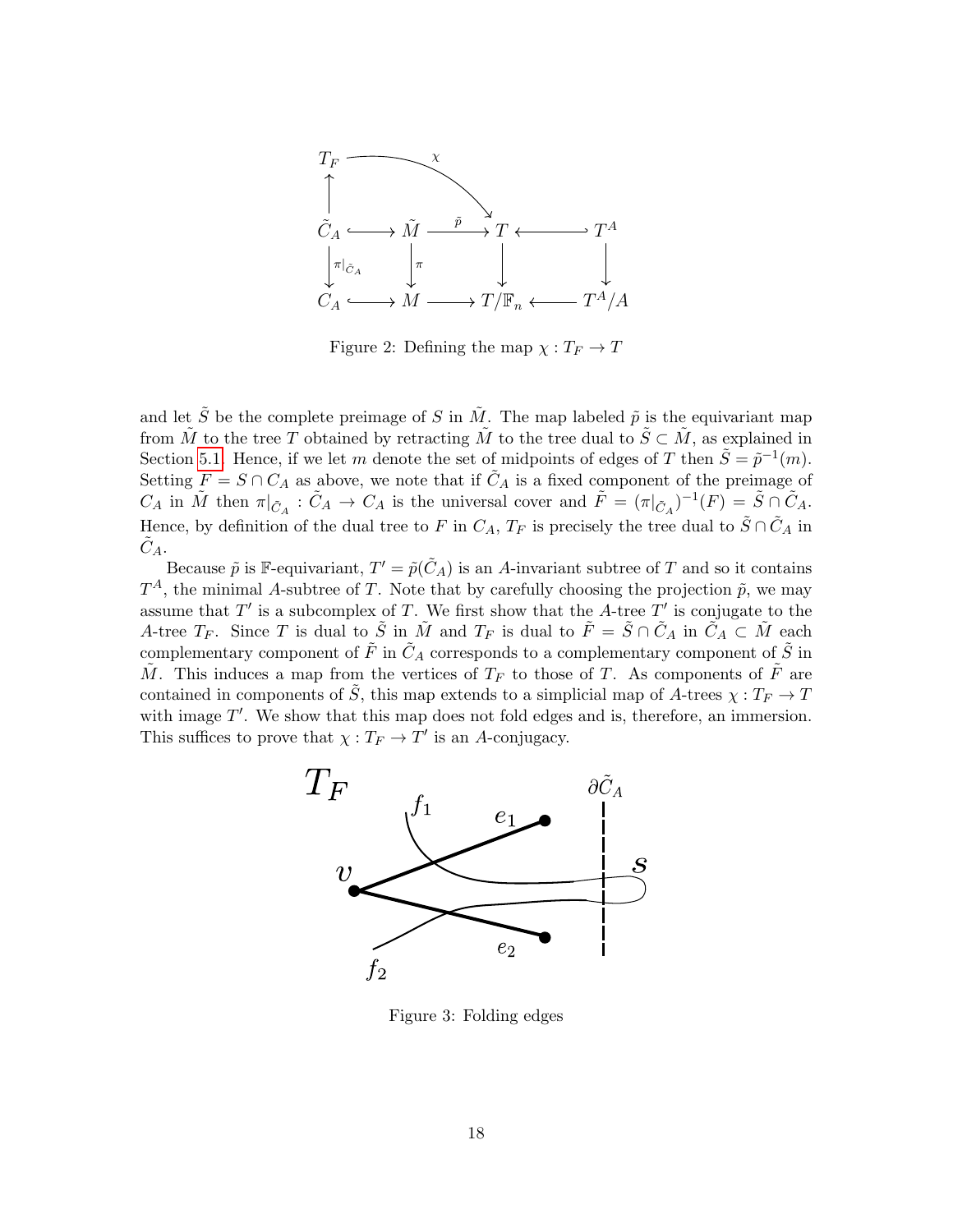To see that  $\chi$  does not fold edge, suppose to the contrary that two edges  $e_1$  and  $e_2$ with common initial vertex v are identified by  $\chi$  (Figure [3\)](#page-17-1). Then the edge  $e_i$  is dual to a component  $f_i \subset F$  in  $C_A$  and these components are disjoint. Since  $e_1$  and  $e_2$  are folded by  $\chi$ , their common image e in T corresponds to a sphere  $s \subset \tilde{S}$  which must contain  $f_1$  and  $f_2$  as subsurfaces. Let  $\tau$  be an arc in s that connects the interiors of  $f_1$  and  $f_2$  and intersects only the components of  $s \cap \partial C_A$  that separate  $f_1$  and  $f_2$ . Since each component of  $\partial \tilde{C}_A$  separates M, as do all essential spheres in M, the first and last components of  $\partial C_A$  intersected by  $\tau$ must be the same. This implies that  $f_1$  and  $f_2$  each have a boundary component on the same component of  $\partial C_A$ . Hence, the sphere s intersects the same component of  $\partial C_A$  in at least 2 circles. This, however, contradicts normal position of the sphere systems S and  $\partial C_A$ . We conclude that the A-trees  $T_F$  and  $T'$  are simplicially conjugate. This proves claim (1) and justifies identifying  $T_F$  and  $T'$  through  $\chi$ . Observe that since  $T'$  contains  $T^A$ , we get an induced A-conjugacy  $\chi: T_F^A \to T^A$  on minimal subtrees.

It remains to show that  $T_{\bar{F}} = T_F^A$ , as this identifies the edges of  $T_F$  that correspond to components of F that split  $C_A$  with those contained in  $T^A$ . Since the components of  $\bar{F}$  are precisely those that split  $C_A$ , Proposition [5.2](#page-15-0) implies that the minimal A-subtree of  $T_F$  is  $T_{\bar{F}}$  and so  $T_{\bar{F}} = T_F^A$ , as required. This completes the proofs of claims (2) and (3).

To summarize the above discussion:

<span id="page-18-1"></span>**Proposition 5.4.** Let  $T \in \mathcal{S}'_n$  be a free splitting of  $\mathbb{F}_n$  corresponding to the sphere system  $S \subset M_n$ . Fix a submanifold  $C_A$ , as above, with  $\pi_1(C_A) = A$  and  $\partial C_A$  and S in normal position. If F is the surface obtained from  $F = S \cap C_A$  by removing the components that separate and bound relatively simply connected components, then  $\overline{F}$  is nonempty if and only if  $T^{A}$  is nontrivial. When this is the case, the resulting splitting  $T_{\bar{F}}$  is conjugate as an A-tree to  $\pi_{\mathcal{S}(A)}(T)$ .

#### <span id="page-18-0"></span>5.3 Relations between the various projections

In [\[SS12\]](#page-33-5), Sabalka and Savchuk define projections from the sphere complex  $\mathcal{S}(M_n)$  to the sphere and disk complex of certain submanifolds of  $M_n$ . Their projections can be interpreted within the framework developed in this section, providing a simple relationship to  $\pi_{\mathcal{S}(A)}(T)$ . This answers a question asked in [\[SS12,](#page-33-5) [BF14\]](#page-32-1). However, it is important to note that, as demonstrated below, it is possible for each of the projections to be defined in situations when the other is not. Also, it is not clear whether the distances in the target complexes of the two projections are comparable. This section is not necessary for the rest of the paper.

Let  $X \subset M_n$  denote a component of the complement of some sphere system. In [\[SS12\]](#page-33-5), such X are referred to as *submanifolds*. Note that X is homeomorphic to  $M_{k,s}$  for some  $k < n$  and  $s > 0$ . The disk and sphere complex of X, denoted  $\mathcal{DS}(X)$ , is defined to be the simplicial complex whose vertices are isotopy classes of essential spheres and essential properly embedded disks in X with  $k+1$  vertices spanning a k-simplex whenever the disks and spheres representing these vertices can be realized disjointly in X. Sabalka and Savchuk define their projections as follows: Let S be an essential sphere system in  $M_n$ . Put S and  $\partial X$  in normal position and set  $F = S \cap X$ . The projection  $\pi_X^{\text{SS}}([S]) \subset \mathcal{DS}(X)$  is then defined to be the components of  $F$  which are either spheres or disks. If there are no such components of  $F$ , then the projection is left undefined.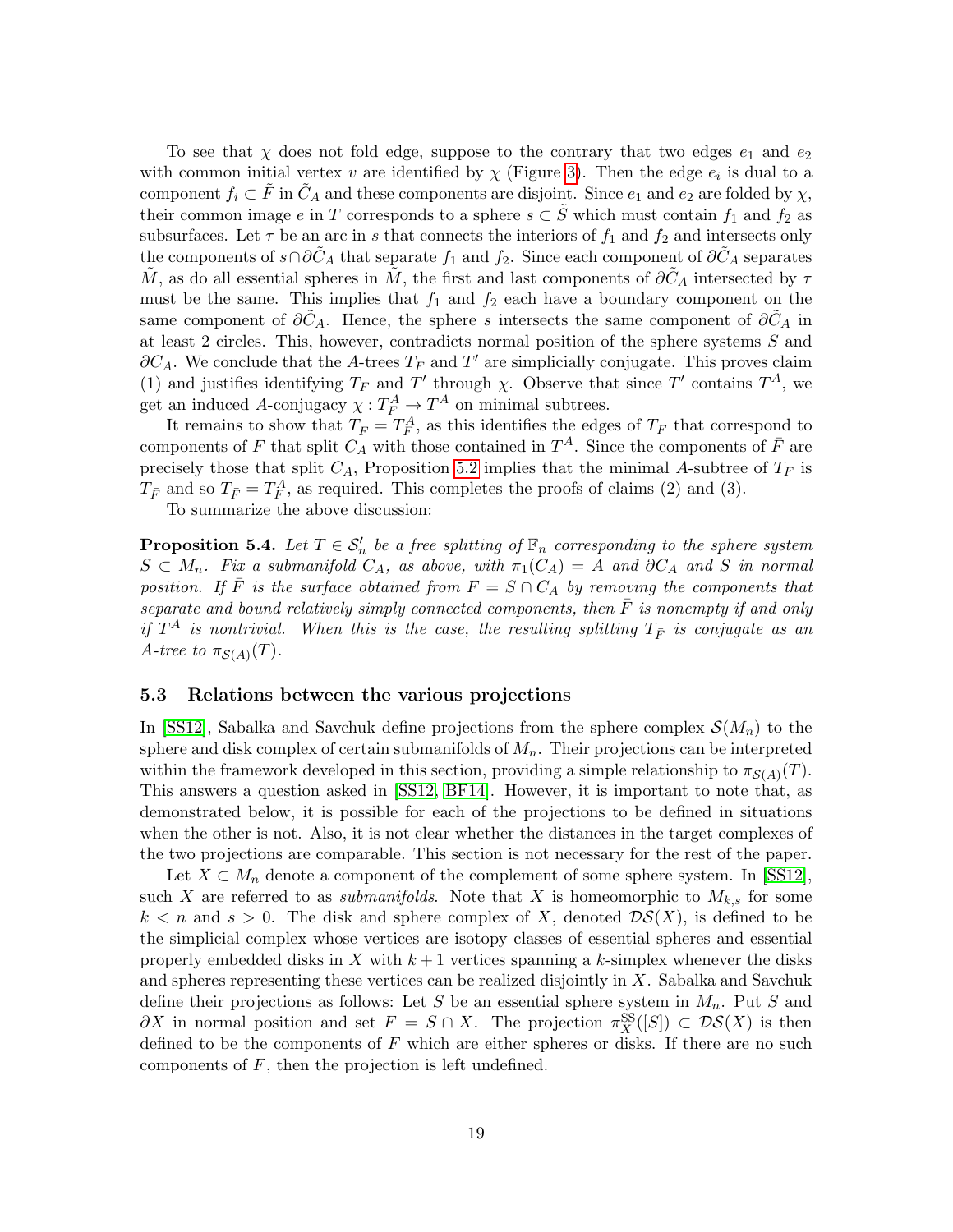Fix a submanifold X with  $A = \pi_1 X$  a rank  $\geq 2$  free factor of  $\mathbb{F}_n = \pi_1 M_n$ . There is a partially defined map  $\Phi : \mathcal{DS}^0(X) \to \mathcal{S}^0(A)$  given by taking  $D \in \mathcal{DS}^0(X)$  and mapping it to the A-tree  $T_D$  if D splits X. If D does not split X, then  $\Phi(D)$  is left undefined. Recall that as in Section [5.1,](#page-14-0)  $T_D$  is the dual tree to  $D \subset X$ . Note that this map will be defined on all vertices of  $DS(X)$  only when X is homeomorphic to  $M_{k,1}$ . When D and D' are adjacent in  $DS(X)$  and both  $\Phi(D)$  and  $\Phi(D')$  are defined, then it is clear that  $d_{\mathcal{S}(A)}(\Phi(D), \Phi(D')) \leq 1$ . With this setup, we can show the following:

<span id="page-19-1"></span>**Proposition 5.5.** Let T be a free splitting of  $\mathbb{F}_n$  and S its corresponding sphere system in M<sub>n</sub>. Let X be a submanifold of  $M_n$  with  $\pi_1 X = A \neq 1$ . If the composition  $\Phi \circ \pi_X^{SS}(S)$  is defined, then it is a free splitting of A that has  $\pi_{\mathcal{S}(A)}(T)$  as a refinement.

*Proof.* By Proposition [5.4,](#page-18-1) if S and  $\partial X$  are in normal position and  $F = S \cap X$  then  $T^A$ is conjugate to  $T_{\bar{F}}$  where  $\bar{F}$  is the union of connected components of F that split X. By definition,  $\Phi \circ \pi_X^S(S)$  is the tree dual to the collection of disks and spheres  $D \subset F$  that split X, which is nonempty by assumption. Since  $D \subset \overline{F}$ , the induced map  $T_{\overline{F}} \to T_D$  is a collapse map. Hence,  $T_{\bar{F}}$  refines  $\Phi \circ \pi_X^{\text{SS}}(S)$ .

This proposition also gives the connection between the projections of [\[SS12\]](#page-33-5) and those of [\[BF14\]](#page-32-1). Recall that the projection  $\pi_{\mathcal{S}(A)}^{\text{BF}}(B)$  is well-defined, i.e. has bounded diameter image, when either  $(1)$  A and B have the same color in a specific finite coloring of the vertices of  $\mathcal{F}\mathcal{F}_n$  or (2)  $d_{\mathcal{F}\mathcal{F}}(A, B) > 4$ . See [\[BF14\]](#page-32-1) for the definition of the coloring and further details.

<span id="page-19-0"></span>**Corollary 5.6.** Let A, B be free factors of  $\mathbb{F}_n$  satisfying one of the above conditions so that the projection  $\pi_{\mathcal{S}(A)}^{\text{BF}}(B)$  is well-defined. Let X be a submanifold of M with  $\pi_1 X = A$  and let S be any sphere system that contains a sphere system  $S' \subset S$  whose dual tree  $T_{S'}$  has B as a vertex stabilizer. If the composition  $\Phi \circ \pi_X^S(S)$  is defined, then it has bounded distance from  $\pi_{\mathcal{S}(A)}^{\rm BF}(B)$  in  $\mathcal{S}(A)$ , where the bound depends only on n.

It is important to note that whether  $\Phi \circ \pi_X^{\text{SS}}(S)$  is defined is highly dependent on the choice of X and S that represent the free factors A and B in Corollary [5.6.](#page-19-0) This is demonstrated in the examples below.

*Proof.* By definition, we may take  $\pi_{\mathcal{S}(A)}^{\text{BF}}(B) = \pi_{\mathcal{S}(A)}(T_{\mathcal{S}'})$ . By Lemma [3.1,](#page-6-0) this is refined by the projection  $\pi_{\mathcal{S}(A)}(T_S)$ , and by Proposition [5.5,](#page-19-1)  $\pi_{\mathcal{S}(A)}(T_S)$  also refines  $\Phi \circ \pi_X^{\mathcal{SS}}(S)$ . This completes the proof since we may take as our bound the diameter of the Bestvina-Feighn projection plus 2. П

We end this section with some examples that illustrate cases when one of the projections is defined and the other is not. The general idea is that while the Bestvina-Feighn projections are robust, i.e. they do not depend on how a factor is complemented, the Sabalka and Savchuk projections are highly sensitive to the submanifold that is chosen to represent a free factor.

**Example 4.** Take  $M = M_4$  and  $S = S_1 \cup S_2$  to be a union of two essential spheres so that  $X = M \setminus S$  connected with  $\pi_1 X = A$ . Let  $f \in Out(\mathbb{F}_n)$  with  $f(A) = A$  but f has no power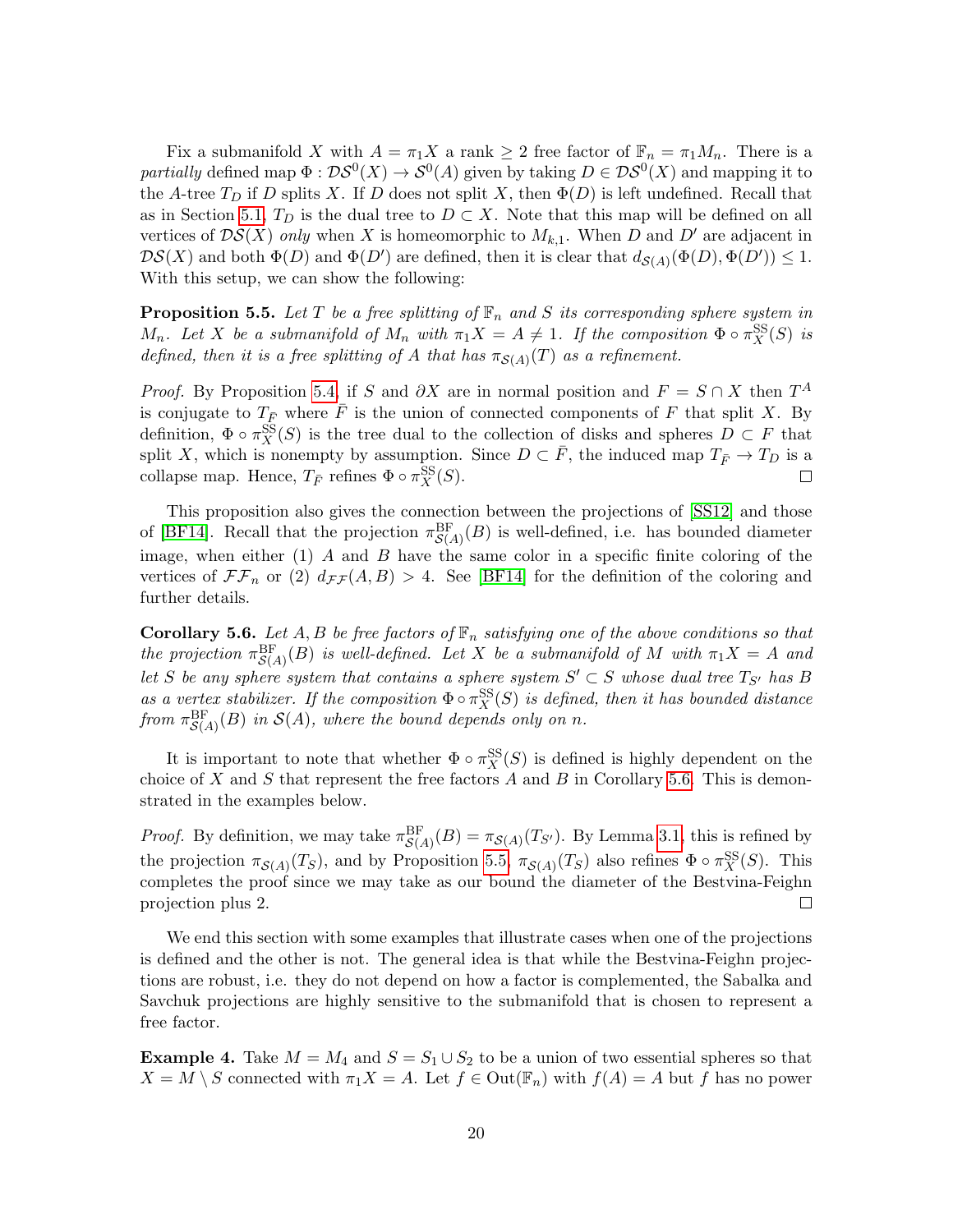that fixes S in  $\mathcal{S}(M)$ . Then  $\pi_{\mathcal{S}(A)}(f^nT_S) = \pi_{\mathcal{S}(A)}(T_S)$  is undefined, as A fixes a vertex of  $T_S$ , but  $\pi_X^{\text{SS}}(f^n S)$  is defined for all  $n \geq 1$  by construction. Hence, it must be the case that each disk of  $\pi_X^{\text{SS}}(f^nS)$  is superfluous in X. Informally, each disk of  $\pi_X^{\text{SS}}(f^nS)$   $(n \ge 1)$  simply encloses some boundary components of X without splitting  $\pi_1 X$ .

**Example 5.** Take  $M, X, A$  as above and refer to Figure [4](#page-20-0) where M is drawn as a handlebody and spheres are drawn as properly embedded disks; doubling the picture gives an illustration of what is described. Let  $S_3$  be any sphere that separates M into two components, one of which contains  $S = \partial X$  and the other, denoted Y, has  $\pi_1 Y = A$ . Let R be the essential sphere shown in Figure [4](#page-20-0) with dual tree  $T_R$ ; R is in normal position with  $S_3$ . Note that R splits Y with non-trivial projection  $\pi_{\mathcal{S}(A)}(T_R)$ . However,  $Y \cap R$  has no disks of intersection and so  $\pi_Y^{\text{SS}}(R)$  is undefined. If instead we use the submanifold X to represent the free factor A, we see that  $\pi_X^{\text{SS}}(R)$  is the sphere  $R \subset X$  and  $\Phi \circ \pi_X^{\text{SS}}(R) = \pi_{\mathcal{S}(A)}(T_R)$ .

Even if we only use the submanifold  $X$ , which exhausts  $M$  in the terminology of  $[SS12]$ , to represent the free factor A, the question of whether the composition  $\Phi \circ \pi_X^{\text{SS}}$  is defined still depends on the choice of sphere that is projected. This is because the existence of a disk in  $\pi_X^{\text{SS}}(R)$  that splits X is highly depended on R itself. In fact, it is not difficult to show the following: for any nonseperating sphere  $R \subset X$  there is a  $f \in Out(\mathbb{F}_4)$  with  $f(A) = A$  and  $f|_A = 1 \in Out(A)$ , so in particular  $\pi_A(f_{R}) = \pi_A(T_R) = \Phi \circ \pi_X^{\text{SS}}(R)$ , but  $\Phi \circ \pi_X^{\text{SS}}(fR)$  is undefined. This implies that all disks of  $\pi_X^{\text{SS}}(fR)$  are superfluous even though  $\pi_A(fT_R) = \pi_A(T_R).$ 



<span id="page-20-0"></span>Figure 4: Projecting  $R$  to  $Y$ 

# 6 Behrstock's Inequality

We now introduce an analog of Behrstock's inequality for projections to the free factor complex of a free factor. For the original statement and proof in the case of subsurface projections from the curve complex, see [\[Beh06\]](#page-32-10). The proof of the free group version given in Proposition [6.1](#page-21-0) is similar in spirit to the proof of the original version of Behrstock's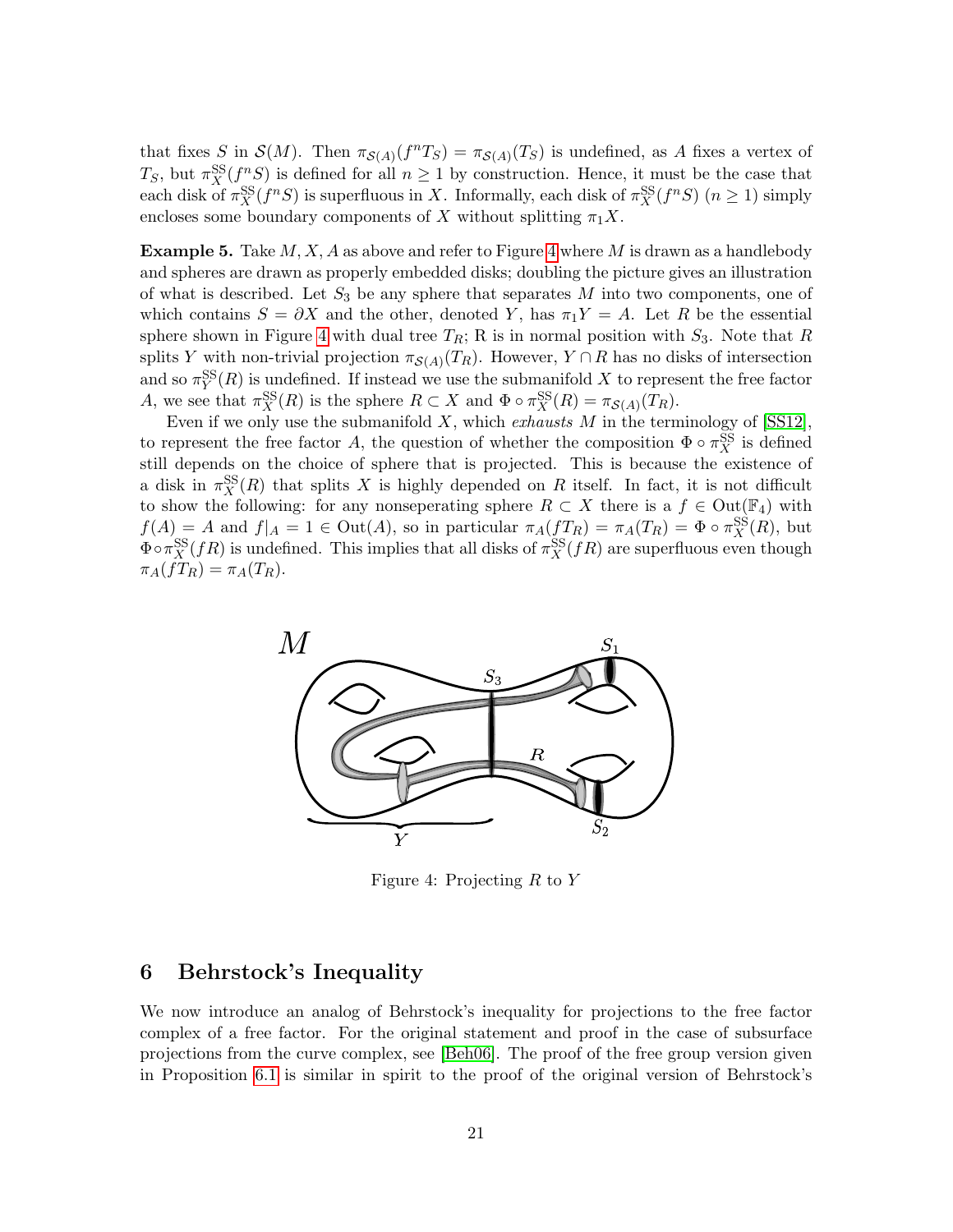inequality that is recorded in [\[Man10\]](#page-33-14), where it is attributed to Chris Leininger. Both proofs investigate intersections of submanifolds and give explicit bounds on the distances of the projections that are considered.

<span id="page-21-0"></span>**Proposition 6.1.** There is an  $M \geq 0$  so that if A and B are free factors of  $\mathbb{F}$  of rank  $\geq 2$ that overlap, then for any  $T \in \mathcal{S}'$  with  $\pi_A(T) \neq \emptyset \neq \pi_B(T)$  we have

$$
\min\{d_A(B,T), d_B(A,T)\} \le M.
$$

*Proof.* Fix  $T \in \mathcal{S}'$  that has nontrivial projection to both the free factors complex of A and the free factor complex of  $B$ . Since  $A$  and  $B$  overlap we may, as in Section [3.2,](#page-7-0) choose conjugates (still denoted A and B) so that  $A \cap B = x$ , where  $x \neq \{1\}$  is a proper free factor of A and B. Write  $A = A' * x$  and  $B = B' * x$  so that

$$
H = \langle A, B \rangle \cong A *_{x} B \cong A' * x * B'.
$$

Since  $\pi_A(B \le H) = \{[x]\}\subset \pi_A(B)$  in  $\mathcal{F}(A)$  and  $\pi_B(A \le H) = \{[x]\}\subset \pi_B(A)$  in  $\mathcal{F}(B)$  and by Lemma [3.4,](#page-8-0)  $\pi_A(\pi_{\mathcal{S}(H)}(T)) = \pi_A(T)$  and  $\pi_B(\pi_{\mathcal{S}(H)}(T)) = \pi_B(T)$ , we have

$$
d_A(B,T) \leq d_A(\pi_A(B \leq H), \pi_{\mathcal{S}(H)}(T)) + \text{diam}_A(\pi_A(B))
$$
  

$$
\leq d_A(x, \pi_{\mathcal{S}(H)}(T)) + 4
$$

and similarly

$$
d_B(A, T) \leq d_B(\pi_B(A \leq H), \pi_{\mathcal{S}(H)}(T)) + \text{diam}_B(\pi_B(A))
$$
  

$$
\leq d_B(x, \pi_{\mathcal{S}(H)}(T)) + 4.
$$

Hence, it suffices to show that for  $T \in \mathcal{S}'$  with  $\pi_A(T) \neq \emptyset \neq \pi_B(T)$ 

$$
\min\{d_A(x,\pi_{\mathcal{S}(H)}(T)),d_B(x,\pi_{\mathcal{S}(H)}(T))\}\leq M-4,
$$

where  $H$  is fixed as above.

To transition to the topological picture, suppose that  $rank(H) = k$  and set  $M = M_k$  with a fixed identification  $\pi_1 M = H$ . Let  $S_A, S_B$  be two disjoint spheres in M that correspond to the splitting  $H = A' * x * B'$  via Proposition [2.1.](#page-5-2) Take  $C_A$  to be the submanifold with boundary  $S_A$  and  $\pi_1 C_A = A$  and take  $C_B$  to be the submanifold with boundary  $S_B$  and  $\pi_1 C_B = B$ . By construction  $S_A \subset C_B$  and  $S_B \subset C_A$  and so, in particular,  $\partial C_A$  induces a splitting of  $B = \pi_1 C_B$  whose projection to  $\mathcal{F}(B)$  contains  $\pi_B(A \leq H) = \{[x]\}\$ . Similarly,  $\partial C_B$  induces a splitting of  $A = \pi_1 C_A$  whose projection to  $\mathcal{F}(A)$  contains  $\pi_A(B \le H)$  $\{[x]\}.$ 

Now choose any tree  $T \in \mathcal{S}'(H)$  with nontrivial projections to  $\mathcal{F}(A)$  and  $\mathcal{F}(B)$  and let S be the corresponding sphere system in M. Put S and  $\partial C_A \cup \partial C_B$  in normal position and recall that by Proposition [5.4,](#page-18-1)  $\pi_{\mathcal{S}(A)}(T)$  is given by the collection of components of  $C_A \cap S$ that split  $C_A$ . With this set-up, we show that

$$
\min\{d_A(\partial C_B, S), d_B(\partial C_A, S)\} \le 12
$$

where for any sphere system R in M,  $\pi_A(R)$  denotes  $\pi_A(T_R)$ .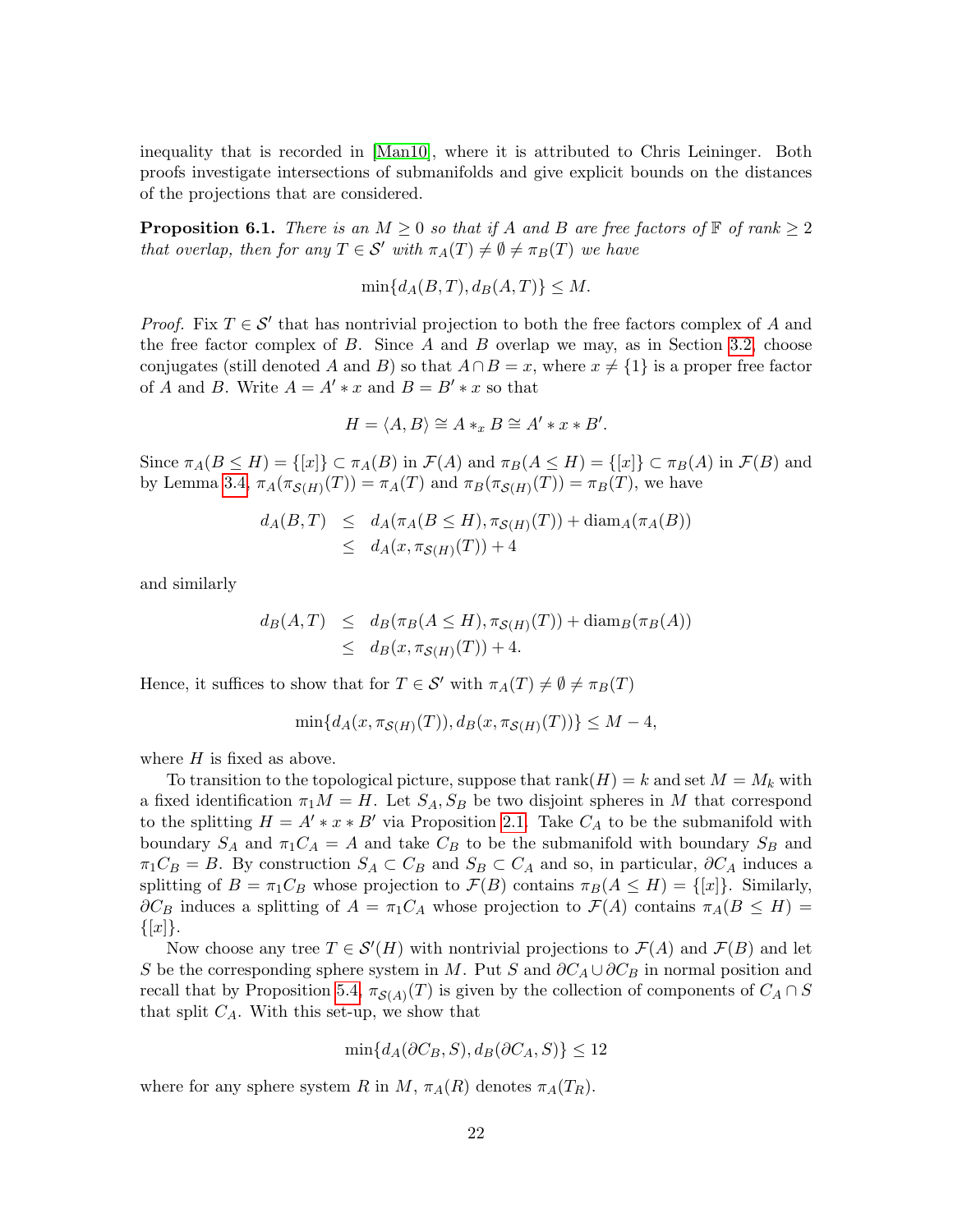Suppose, toward a contraction, that both  $d_B(\partial C_A, S)$  and  $d_A(\partial C_B, S)$  are greater than 12 and consider the forest G on S that is dual to the circles of intersection  $\partial C_A \cap S$  and  $\partial C_B \cap S$ . We label the edges of G dual to circles of  $\partial C_A \cap S$  with "a" and those dual to  $\partial C_B \cap S$  with "b". Label the vertices of G that represent components  $S \setminus (\partial C_A \cup \partial C_B)$ contained in  $C_A \cap C_B$  with "AB", those in  $C_A$  but not  $C_B$  with "A", and those in  $C_B$  but not  $C_A$  with "B".

Call a subtree of G terminal if it has a unique vertex that separates it from its complement in G. We say a subtree is an  $a$ - tree (or  $b$ - tree) if all of its edges are labeled a (or b).

<span id="page-22-0"></span>**Claim 1.** No  $AB$ -vertex which is the boundary of both an a-edge and a b-edge is a vertex for either a terminal a-tree or a terminal b-tree.



<span id="page-22-1"></span>Figure 5: Two cases for  $S'$ 

*Proof of claim [1.](#page-22-0)* We prove the claim for terminal a-trees. The proof for b-trees is obtained by switching the symbols  $a$  and  $b$ .

Suppose that there is an AB-vertex v of G which bounds both an a-edge and a b-edge and is the vertex for a terminal a-tree. Observe that the component  $S'$  of  $S \cap C_B$  that corresponds to the union of b-edges at v (as in Figure [5\)](#page-22-1) splits  $C_B$  and so it can be used for the projection  $\pi_B(S)$  (see the remark following Proposition [5.2\)](#page-15-0). To see that S' splits  $C_B$ , recall that if this were not the case then  $C_B \setminus S' = C_1 \cup C_2$ , where  $C_1$  is relatively simply connected in M. As S' contains a disk of intersection with either  $C_B \cap C_A$  or  $C_B \setminus C_A$  coming from a valence one vertex of the terminal  $a$ -tree, this disk cobounds a region R contained in  $C_1$  with a disk of  $\partial C_A$ . This shows that R is relatively simply connected with sphere boundary and basic combinatorial topology implies that  $R$  is simply connected in  $M$ . This implies that R is a 3-ball and so it can be used to reduce the number of intersections of  $S$ and  $\partial C_A$ , contradicting normal position. Hence, S' splits  $C_B$ .

Now there are two cases (see Figure [5\)](#page-22-1). Suppose first that  $v$  is an endpoint for at least two b-edges. This implies that  $S'$  has at least two boundary components; each of which is contained in  $\partial C_B$ . Since these edges share the endpoint v, these boundary components co-bound the same component of  $S' \cap C_A$ . Let  $d_1, d_2$  be two boundary components of  $S'$ which are not separated by another such boundary component of  $S'$  in  $\partial C_B$ . Let  $\alpha$  be an arc between  $d_1$  and  $d_2$  in  $\partial C_B$  which intersects no other boundary component of S' and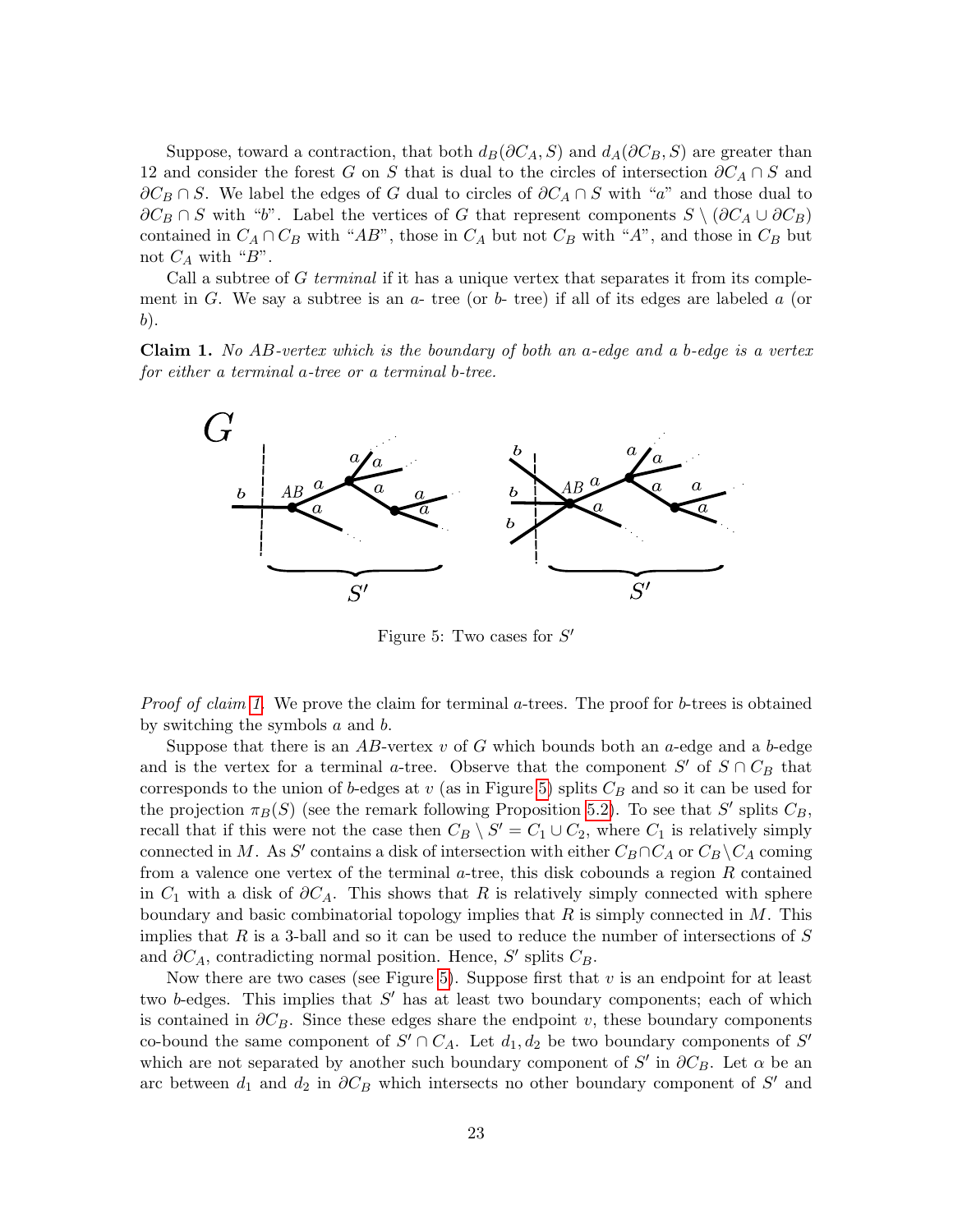let  $\beta$  be an arc in S' joining  $d_1$  and  $d_2$  with  $\partial \beta = \partial \alpha$  that does not intersect  $\partial C_A$ . Since S and  $\partial C_B$  are in normal position,  $\beta$  is not homotopic relative endpoints into  $\partial C_B$  and so  $\gamma = \alpha * \beta$  is an essential loop in  $C_A \cap C_B$  which is disjoint from  $\partial C_A$  and can be homotoped not to intersect S'. Hence, if  $[\gamma]$  denotes the conjugacy class of the smallest free factor containing  $\langle \gamma \rangle$  then

$$
d_B(\partial C_A, S) \le \text{diam}_{\mathcal{F}(B)}(S) + d_B(\partial C_A, S')
$$
  
\n
$$
\le \text{diam}_{\mathcal{F}(B)}(S) + d_B(\partial C_A, [\gamma]) + d_B([\gamma], S')
$$
  
\n
$$
\le 4 + 4 + 4 = 12,
$$

a contradiction.

If v is the endpoint of only one b-edge, this argument does not work. In this case,  $S'$  is a disk and we argue as follows: first, any disk component of  $S' \cap C_A$  splits  $C_A$  and is disjoint from  $\partial C_B$  providing the bound  $d_A(\partial C_B, S) \leq 4$ , a contradiction. So assume that each components of  $S' \cap C_A$  has at least two boundary components on  $\partial C_A$ , except possibly the unique component with a boundary component on  $\partial C_B$ . Among all components of  $S' \cap C_A$ choose the component S'' which has two boundary components  $d_1, d_2$  on  $\partial C_A$  which are least separated by other components of  $S' \cap \partial C_A$ . Let  $\alpha$  be an arc in  $\partial C_A$  between  $d_1$  and  $d_2$  that intersects only the circles of  $S' \cap \partial C_A$  that separate  $d_1$  from  $d_2$  in  $\partial C_A$ . Note that by our choice of  $S''$  each circle of  $S' \cap \partial C_A$  that is crossed by  $\alpha$  bounds a distinct component of  $S' \cap C_A$ . Let  $\beta$  be an arc in  $S''$  joining these boundary components with  $\partial \beta = \partial \alpha$ . As before,  $\gamma = \alpha * \beta$  is an essential loop in  $C_A \cap C_B$  and we obtain a similar contradiction as above if  $\gamma$  intersects  $S'$  at most once; so suppose that this is not the case. Since intersections between S' and  $\gamma$  must occur along  $\alpha$  we conclude that there is a component C of  $S' \cap C_A$ which does not have boundary on  $\partial C_B$  and intersects  $\gamma$  exactly once. This implies that C is nonseparating in  $C_A$ . Hence, C splits  $C_A$  and is disjoint from  $\partial C_B$ . This provides the upper bound on distance

$$
d_A(S, \partial C_B) \le \text{diam}_A(S) + d_A(C, \partial C_B)
$$
  
 
$$
\le 4 + 4 = 8,
$$

a contradiction.

#### <span id="page-23-0"></span>**Claim 2.** There exists an AB-vertex of G that has both an a-edge and a b-edge.

*Proof of claim [2.](#page-23-0)* Assume to the contrary; that is assume that no component of  $S \cap C_A \cap C_B$ has its boundary on both  $\partial C_A$  and  $\partial C_B$ . Let  $s \in S$  be a sphere of S that splits  $C_B$ , this sphere exists by assumption. If s intersection  $\partial C_B$  then it does not meet  $\partial C_A$  and so  $d_B(s, \partial C_A) \leq 4$ , a contraction. Hence,  $s \subset C_B$ . If s also splits  $C_A$ , i.e. if some component of  $s \cap C_A$  splits  $C_A$ , then we conclude  $d_A(s, \partial C_B) \leq 4$ ; so it must be the case that every component of  $s \cap C_A$  is superfluous, that is, it separates  $C_A$  and bounds to one side a component that is relatively simply connected. Note this implies in particular that no component of  $s \cap C_A$  is a disk. We show that this also leads to a contraction. The argument is similar to that of the second part of Claim [1.](#page-22-0)

Among all components of  $s \cap C_A$  choose the one with boundary components on  $\partial C_A$  that are least separated by circles of  $s \cap \partial C_A$ , call this component s''. As in the poof of Claim [2,](#page-23-0)

 $\Box$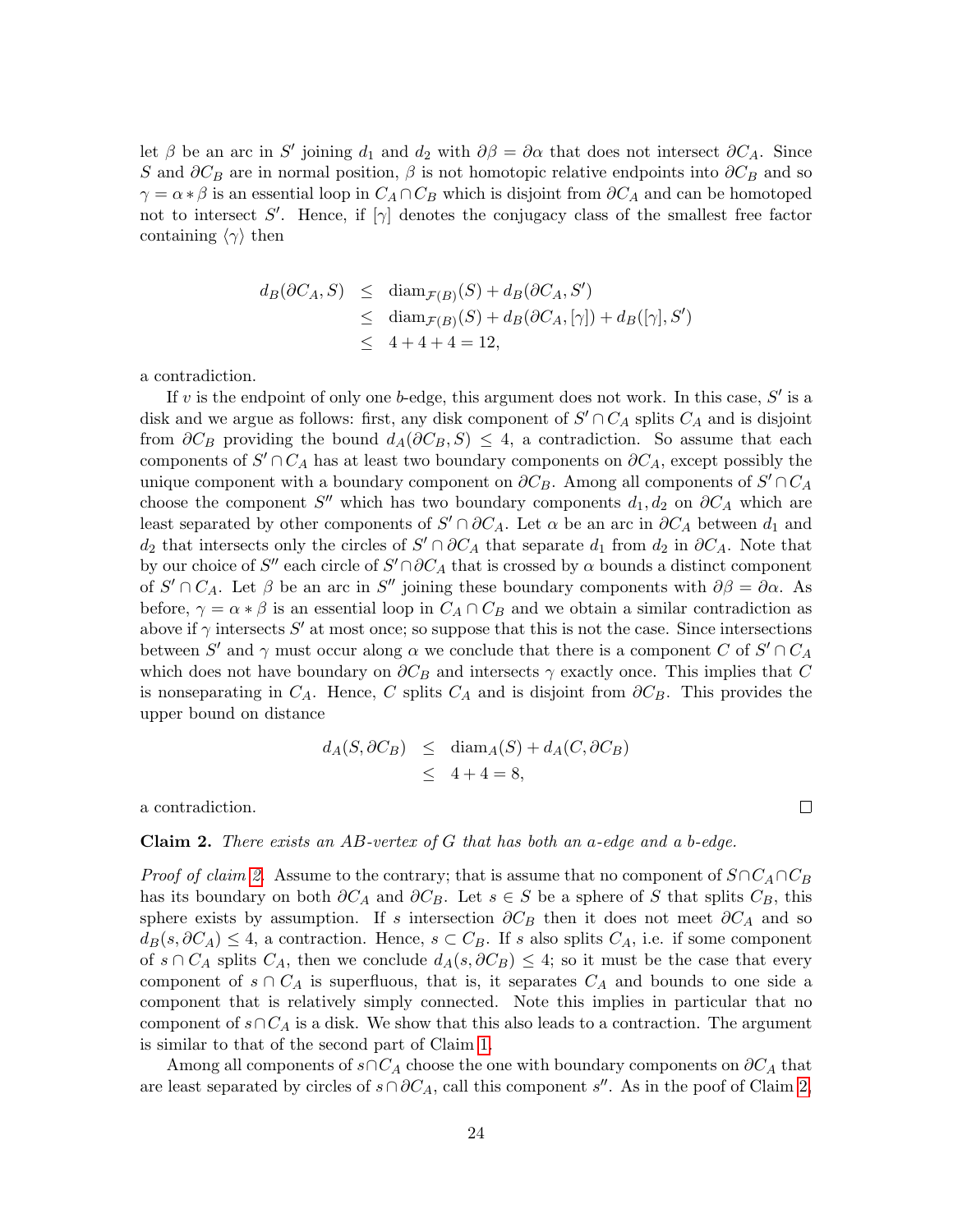let  $\alpha$  be an arc in  $\partial C_A$  between these boundary components of s'' that intersects only the circles of  $s \cap \partial C_A$  that separate these boundary components. Note that by our choice of  $s''$ each circle of  $s \cap \partial C_A$  that is crossed by  $\alpha$  bounds a distinct component of  $s \cap C_A$ . Let  $\beta$  be an arc in s'' joining these boundary components, with the same endpoints as  $\alpha$ . By normal position,  $\gamma = \alpha * \beta$  is an essential loop in  $C_A \cap C_B$  that can be homotoped to miss s'' and we obtain a similar contradiction as above if  $\gamma$  does not intersect any other components of  $s \cap C_A$ ; so assume that this is not the case. Since additional intersections with s must occur along  $\alpha$  we conclude that there is a component C of  $s \cap C_A$  that intersects  $\gamma$  exactly once. This implies that C is nonseparating in  $C_A$  and contradicts the statement that all components of  $s \cap C_A$  are superfluous.  $\Box$ 

To conclude the proof of the proposition, first locate an  $AB$ -vertex v that has both an a-edge and a b-edge. The existence of v is guaranteed by Claim [2.](#page-23-0) By the Claim [1,](#page-22-0) the b-edges at v are not contained in a terminal b-tree. Hence, there is an a-edge adjacent to this b-tree in the complement of the initial vertex; the adjacency necessarily occurring at an  $AB$ -vertex. At this new vertex, Claim [1](#page-22-0) now implies that the  $a$ -edges are not contained in a terminal a-tree. Hence we may repeat the process and find a new  $AB$ -vertex to which we may again apply Claim [1.](#page-22-0) Since  $G$  is a forest, these  $AB$  vertices are distinct and we conclude that G is infinite. This contradicts that fact that edges of G correspond to components of the intersection of transverse sphere systems S and  $S_A \cup S_B$  in  $M_k$  and must, therefore, be finite.

## 7 Order on overlapping factors

For trees  $T, T' \in \mathcal{K}^0$  and  $K \geq 2M + 1$ , define  $\Omega(K, T, T')$  to be the set of (conjugacy classes of) free factors with the property that  $A \in \Omega(K, T, T')$  if and only if  $d_A(T, T') \geq K$ . This definition is analogous to [\[CLM12\]](#page-32-0), where the authors put a partial ordering on the set of subsurfaces with large projection distance between two fixed markings. See [\[MM00\]](#page-33-3) and [\[BKMM12\]](#page-32-11) for details on this partial ordering on subsurfaces. Defining a partial ordering on  $\Omega(K, T, T')$ , however, requires a more general notion of projection than is available in our situation. We resolve this issue by defining a relation that is not necessarily transitive. Lemma [10.1](#page-29-1) will then compensate for this lack of transitivity.

For  $A, B \in \Omega(K, T, T')$  that overlap we define  $A \prec B$  to mean that  $d_A(T, B) \geq M + 1$ , where  $M$  is as in Proposition [6.1.](#page-21-0) As noted above, this does not define a partial order. In particular, if  $A \prec B$  and  $B \prec C$  there is no reason to expect that A and C will meet as free factors. We do, however, have the following version of Proposition 3.6 from [\[CLM12\]](#page-32-0).

<span id="page-24-0"></span>**Proposition 7.1.** Let  $K \geq 2M + 1$  and choose  $A, B \in \Omega(K, T, T')$  that overlap. Then A and B are ordered and the following are equivalent

1.  $A \prec B$ 2.  $d_A(T, B) \geq M + 1$ 3.  $d_B(T, A) \leq M$ 4.  $d_B(T', A) \geq M + 1$ 5.  $d_A(T', B) \leq M$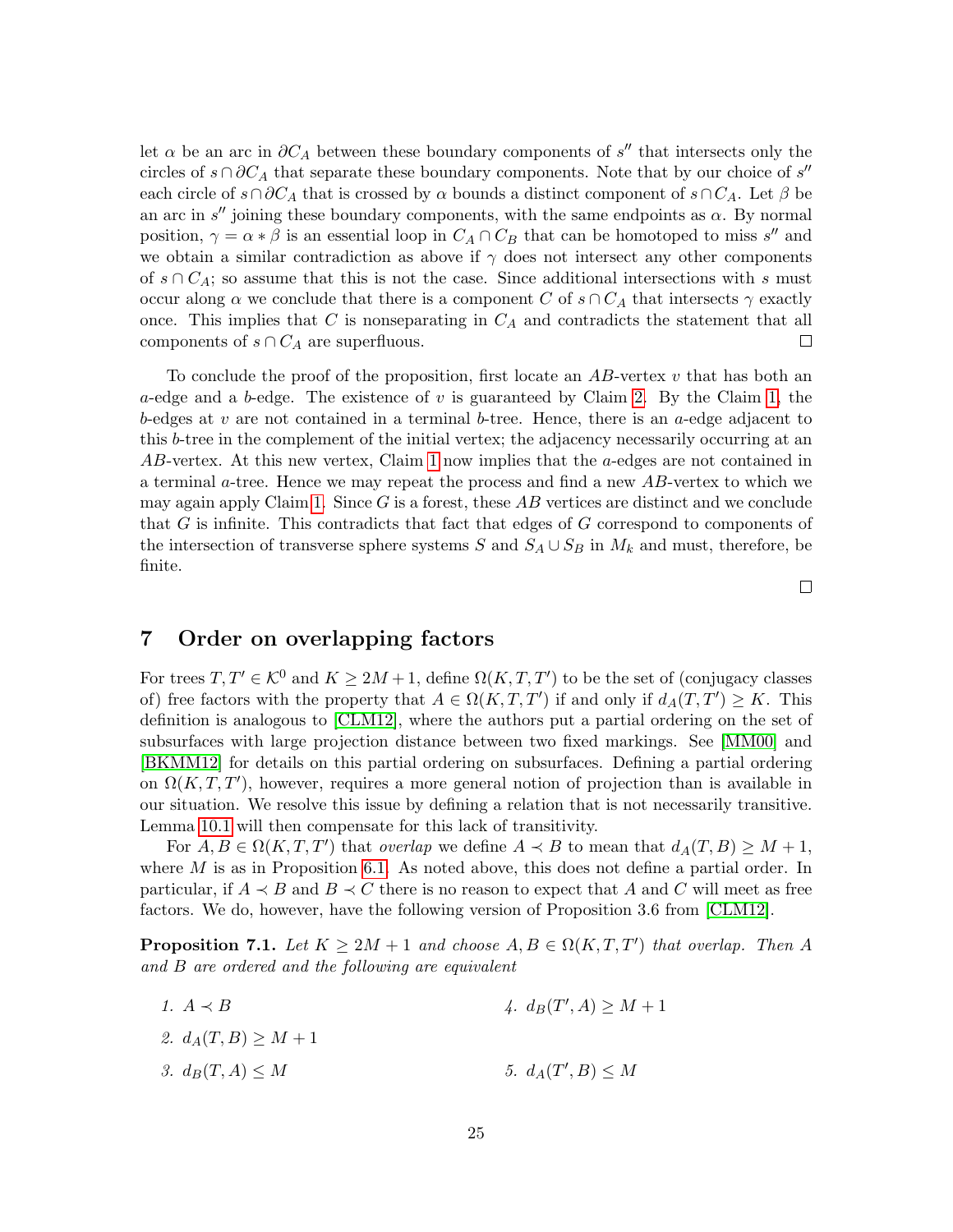*Proof.* (1) implies (2) is by definition, (2) implies (3) is Proposition [6.1,](#page-21-0) (3) implies (4) is the observation that

$$
d_B(T', A) \ge d_B(T, T') - d_B(T, A) \ge 2M + 1 - M = M + 1,
$$

and the proofs of the remaining implications are similar. To show that  $A, B \in \Omega(K, T, T')$ which overlap are ordered, note that by the equivalence of the above conditions if  $A \nless B$ then  $d_A(T, B) \leq M$  and if  $B \nless A$ , switching the roles of A and B,  $d_A(T', B) \leq M$  so that

$$
d_A(T, T') \le d_A(T, B) + d_A(B, T') \le 2M \le K,
$$

a contradiction.

# 8 Normal forms in  $A(\Gamma)$

Let  $\Gamma$  be a simplicial graph with vertex set  $V(\Gamma) = \{s_1, \ldots, s_n\}$  and edge set  $E(\Gamma) \subset$  $V(\Gamma) \times V(\Gamma)$ . The right-angled Artin group,  $A(\Gamma)$ , associated to  $\Gamma$  is the group presented by

$$
\langle s_i \in V(\Gamma) : [s_i, s_j] = 1 \iff (s_i, s_j) \in E(\Gamma) \rangle.
$$

We refer to  $s_1, \ldots, s_n$  as the standard generators of  $A(\Gamma)$ .

### 8.1 The [\[CLM12\]](#page-32-0) partial order

In this section, we briefly recall a normal form for elements of a right-angled Artin group. For details see Section 4 of [\[CLM12\]](#page-32-0) and the references provided there. Fix a word  $w =$  $x_1^{e_1} \ldots x_k^{e_k}$  in the vertex generators of  $A(\Gamma)$ , with  $x_i \in \{s_1, \ldots, s_n\}$  for each  $i = 1, \ldots, k$ . Each  $x_i^{e_i^{\omega}}$  together with its index, which serves to distinguish between duplicate occurrences of the same generator, is a *syllable* of the word w. Let  $syl(w)$  denote the set of syllables for the word w. We consider the following 3 moves that can be applied to w without altering the element in  $A(\Gamma)$  it represents:

- 1. If  $e_i = 0$ , then remove the syllable  $x_i^{e_i}$ .
- 2. If  $x_i = x_{i+1}$  as vertex generators, then replace  $x_i^{e_i} x_{i+1}^{e_{i+1}}$  with  $x_i^{e_i+e_{i+1}}$  $\frac{e_i+e_{i+1}}{i}$  .
- 3. If the vertex generators  $x_i$  and  $x_{i+1}$  commute, then replace  $x_i^{e_i}x_{i+1}^{e_{i+1}}$  with  $x_{i+1}^{e_{i+1}}x_i^{e_i}$ .

For  $g \in A(\Gamma)$ , set Min $(g)$  equal to the set of words in the standard generators of  $A(\Gamma)$ that have the fewest syllables among words representing q. We refers to words in  $Min(q)$  as the *normal form* representatives of g. Hermiller and Meier showed in [\[HM95\]](#page-33-15) that any word representing g can be brought to any word in  $\text{Min}(g)$  by applications of the three moves above. Since these moves do not increase the word (or syllable) length, we see that words in  $\text{Min}(g)$  are also minimal length with respect to the standard generators and that any two words in  $Min(g)$  differ by repeated application of move (3) only. It is verified in [\[CLM12\]](#page-32-0) that for any  $q \in A(\Gamma)$  and  $w, w' \in \text{Min}(q)$  there is a natural bijection between syl $(w)$  and syl(w'). Because of this, for  $g \in A(\Gamma)$  we can define syl $(g) = syl(w)$  for  $w \in \text{Min}(g)$ . For each  $g \in A(\Gamma)$ , this permits a strict partial order  $\prec$  on the set syl(g) by setting  $x_i^{e_i} \prec x_j^{e_j}$  $_j^{e_j}$  if and only if for every  $w \in \text{Min}(g)$  the syllable  $x_i^{e_i}$  precedes  $x_j^{e_j}$  $j^{e_j}$  in the spelling of w.

 $\Box$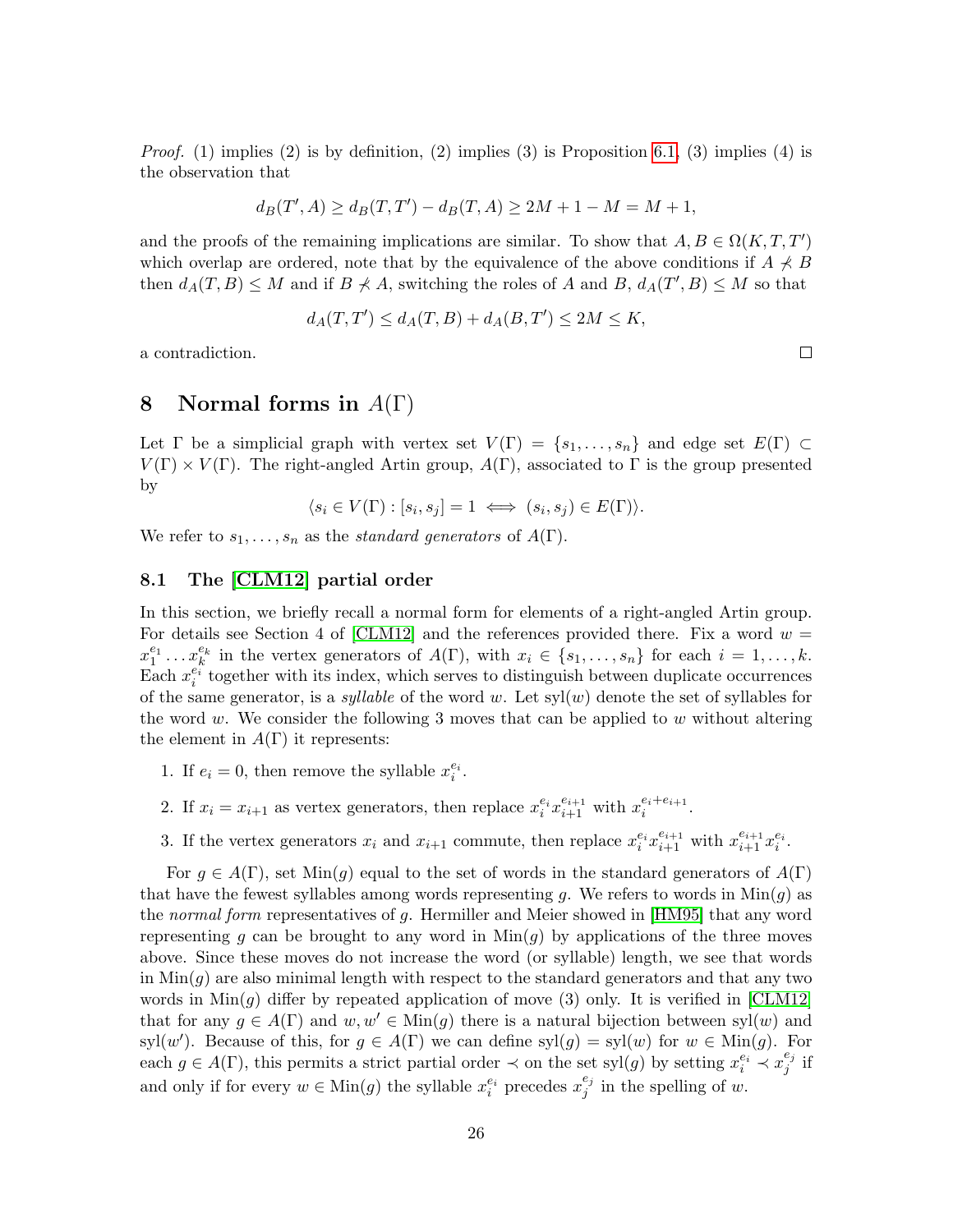#### 8.2 Order on meeting syllables

By analogy with the weaker notion of order on free factors, for  $g \in A(\Gamma)$  let  $\stackrel{m}{\prec}$  be the relation on syl $(g)$  defined as follows:  $x_i^{e_i}$  $\stackrel{m}{\prec} x_i^{e_j}$  $e_j^{e_j}$  if and only if  $x_i^{e_i} \prec x_j^{e_j}$  $j \atop j$  and there is a normal form  $w \in \text{Min}(g)$  where  $x_i^{e_i}$  and  $x_j^{e_j}$  $j \atop j$  are adjacent. The following observation will be important in proving the lower bound on distance in our main theorem.

<span id="page-26-0"></span>**Lemma 8.1.** The strict partial ordering  $\prec$  on syl(g) is the transitive closure of the relation m ≺.

*Proof.* From the definition of  $\stackrel{m}{\prec}$  it suffices to show that if  $x_i^{e_i} \prec x_j^{e_j}$  $_{j}^{e_j}$  in syl $(w)$  then  $x_i^{e_i}$  and  $x_i^{e_j}$  $e_j$  cobound a chain of syllables where adjacent terms are ordered by  $\stackrel{m}{\prec}$ . To this end, let

$$
x_i^{e_i} = a_1 \prec a_2 \prec \ldots \prec a_n = x_j^{e_j}
$$

be a chain of maximal length joining  $x_i^{e_i}$  and  $x_j^{e_j}$  $_{j}^{\epsilon_{j}}$  in syl(g). We show that each pair of consecutive terms in the chain is ordered by  $\stackrel{m}{\prec}$ . Take  $1 \leq i \leq n$  and consider the  $w \in \text{Min}(g)$ for which  $a_i$  and  $a_{i+1}$  are separated by the least number of syllables in w. If  $a_i$  and  $a_{i+1}$ are adjacent in  $w$  we are done, otherwise write

$$
w = w_1 \cdot a_i \cdot s \cdot w_2 \cdot a_{i+1} \cdot w_3
$$

where  $w_1, w_2, w_3$  are possibly empty subwords of w and s is a syllable of w. By our choice of w,  $a_i \prec s$ , for otherwise we could commute s past  $a_i$  resulting in a normal form for g with fewer syllables separating  $a_i$  and  $a_{i+1}$ . Then either  $s \prec a_{i+1}$ , which contradicts the assumption that the chain is maximal, or  $s$  can be commuted past  $a_{i+1}$  resulting in a normal form  $w' \in \text{Min}(g)$  with

$$
w' = w_1 \cdot a_i \cdot w'_2 \cdot a_{i+1} \cdot s \cdot w'_3
$$

where  $w_2'$  is a subword of  $w_2$ . This contradicts our choice of w. Hence,  $a_i$  and  $a_j$  must occur consecutively in w and so  $a_i \stackrel{m}{\prec} a_{i+1}$  as required.  $\Box$ 

## 9 Large projection distance

Fix an admissible system  $\mathcal{S} = (\mathcal{A}, \{f_i\})$  for F with coincidence graph Γ. This determines a homomorphism  $\phi = \phi_{\mathcal{S}} : A(\Gamma) \to \text{Out}(\mathbb{F})$  by mapping the vertex generator  $s_i$  to the outer automorphism  $f_i$ .

For  $g \in A(\Gamma)$  with  $w = x_1^{e_1} \dots x_k^{e_k} \in \text{Min}(g)$ , let  $J: \{1, \dots, k\} \to \{1, \dots, n\}$  be defined so that  $x_i = s_{J(i)}$ , as generators of  $A(\Gamma)$ . Hence,  $\phi(x_i) = f_{J(i)}$  is supported on  $A_{J(i)}$ . Write

$$
A^{w}(x_{i}^{e_{i}}) = \phi(x_{1}^{e_{1}} \dots x_{i-1}^{e_{i-1}})(A_{J(i)})
$$

for  $i = 2, ..., k$  and  $A^w(x_1^{e_1}) = A_{J(1)}$ . This defines a map

$$
A^w: \text{syl}(w) \to \mathcal{F}\mathcal{F}^0.
$$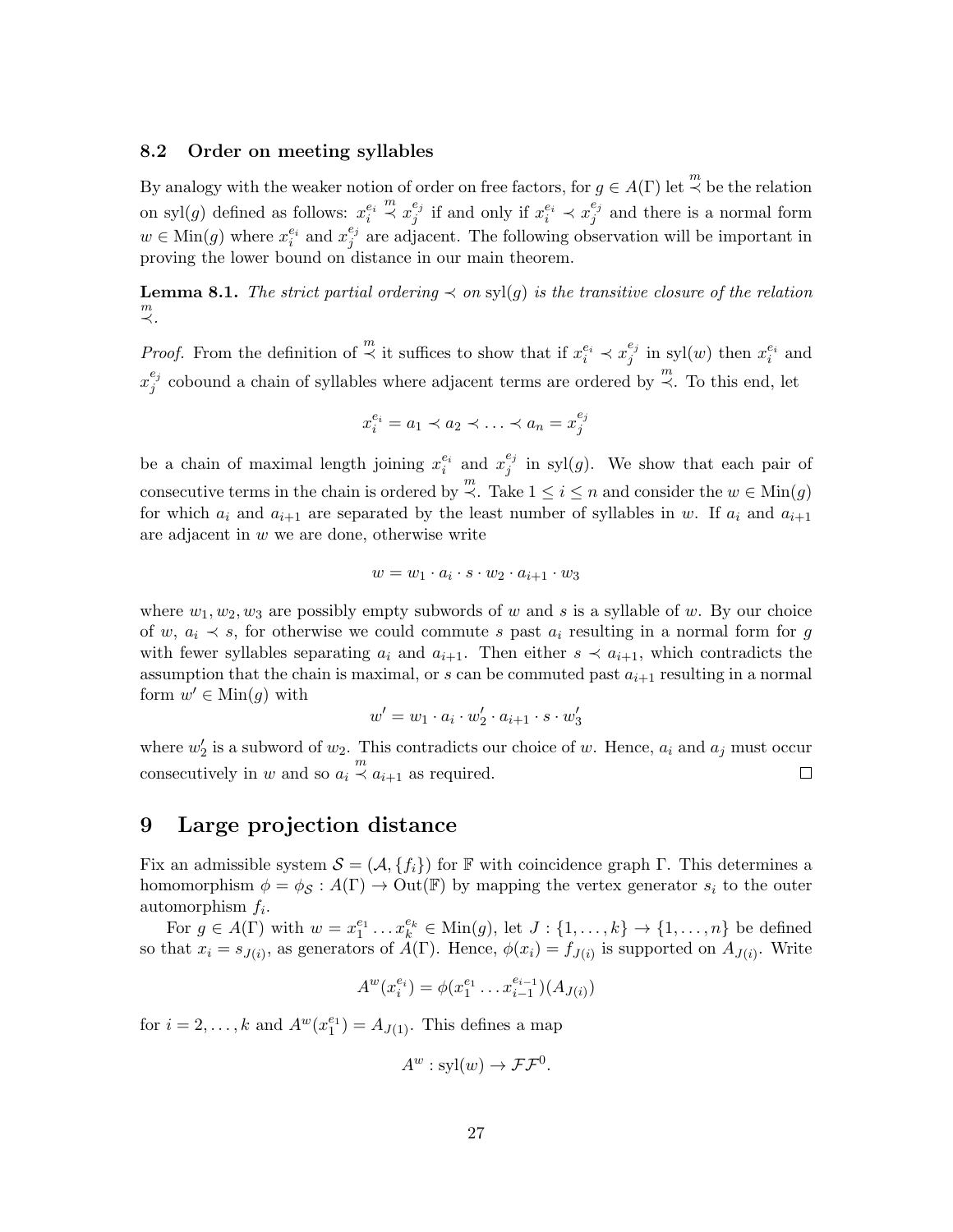It is verified in [\[CLM12\]](#page-32-0) that this map is well-defined for  $g \in A(\Gamma)$ , independent of the choice of normal form. Then, set  $A^g = A^w$  for  $w \in \text{Min}(g)$  and set  $\text{FACT}(g)$  equal to the image of the map  $A^g$ : syl $(g) \to \mathcal{F}\mathcal{F}^0$ . We refer to the free factors in FACT $(g)$  as the *active* free factors for  $g \in A(\Gamma)$ . For notional convenience, set  $B_i = A_{J(i)}$  and  $g_i = \phi(x_i^{e_i}) = f_{J(i)}^{e_i}$  $\overset{e_i}{\scriptstyle J(i)}\cdot$ Note that this notation is for a fixed  $w \in \text{Min}(g)$ .

Having developed the necessary tools in the free group setting, the proof of the first part of the following theorem is a verification that the arguments of [\[CLM12\]](#page-32-0) extend to this situation, even with a weaker form of Proposition [6.1](#page-21-0) . We repeat their argument here for completeness. Let M be the constant determined in Proposition [6.1](#page-21-0) and let  $L = 4$  be the Lipschitz constant for the projection  $\pi_A : \mathcal{K} \to \mathcal{F}(A), A \in \mathcal{FF}$ .

<span id="page-27-0"></span>**Theorem 9.1.** Given an admissible collection  $\mathcal A$  of free factors for  $\mathbb F$  with coincidence graph  $\Gamma$  and  $T \in \mathcal{K}^0$ , there is a  $K \geq 5M+3L$  so that if outer automorphisms  $\{f_i\}$  are chosen to make  $(A, \{f_i\})$  an admissible system with  $\ell_{A_i}(f_i) \geq 2K$  then the induced homomorphism  $\phi : A(\Gamma) \to \mathrm{Out}(\mathbb{F})$  satisfies the following: For any  $g \in A(\Gamma)$  with normal form  $w =$  $x_1^{e_1} \ldots x_k^{e_k} \in \text{Min}(g),$ 

1.  $d_{A^g(x_i^{e_i})}(T, \phi(g)T) \ge K|e_i|$  for  $1 \le i \le k$ . In particular,  $\text{FACT}(g) \subset \Omega(K, T, \phi(g)T)$ . 2. If  $x_i^{e_i}$  $\stackrel{m}{\prec} x_i^{e_j}$  $_j^{e_j}$ , then  $A^g(x_i^{e_i})$  and  $A^g(x_j^{e_j})$  $_j^{e_j}$ ) overlap and  $A^g(x_i^{e_i}) \prec A^g(x_j^{e_j})$  $\binom{e_j}{j}.$ 

*Proof.* Set  $K = 5M + 3L + 2 \cdot \max\{d_{A_i}(T, A_j)\}\$  and observe that this choice of K has the property that if  $A_i$  and  $A_j$  overlap then  $d_{A_i}(T, A_j) \leq K/2 - M$ . The proof of (1) is by induction on the syllable length of  $w \in \text{Min}(g)$ . If w has only one syllable then

$$
d_{A_{J(1)}}(T,f_{J(1)}^{e_1}T)\geq \ell_{A_{J(1)}}(f_{J(1)}^{e_1})\geq 2K|e_1|.
$$

Now suppose that (1) has been proven for all elements in  $A(\Gamma)$  that have representative with less than or equal to  $k-1$  syllables. Take  $g \in A(\Gamma)$  with  $w = x_1^{e_1} \dots x_k^{e_k}$  a k-syllable normal form representative for  $g$ . Using the notation at the beginning of this section, write  $\phi(w)$  as  $g_1 \dots g_k$  so that for  $1 \leq i \leq k$  we must show

$$
d_{g_1...g_{i-1}B_i}(T, g_1...g_kT) \ge K|e_i|.
$$

With  $x_i^{e_i} \in \text{syl}(g)$  fixed and  $g_i = \phi(x_i^{e_i})$ , we write  $\phi(g)$  as  $abg_ic$  by choosing a normal form  $w \in \text{Min}(q)$  so that

- 1.  $c = g_{i+1} \dots g_k$  and  $g_i$  and  $g_{i+1}$  do not commute,
- 2.  $a = g_1 \dots g_l$  with l the largest index among  $w \in \text{Min}(g)$  so that  $g_l$  and  $g_i$  do not commute, and
- 3.  $b = g_{l+1} \dots g_{i-1}$ , all of which commute with  $g_i$ .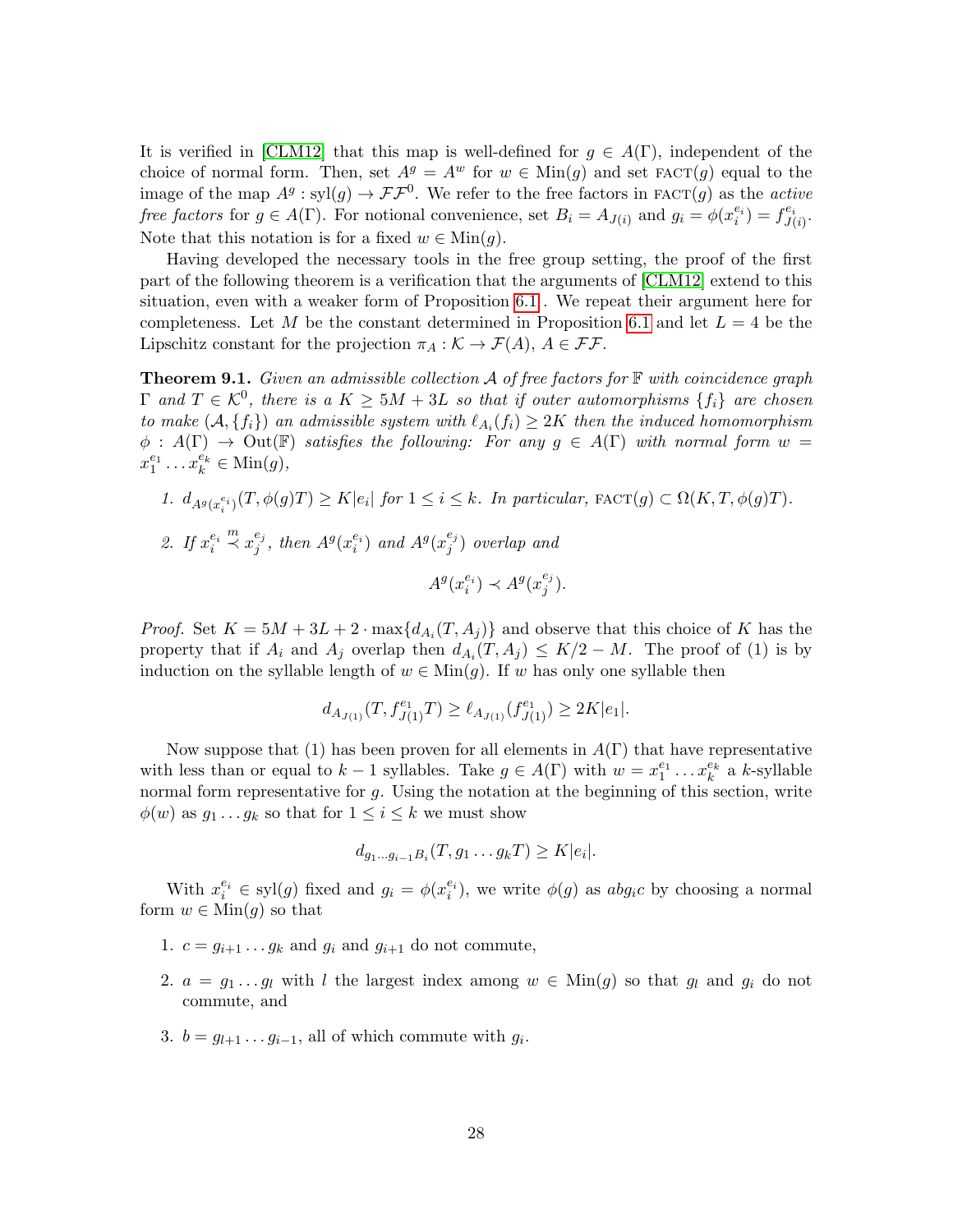Note that we allow  $a, b$  or  $c$  to be empty.

Using this notation, we show that  $d_{ab}(\mathcal{T}, abg_i\mathcal{C}) \geq K|e_i|$ . By Lemma [3.4](#page-8-0) and the triangle inequality,

$$
d_{ab}B_i(T, abg_i cT) = d_{B_i}(b^{-1}a^{-1}T, g_i cT)
$$
\n(1)

$$
\geq d_{B_i}(T, g_i T) - d_{B_i}(b^{-1}a^{-1}T, T) - d_{B_i}(g_i cT, g_i T). \tag{2}
$$

Since b is written in terms of generators that restrict to the identity outer automorphism on  $B_i$  and  $g_i$  restricts to an isometry of the free factor complex of  $B_i$ , Lemma [3.4](#page-8-0) implies

$$
d_{B_i}(b^{-1}a^{-1}T, T) = d_{B_i}(a^{-1}T, T)
$$

and

$$
d_{B_i}(g_i cT, g_i T) = d_{B_i}(cT, T).
$$

This, along with our hypothesis on translation length, allows us to write

$$
d_{ab}B_i(T, abg_i cT) \ge 2K|e_i| - d_{B_i}(a^{-1}T, T) - d_{B_i}(cT, T). \tag{3}
$$

We use the induction hypotheses to show that both terms subtracted in (3) are  $\leq K/2$ . This will complete the proof of (1). First, observe that each of  $a^{-1} = g_1^{-1}$  $l_1^{-1} \dots g_1^{-1}$  and  $c = g_{i+1} \dots g_k$  is either trivial or is the image of a normal form subword of w with strictly fewer than k syllables and begins with a syllable not commuting with  $x_{i}^{e_i}$ . This is all that is needed for the remainder of the proof. We show the inequality  $d_{B_i}(a^{-1}T, T) \leq K/2$ , the other appears in [\[CLM12\]](#page-32-0) where the proof follows through without change.

By the induction hypothesis applied to  $a^{-1}$ ,

$$
d_{B_l}(T, a^{-1}T) = d_{B_l}(T, g_l^{-1} \dots g_1^{-1}T) \ge K|e_l|,
$$

and so since  $d_{B_l}(T, B_i) \leq K/2-M$  by our choice of K, we have  $d_{B_l}(B_i, a^{-1}T) \geq K - (K/2 - 1)$  $M \geq M + 1$ . Since  $B_i$  and  $B_l$  overlap, Proposition [6.1](#page-21-0) implies that  $d_{B_i}(B_l, a^{-1}T) \leq M$ , so by another application of  $d_{B_i}(T, B_l) \leq K/2 - M$ ,

$$
d_{B_i}(a^{-1}T, T) \le M + (K/2 - M) \le K/2,
$$

as required. This completes the proof of the first part of the theorem.

The second part of the theorem is also proven by induction on syllable length. If  $g \in A(\Gamma)$  has syllable length equal to 1, then there is nothing to prove. Suppose that the ordering statement holds for all  $g$  with a minimal syllable representative with less then or equal to k – 1 syllables. As in the first part of the proof, take  $g \in A(\Gamma)$  with  $w = x_1^{e_1} \dots x_k^{e_k}$ a k-syllable normal form representative for g. Write  $\phi(w)$  as  $g_1 \dots g_k$  and suppose that  $x_i^{e_i}$  $\stackrel{m}{\prec} x_i^{e_j}$  $j \atop j$  as syllables of g. If  $j \leq k-1$  then we may apply the induction hypothesis to a prefix of w and conclude  $A^w(x_i^{e_i}) \prec A^w(x_j^{e_j})$  $j^{e_j}$ ). More precisely, let w' be the word formed by the first  $k-1$  syllables of w; this is a normal form word for some  $g' \in A(\Gamma)$ . By the induction hypothesis  $A^{w'}(x_i^{e_i})$  and  $A^{w'}(x_j^{e_j})$  $j^{(e_j)}$  overlap and  $A^{w'}(x_i^{e_i}) \prec A^{w'}(x_j^{e_j})$  $j^{e_j}$ ). This suffices since for  $l \leq k-1$  we have  $A^{w}(x_l^{e_l}) = A^{w'}(x_l^{e_l})$ , using the obvious identification of the syllables of  $w'$  with those of  $w$ .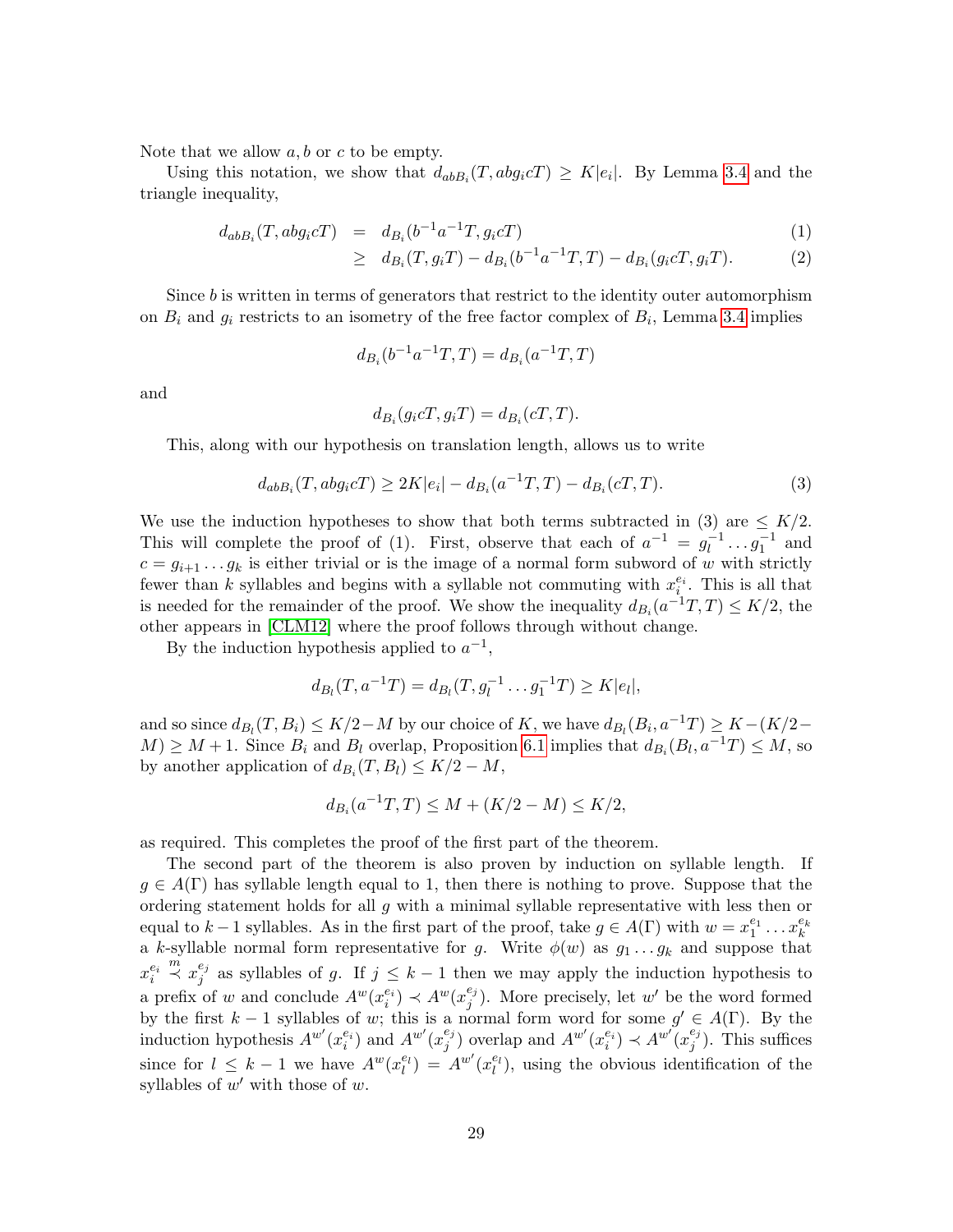Otherwise,  $j = k$  and by definition of  $\stackrel{m}{\prec}$  we may choose  $w \in \text{Min}(g)$  so that  $w = ax_i^{e_i} x_k^{e_k}$ and so  $\phi(w) = \phi(a)g_ig_k$ . Since  $x_i^{e_i}$  $\stackrel{m}{\prec} x_k^{e_k}, B_i$  and  $B_k$  overlap and so  $\phi(a)g_iB_i = \phi(a)B_i$  and  $\phi(a)g_iB_k$  also overlap. We have

$$
d_{A^g(x_k^{e_k})}(A^g(x_i^{e_i}), \phi(g)T) = d_{\phi(a)g_iB_k}(\phi(a)B_i, \phi(a)g_ig_kT)
$$
  
\n
$$
= d_{B_k}(B_i, g_kT)
$$
  
\n
$$
\geq d_{B_k}(T, g_kT) - d_{B_k}(B_i, T)
$$
  
\n
$$
\geq d_{A_{J(k)}}(T, f_{J(k)}^{e_k}T) - d_{A_{J(k)}}(A_{J(i)}, T)
$$
  
\n
$$
\geq 2K - K
$$
  
\n
$$
\geq M + 1,
$$

and so since  $A^g(x_i^{e_i}), A^g(x_k^{e_k}) \in \Omega(K, T, \phi(g)T)$ , by Proposition [7.1](#page-24-0)

$$
A^w(x_i^{e_i}) \prec A^w(x_k^{e_k}).
$$

 $\Box$ 

## <span id="page-29-0"></span>10 The lower bound on distance for admissible systems

Let  $\mathcal{A} = (\{A_i\}, \{f_i\})$  be an admissible system satisfying the hypotheses of Theorem [9.1](#page-27-0) for  $T \in \mathcal{K}^0$  and let  $K \geq 5M + 3L$  be as in Theorem [9.1.](#page-27-0) For  $g \in A(\Gamma)$  and  $w \in \text{Min}(g)$  write in normal form

$$
w = x_1^{e_1} \dots x_k^{e_k}.
$$

We make use of the notation introduced at the beginning of the previous section.

Set  $T' = \phi(g)T$  and choose a geodesic  $T = T_0, T_1, \ldots, T_N = T'$  in the 1-skeleton of  $\mathcal{K}_n$ . Similar to [\[MM00\]](#page-33-3), we define the subinterval  $I_A = [a_A, b_A] \subset [0, N]$  associated to the free factor  $A \in \Omega(K, T, T')$  as follows: Set

$$
a_A = \max\{k \in \{0, ..., N\} : d_A(T, T_k) \le 2M + L\}
$$

and

$$
b_A = \min\{k \in \{a_A, \dots, N\} : d_A(T_k, T') \le 2M + L\}.
$$

Since  $A \in \Omega(K, T, T')$ ,  $d_A(T, T') \ge K \ge 5M + 3L$  and so both  $a_A$  and  $b_A$  are well-defined and not equal. Hence, the interval  $I_A$  is nonempty and for all  $k \in I_A$ ,

$$
d_A(T_k, T) \ge 2M + 1 \quad \text{and} \quad d_A(T_k, T') \ge 2M + 1.
$$

This uses that fact that the projection from  $\mathcal{K}^0$  to  $\mathcal{F}(A)$  is L-Lipschitz. The next lemma shows that if syllables are ordered, then distance in their associated free factors cannot be made simultaneously.

<span id="page-29-1"></span>**Lemma 10.1.** With notation fixed as above, if  $x_i^{e_i}, x_j^{e_j} \in \text{syl}(w)$  and  $x_i^{e_i} \prec x_j^{e_j}$  $_j^{e_j}$  then

$$
I_{A^w(x_i^{e_i})} < I_{A^w(x_j^{e_j})}.
$$

That is, the intervals are disjoint and correctly ordered in  $[0, N]$ .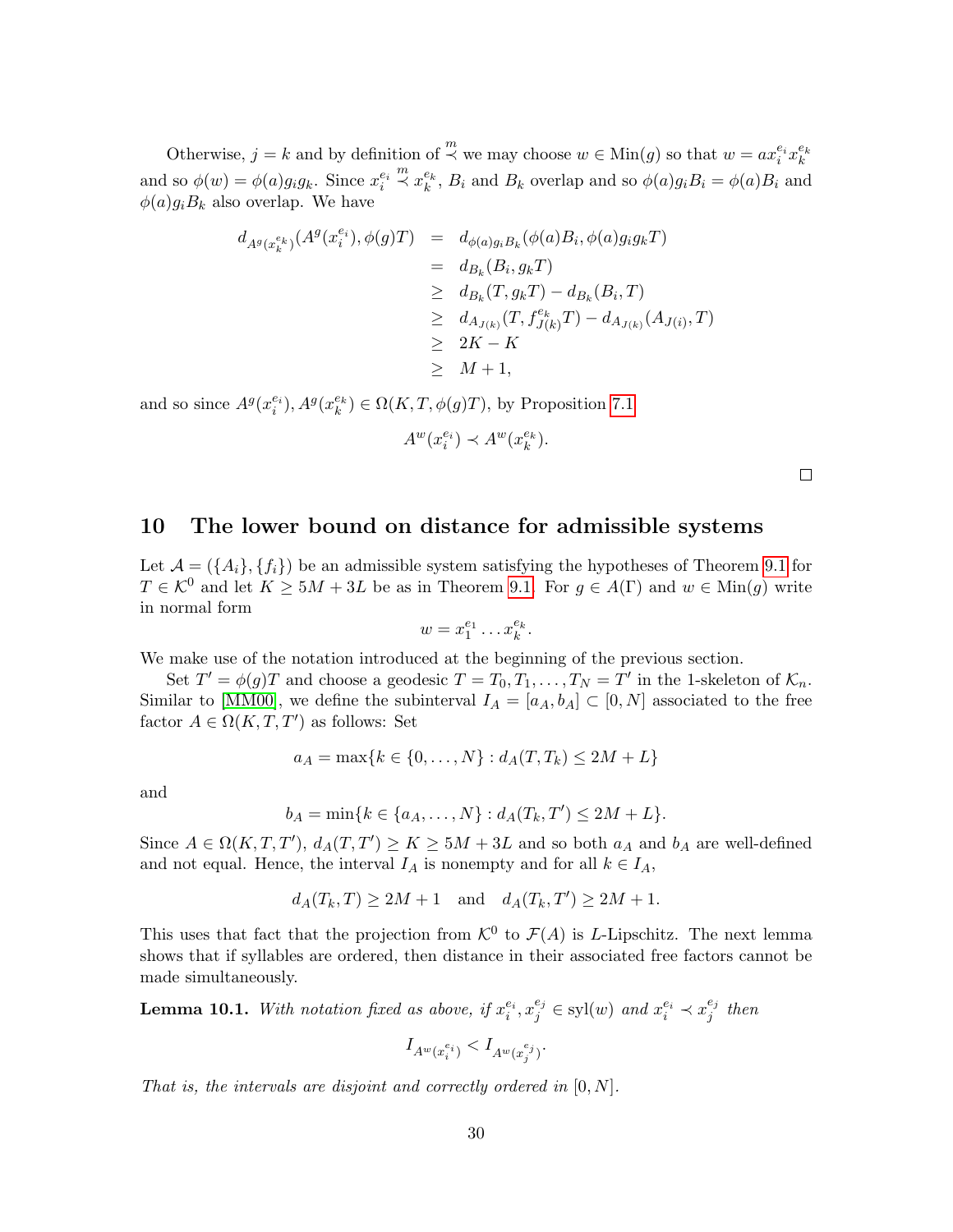*Proof.* We first prove the proposition when  $x_i^{e_i}$  $\stackrel{m}{\prec} x_i^{e_j}$  $e_j^{e_j}$ . Recall that since  $x_i^{e_i}$  $\stackrel{m}{\prec} x_i^{e_j}$  $j^{e_j}$ , Theorem [9.1](#page-27-0) implies that the free factors  $A^w(x_i^{e_i})$  and  $A^w(x_j^{e_j})$  $_j^{e_j}$ ) overlap and are ordered,  $A^w(x_i^{e_i}) \prec$  $A^w(x_i^{e_j})$  $j^{(e_j)}$ . If  $k \in I_{A^w(x_i^{e_i})}$ , then  $d_{A^w(x_i^{e_i})}(T_k, T') \ge 2M + 1$  and since  $A^w(x_i^{e_i}) \prec A^w(x_j^{e_j})$  $j^{e_j}$ ) we have  $d_{A^w(x_i^{e_i})}(A^w(x_j^{e_j}))$  ${j \choose j}, T' \leq M$ . The triangle inequality then implies that

$$
d_{A^w(x_i^{e_i})}(T_k, A^w(x_j^{e_j})) \ge M + 1.
$$

As the free factors  $A^w(x_i^{e_i})$  and  $A^w(x_j^{e_j})$  $_j^{e_j}$ ) overlap, by Proposition [6.1](#page-21-0) we have

$$
d_{A^w(x_j^{e_j})}(T_k, A^w(x_i^{e_i})) \leq M.
$$

Combining this with the inequality  $d_{A^w(x_j^{e_j})}(A^w(x_i^{e_i}),T) \leq M$ , again coming from the ordering, provides

$$
d_{A^w(x_j^{e_j})}(T,T_k)\leq 2M.
$$

Since this is true for each  $k \in I_{A^w(x_i^{e_i})}$  it follows from the definition of  $I_{A^w(x_j^{e_j})}$  that  $I_{A^w(x_i^{e_i})} \cap$  $I_{A^w(x_j^{e_j})} = \emptyset$ . So if there were an index  $k \in I_{A^w(x_i^{e_i})}$  with  $k > a_{A^w(x_j^{e_j})}$  then by disjointness of the intervals  $a_{A^w(x_i^{e_i})} > a_{A^w(x_j^{e_j})}$ . This contradiction the choice of  $a_{A^w(x_j^{e_j})}$  as the largest index k with  $d_{A^w(x_j^e)}(T,T_k) \leq 2M+1$  and shows that the intervals of interest are disjoint and ordered as  $I_{A^w(x_i^{e_i})} < I_{A^w(x_j^{e_j})}$ .

Now, if more generally we have that  $x_i^{e_i} \prec x_j^{e_j}$  $e_j^{e_j}$ , then by Lemma [8.1,](#page-26-0)  $x_i^{e_i}$  and  $x_j^{e_j}$  $_j^{e_j}$  can be joined by a chain of syllables

$$
x_i^{e_i} = a_0 \stackrel{m}{\prec} a_1 \stackrel{m}{\prec} \dots \stackrel{m}{\prec} a_l = x_j^{e_j}.
$$

Hence, we conclude

$$
I_{A^w(x_i^{e_i})} < I_{A^w(a_1)} < \ldots < I_{A^w(x_j^{e_j})}
$$

,

as required.

Let  $s = s(\Gamma)$  be the size of the largest complete subgraph of Γ. This is also the maximal rank of a free abelian subgroup of  $A(\Gamma)$ . Note by the definition of an admissible system, s is bounded above by a constant depending only on the rank of  $\mathbb{F}$ . To simplify notations, associated to the free factor  $A^g(x_i^{e_i})$  we set  $a_i = a_{A^g(x_i^{e_i})}$  and  $b_i = b_{A^g(x_i^{e_i})}$ .

<span id="page-30-0"></span>**Lemma 10.2** (Lower bound on distance). With notation fixed as above,  $K$  as in Theorem [9.1](#page-27-0) and  $w \in \text{Min}(q)$  in normal form

$$
\sum_{1\leq i\leq k} d_{A^g(x_i^{e_i})}(T,\phi(g)T)\leq 5sL\cdot d_{\mathcal{K}}(T,\phi(g)T).
$$

*Proof.* Since  $A^g(x_i^{e_i}) \in \Omega(K, T, \phi(g)T)$  for all  $x_i^{e_i} \in \text{syl}(g)$  by Theorem [9.1,](#page-27-0) we have the collection of nonempty subintervals  $\{I_{A^g(x_i^{e_i})}: 1 \leq i \leq k\}$  of  $\{0, 1, ..., N\}$ . If, for  $i \leq j$ , it is the case that  $x_i^{e_i} \prec x_j^{e_j}$  $t_j$  then by Lemma [10.1,](#page-29-1)  $I_{A^g(x_i^{e_i})}$  and  $I_{A^g(x_j^{e_j})}$  are ordered and, hence,

 $\Box$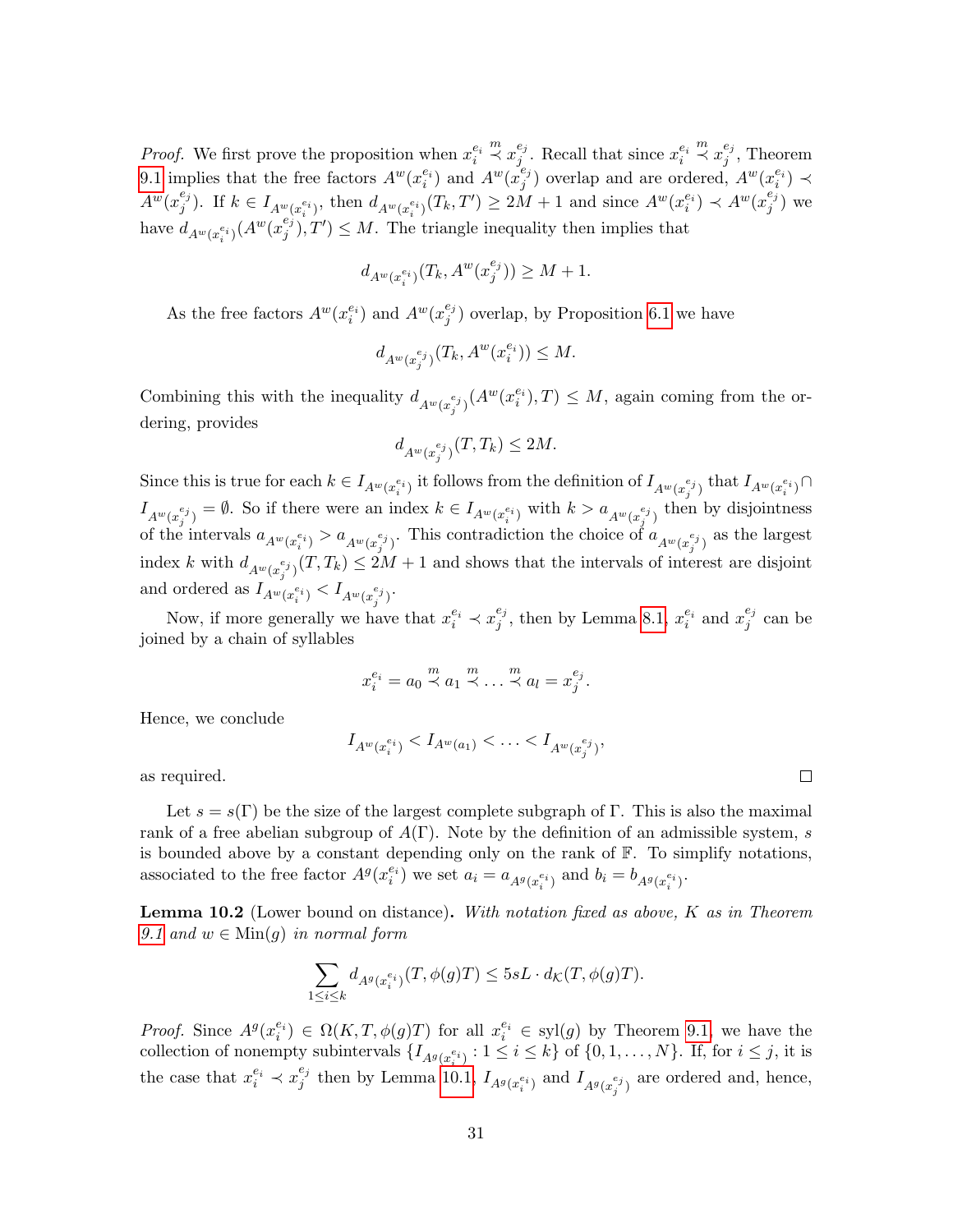disjoint. Further, any collection of syllables pairwise unordered by ≺ has size bounded above by s. This is clear since such a collection of syllables can be commuted to be consecutive in w using move (3) and so correspond to distinct pairwise commuting standard generators. We conclude that for any integer  $j \in [0, N]$ , j is contained in at most s of the intervals  $I_{A^g(x_i^{e_i})}$ . Hence,

$$
\sum_{1 \le i \le k} |b_i - a_i| \le s \cdot d_{\mathcal{K}}(T, \phi(w)T).
$$

Using the Lipschitz condition on the projections and the triangle inequality,

$$
d_{A^g(x_i^{e_i})}(T, \phi(g)T) \leq d_{A^g(x_i^{e_i})}(T_{a_i}, T_{b_i}) + 4M + 2L
$$
  

$$
\leq L|b_i - a_i| + 4M + 2L.
$$

Since for each  $A \in \Omega(K, T, \phi(g)T), d_A(T, \phi(g)T) \ge K \ge 5M + 3L$  we have  $|b_A - a_A| \ge \frac{M + L}{L}$ . This implies that  $d_A(T, \phi(g)T) \leq 5L \cdot |b_A - a_A|$  and so putting this with the inequality above

$$
\sum_{1 \le i \le k} d_{A^g(i)}(T, \phi(g)T) \le 5sL \cdot d_{\mathcal{K}}(T, \phi(g)T),
$$

 $\Box$ 

as required.

## 11 The quasi-isometric embedding

We can now prove Theorem [11.1.](#page-31-0)

<span id="page-31-0"></span>**Theorem 11.1.** Given an admissible collection A of free factors for  $\mathbb{F}_n$  with coincidence graph  $\Gamma$  there is a  $C \geq 0$  so that if outer automorphism  $\{f_i\}$  are chosen making  $S = (A, \{f_i\})$ an admissible system with  $\ell_{A_i}(f_i) \geq C$  then the induced homomorphism  $\phi = \phi_{\mathcal{S}} : A(\Gamma) \to$  $Out(\mathbb{F}_n)$  is a quasi-isometric embedding.

*Proof.* Suppose A is an admissible collection of free factors and  $T \in \mathcal{K}^0$ . Take  $C = 2K$ , for K as in Theorem [9.1.](#page-27-0) We show that the orbit map  $A(\Gamma) \to \mathcal{K}_n^1$ 

$$
g \mapsto \phi(g)T
$$

is a quasi-isometric embedding, where  $A(\Gamma)$  is given the word metric in its standard generators. Since Out( $\mathbb{F}_n$ ) is quasi-isometric to  $\mathcal{K}_n^1$ , this suffices to prove the theorem. First, recall that the orbit map is Lipschitz, as is any orbit map induced by an isometric action of a finitely generated group on a metric space. Specifically,  $d_{\mathcal{K}}(T, \phi(g)T) \leq A \cdot |g|$ , where  $A = \max\{d_{\mathcal{K}}(T, \phi(s_i)T : 1 \leq i \leq n\} \text{ and } s_1, \ldots, s_n \text{ are the standard generators.}$ 

Let  $g \in A(\Gamma)$ . By Theorem [9.1,](#page-27-0) we know that if  $w = x_1^{e_1} \dots x_k^{e_k} \in \text{Min}(g)$ , then

$$
d_{A^g(x_i^{e_i})}(T, \phi(g)T) \ge K|e_i|
$$

for  $1 \leq i \leq k$ . Hence, by Lemma [10.2](#page-30-0)

$$
|g| = \sum_{1 \leq i \leq k} |e_i|
$$
  
\n
$$
\leq \frac{1}{K} \sum_{1 \leq i \leq k} d_{A^g(x_i^{e_i})}(T, \phi(g)T)
$$
  
\n
$$
\leq \frac{5sL}{K} \cdot d_{\mathcal{K}}(T, \phi(g)T).
$$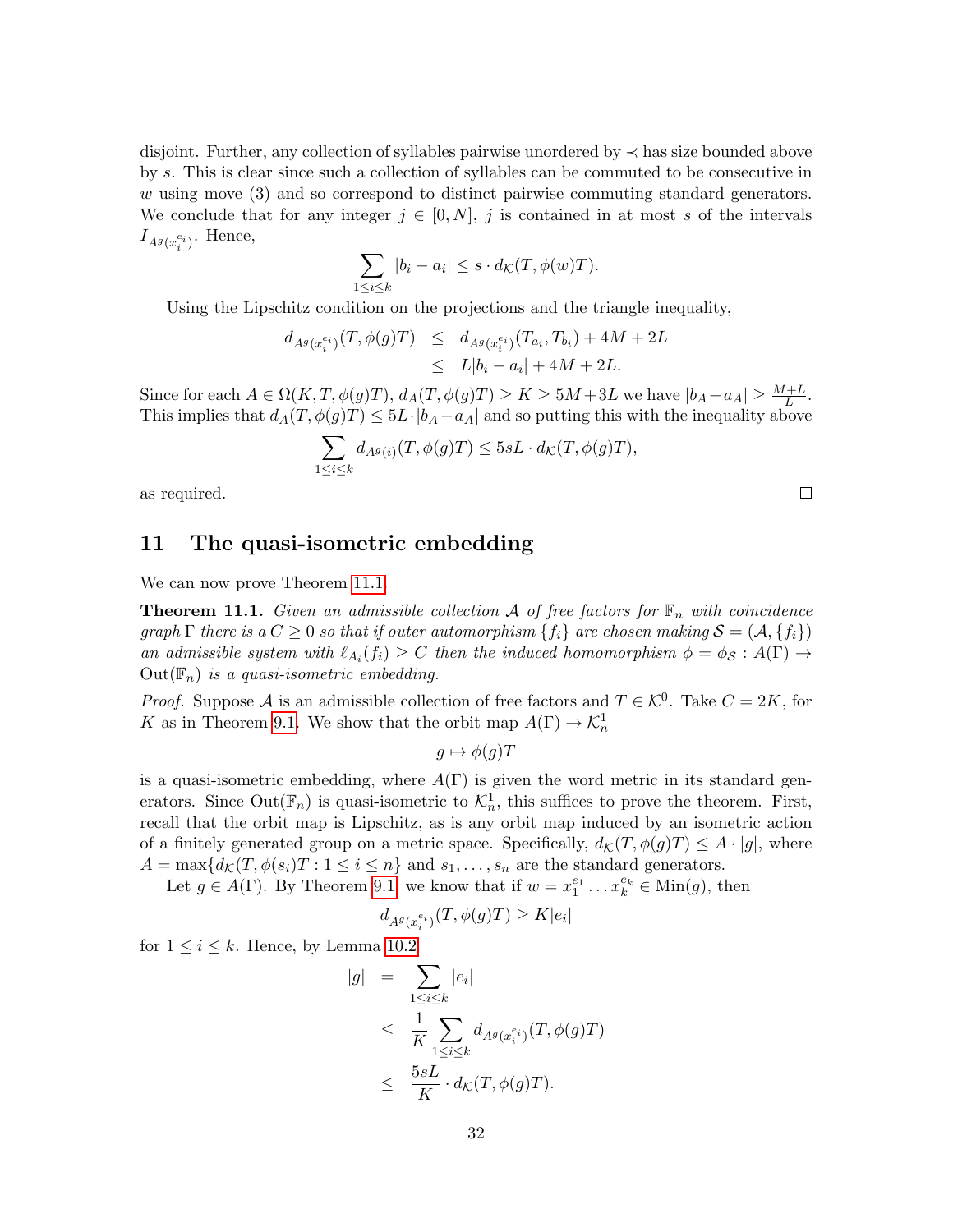We conclude that for any  $g, h \in A(\Gamma)$ 

$$
\frac{1}{A}d_{\mathcal{K}}(\phi(g)T, \phi(h)T) = \frac{1}{A}d_{\mathcal{K}}(T, \phi(g^{-1}h)T) \le |g^{-1}h| = d_{A(\Gamma)}(g, h)
$$

and

$$
d_{A(\Gamma)}(g,h)) \le \frac{5sL}{K} \cdot d_{\mathcal{K}}(T,\phi(g^{-1}h))T) = \frac{5sL}{K} \cdot d_{\mathcal{K}}(\phi(g)T,\phi(h))T),
$$

as required.

# References

- <span id="page-32-8"></span>[AS11] Javier Aramayona and Juan Suoto, Automorphisms of the graph of free splittings, The Michigan Mathematical Journal 60 (2011), no. 3, 483–493.
- <span id="page-32-10"></span>[Beh06] Jason Behrstock, Asymptotic geometry of the mapping class group and Te*ichmüller space*, Geom. Topol.  $10$  (2006), 1523–1578.
- <span id="page-32-4"></span>[BF11] Mladen Bestvina and Mark Feighn, Hyperbolicity of the complex of free factors, arXiv preprint arXiv:1107.3308 (2011).
- <span id="page-32-1"></span>[BF14] , Subfactor projections, Journal of Topology (2014).
- <span id="page-32-3"></span>[BH09] M.R. Bridson and A. Haefliger, Metric spaces of non-positive curvature, vol. 319, Springer, 2009.
- <span id="page-32-11"></span>[BKMM12] Jason Behrstock, Bruce Kleiner, Yair Minsky, and Lee Mosher, Geometry and rigidity of mapping class groups, Geometry & Topology  $16$  (2012), 781–888.
- <span id="page-32-0"></span>[CLM12] Matt T. Clay, Christopher J. Leininger, and Johanna Mangahas, The geometry of right-angled Artin subgroups of mapping class groups, Groups Geom. Dyn. 6 (2012), no. 2, 249–278.
- <span id="page-32-6"></span>[CV86] Marc Culler and Karen Vogtmann, Moduli of graphs and automorphisms of free groups, Invent. Math. 84 (1986), no. 1, 91–119.
- <span id="page-32-9"></span>[CW04] John Crisp and Bert Wiest, Embeddings of graph braid and surface groups in right-angled artin groups and braid groups, Algebr. Geom. Topol 4 (2004), 439– 472.
- <span id="page-32-7"></span>[Hat95] Allen Hatcher, Homological stability for automorphism groups of free groups, Commentarii Mathematici Helvetici 70 (1995), no. 1, 39–62.
- <span id="page-32-2"></span>[HH11] U. Hamenstädt and S. Hensel, *Spheres and Projections for Out*( $F_n$ ), arXiv preprint arXiv:1109.2687 (2011).
- <span id="page-32-5"></span>[HH12] Arnaud Hilion and Camille Horbez, The hyperbolicity of the sphere complex via surgery paths, arXiv preprint arXiv:1210.6183 (2012).

 $\Box$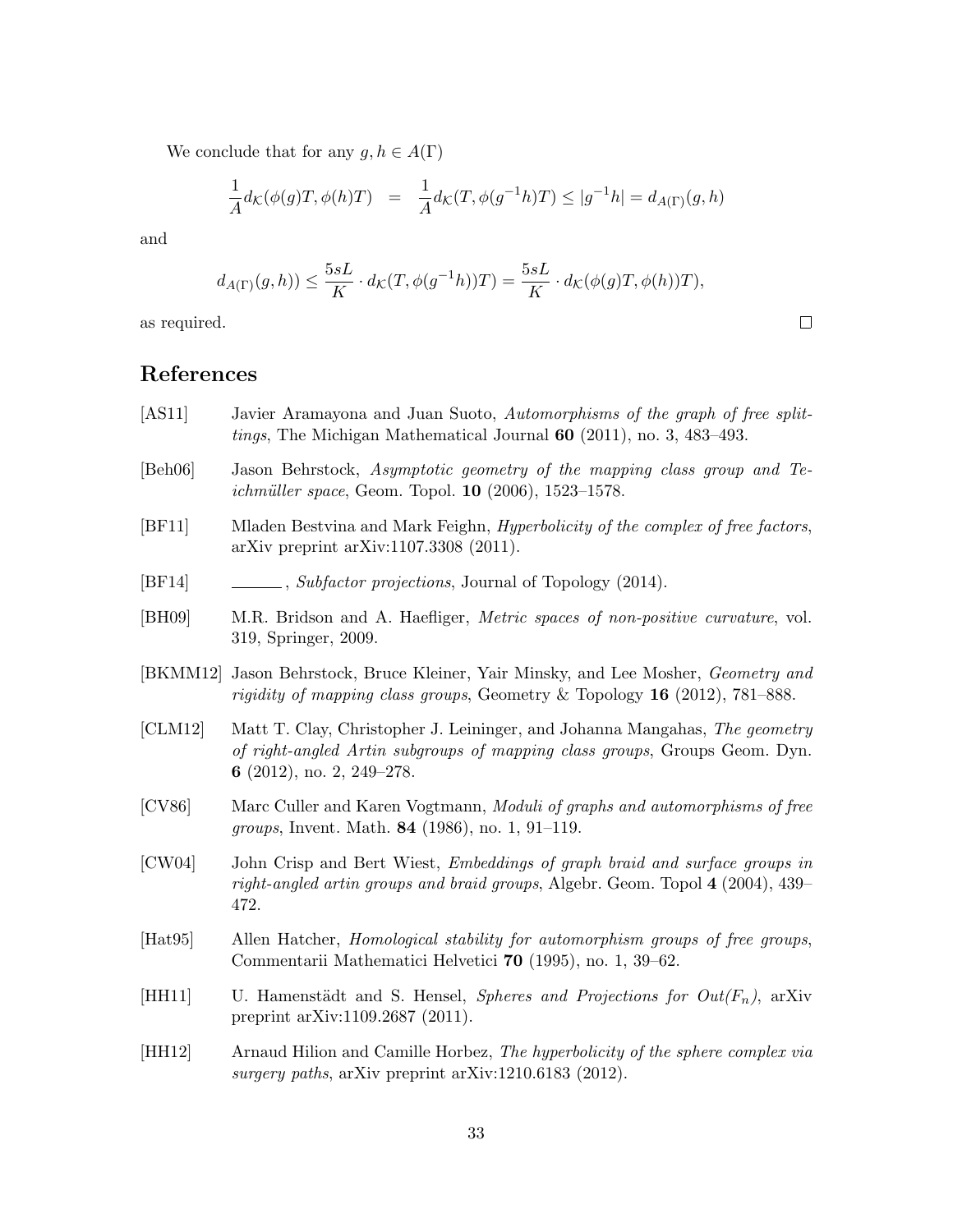<span id="page-33-15"></span><span id="page-33-14"></span><span id="page-33-13"></span><span id="page-33-12"></span><span id="page-33-11"></span><span id="page-33-10"></span><span id="page-33-9"></span><span id="page-33-8"></span><span id="page-33-7"></span><span id="page-33-6"></span><span id="page-33-5"></span><span id="page-33-4"></span><span id="page-33-3"></span><span id="page-33-2"></span><span id="page-33-1"></span><span id="page-33-0"></span>[HM95] S. Hermiller and J. Meier, Algorithms and geometry for graph products of groups, Journal of Algebra 171 (1995), no. 1, 230–257. [HM13a] Michael Handel and Lee Mosher, The free splitting complex of a free group I: Hyperbolicity, Geom. Topol. 17 (2013), 1581–1670. [HM13b] , Lipschitz retraction and distortion for subgroups of Out  $(f_n)$ , Geom. Topol. 17 (2013), 1535–1579. [HOP12] Sebastian Hensel, Damian Osajda, and Piotr Przytycki, Realisation and dismantlability, arXiv preprint arXiv:1205.0513 (2012). [HV98] Allen Hatcher and Karen Vogtmann, The complex of free factors of a free group, Quarterly Journal of Mathematics 49 (1998), no. 196, 459–468. [Kap11] Michael Kapovich, RAAGs in Ham, Geometric And Functional Analysis (2011), 1–23. [Kob10] Thomas Koberda, Right-angled artin groups and a generalized isomorphism problem for finitely generated subgroups of mapping class groups, Geometric And Functional Analysis (2010), 1–50. [KR12] Ilya Kapovich and Kasra Rafi, On hyperbolicity of free splitting and free factor complexes, arXiv preprint arXiv:1206.3626 (2012). [Lau73] François Laudenbach, Sur les 2-spheres d'une variete de dimension 3, The Annals of Mathematics 97 (1973), no. 1, 57–81. [Man10] Johanna Mangahas, Uniform uniform exponentional growth of subgroups of the mapping class group, Geom. Funct. Anal. **19** (2010), no. 5, 1468–1480. [MM99] Howard A. Masur and Yair N. Minsky, Geometry of the complex of curves. I. *Hyperbolicity*, Invent. Math. **138** (1999), no. 1, 103-149. [MM00] , Geometry of the complex of curves. II. Hierarchical structure, Geom. Funct. Anal. 10 (2000), no. 4, 902–974. [Sha01] Peter Shalen, Representations of 3-manifold groups, Handbook of Geometric Topology (RB Sher and RJ Daverman, eds.), North Holland,, 2001. [SS12] Lucas Sabalka and Dmytro Savchuk, Submanifold projection, arXiv preprint arXiv:1211.3111 (2012). [Tay13] Samuel J. Taylor, A note on subfactor projections, To appear in Algebraic and Geometric Topology; arXiv preprint arXiv:1307.1495 (2013). [Wan07] Stephen Wang, Representations of surface groups and right-angled artin groups in higher rank, Algebr. Geom. Topol 7 (2007), 1099–1117.